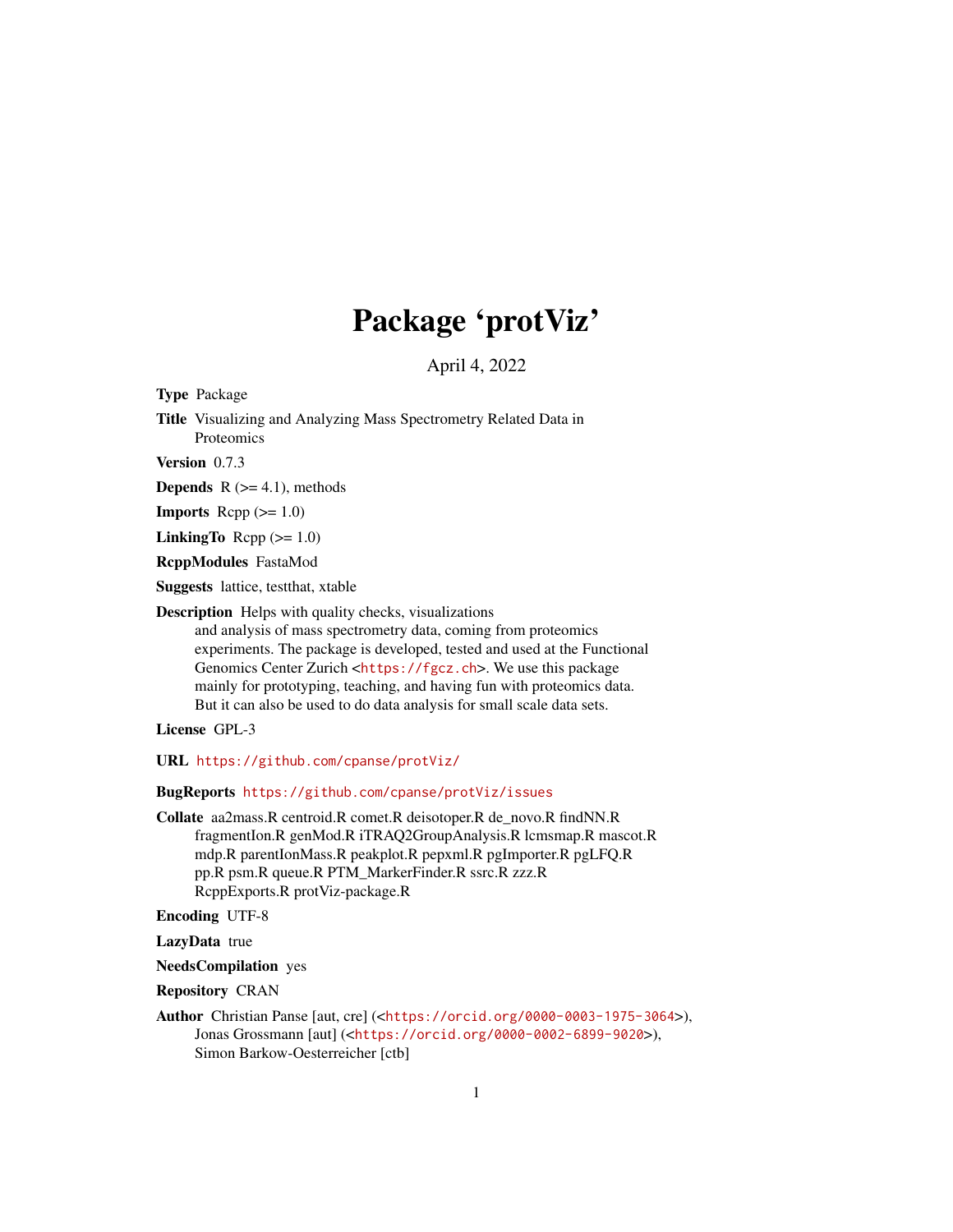Maintainer Christian Panse <cp@fgcz.ethz.ch> Date/Publication 2022-04-04 13:00:02 UTC

## R topics documented:

| 3              |
|----------------|
| $\overline{4}$ |
| 5              |
| 5              |
| 6              |
| $\overline{7}$ |
| 8              |
| 8              |
| 10             |
| 11             |
| 12             |
| 13             |
| 16             |
| 18             |
| 20             |
| 22             |
| 22             |
| 23             |
| 24             |
| 25             |
| 26             |
| 27             |
| 29             |
| 30             |
| 30             |
| 32             |
| 34             |
| 35             |
| 36             |
| 37             |
| 38             |
| 40             |
| 41             |
| 42             |
| 43             |
| 44             |
| 47             |
| 48             |
|                |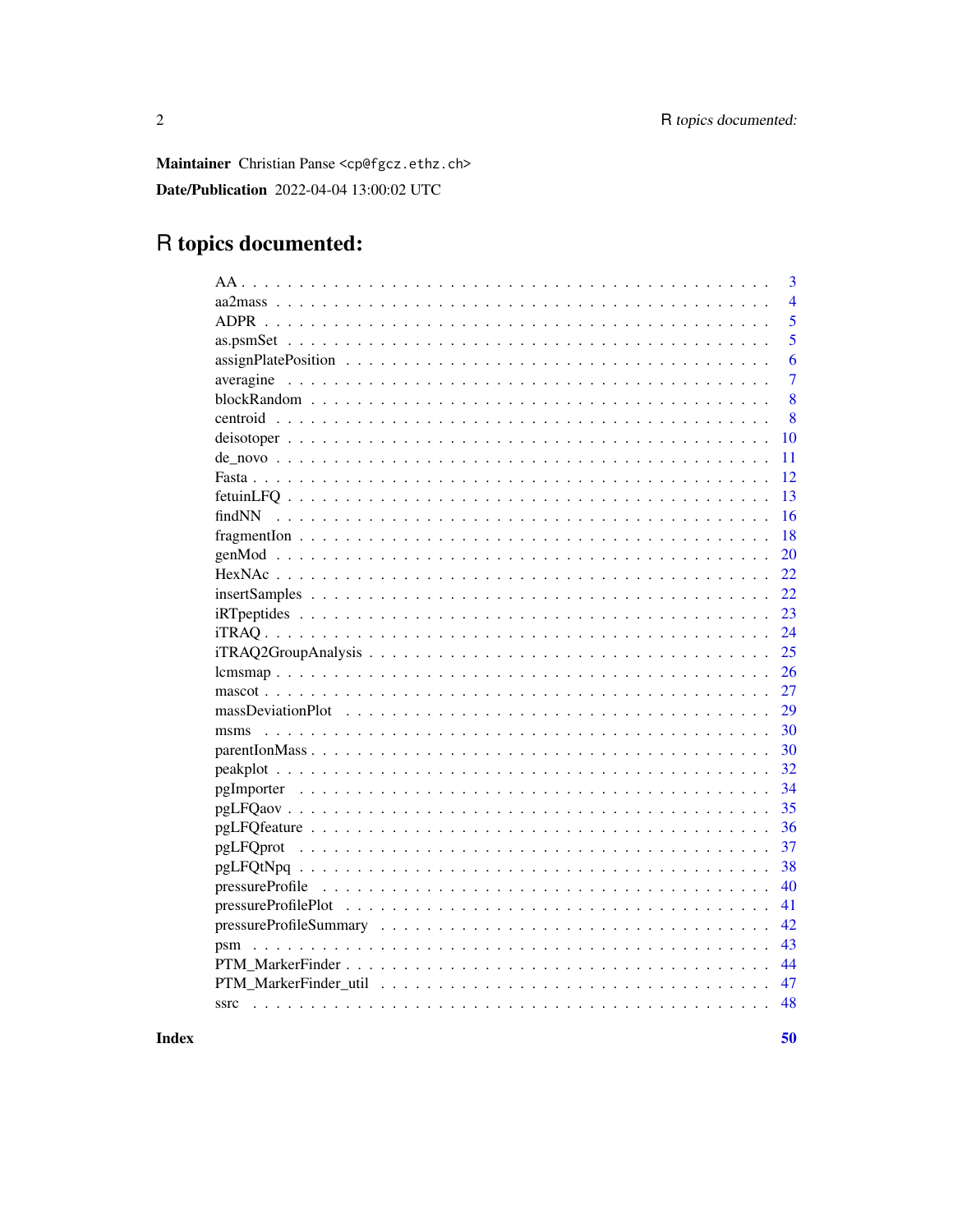## <span id="page-2-0"></span>Description

Among other attributes it contains '1-letter code', 'monoisotopic mass' and 'average mass' of each amino acids.

## Format

contains a table

## Value

returns a data.frame

#### Author(s)

Christian Panse 2013

## See Also

- [http://www.matrixscience.com/help/aa\\_help.html](http://www.matrixscience.com/help/aa_help.html)
- [http://education.expasy.org/student\\_projects/isotopident/htdocs/aa-list.html](http://education.expasy.org/student_projects/isotopident/htdocs/aa-list.html)
- <http://www.unimod.org>

abline(v=1:20,col='grey')

```
data(AA)
AA
AA.lm<-lm(AA$Monoisotopic ~ AA$Average)
plot(AA$Monoisotopic, AA$Average);
abline(AA.lm, col='grey')
text(AA$Monoisotopic, AA$Average, AA$letter1, pos=3)
plot(AA$Average-AA$Monoisotopic)
axis(3,1:20,AA$letter1);
```

```
# computes monoisotopic mass out of formula using the CDK package
## Not run:
```

```
if (require(rcdk)){
plot(AA$Monoisotopic,
    sapply(AA$formula, function(x){
     get.formula(as.character(x), charge = 1)@mass
```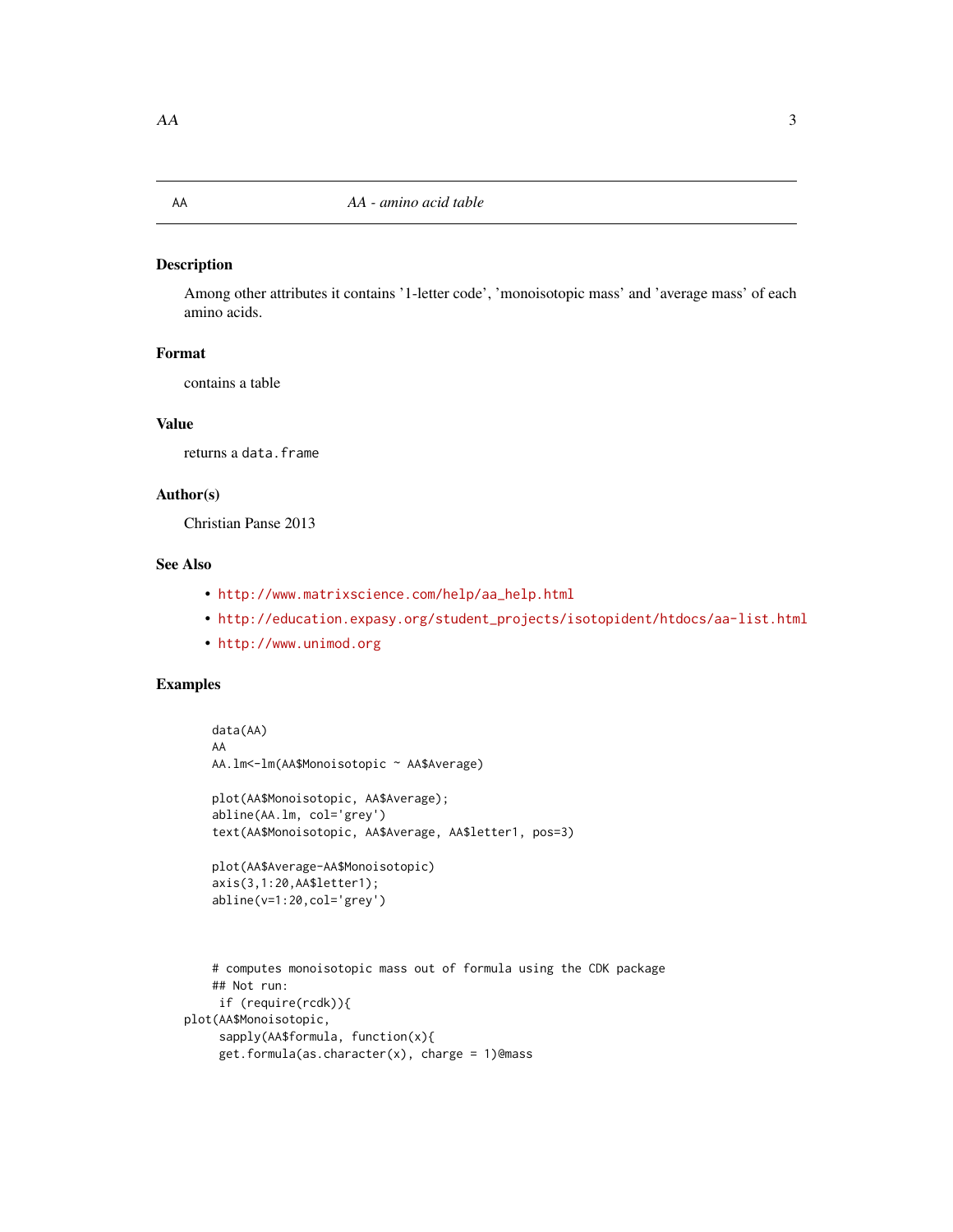#### <span id="page-3-0"></span>4 aa $2$ mass $\alpha$ aa $2$ mass $\alpha$

```
}))
}
## End(Not run)
   ## Not run:
    if (require(XML)){
unimodurl <- url("http://www.unimod.org/xml/unimod_tables.xml")
unimod.list <- XML::xmlToList(
  XML::xmlParse(
    scan(unimodurl, what = character())))
unimod.AA <- data.frame(
  do.call('rbind', unimod.list$amino_acids))
rownames(unimod.AA) <- unimod.AA$one_letter
    }
## End(Not run)
```
aa2mass *determine the weight if a fiven amino acid sequence*

## Description

The function determines the weight of each amino acid fiven sequence.

## Usage

aa2mass(peptideSequence, mass=AA\$Monoisotopic, letter1=AA\$letter1)

## Arguments

| peptideSequence |                                                                    |
|-----------------|--------------------------------------------------------------------|
|                 | a double vector which can be considered as query objects.          |
| mass            | A vector of size 20 containing the weight of the AA.               |
| letter1         | AA letter 1 code in the same size and order as the mass attribute. |

## Details

For the computation no C-Term and N-Term is considered. aa2mass is useful if you have AA modifications.

### Author(s)

Christian Panse 2014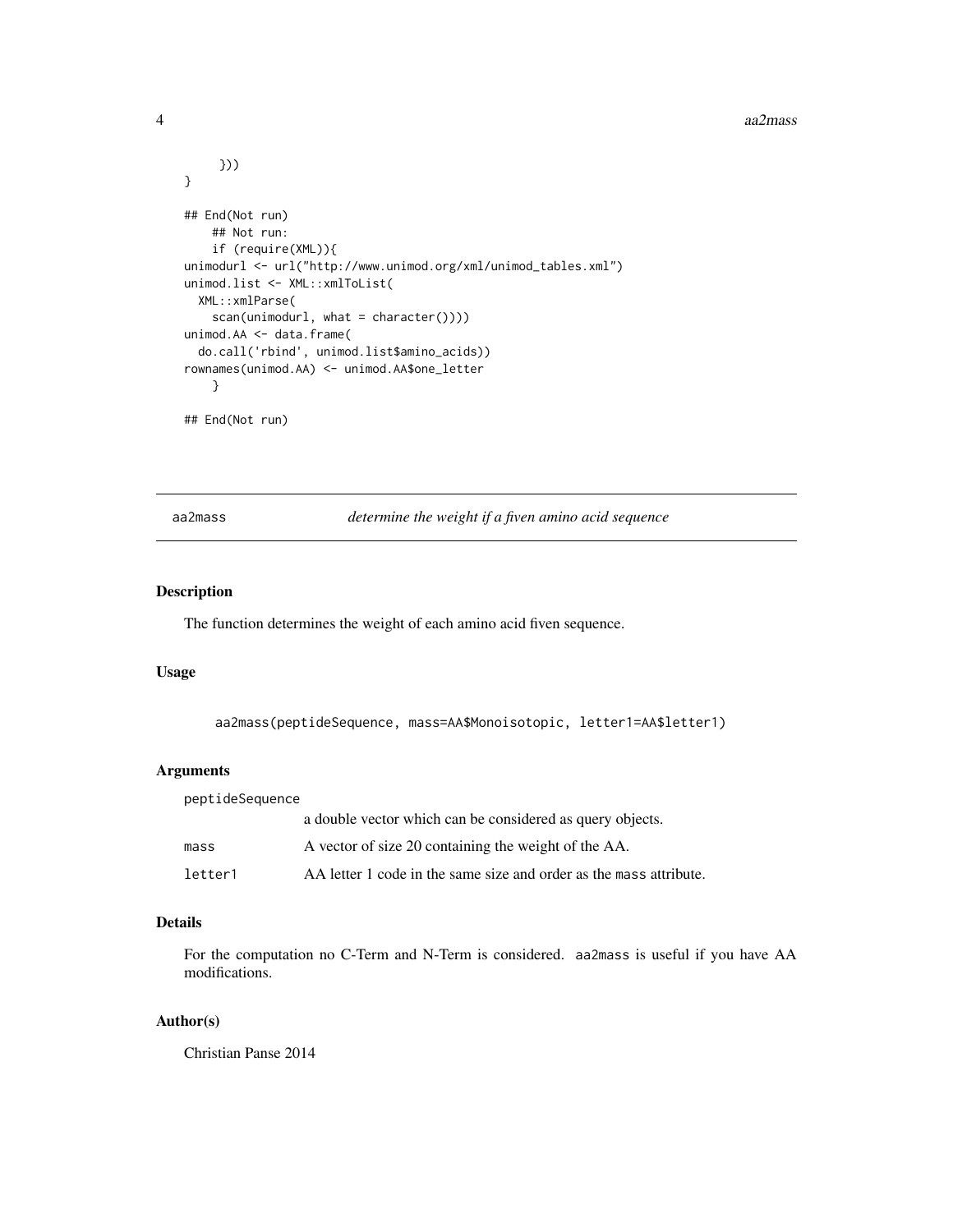#### <span id="page-4-0"></span>ADPR 5

## Examples

```
peptides<-c('HTLNQIDSVK', 'ALGGEDVR', 'TPIVGQPSIPGGPVR')
C_term <- 17.002740
N_term <- 1.007825
H_ - < -1.008unlist(lapply(aa2mass(peptides), sum)) + C_term + N_term + H_ - parentIonMass(peptides)
 # determine the fragment ions
 lapply(aa2mass(peptides), function(x){fragmentIon(x)[[1]]})
 # an example with [STY] AA modification
 peptide<-'HTLNQIDSVK'
 mod <- rep(0.0, nchar(peptide)); mod[8] <- 79.998;
 aa2mass(peptide)[[1]] + mod
```
## ADPR *ADP Ribosylated Peptide*

#### Description

Data for reproducing Figures 1-5 in doi: [10.1021/jasms.0c00040.](https://doi.org/10.1021/jasms.0c00040)

#### Author(s)

Christian Panse 2022

as.psmSet *psmSet - a set of peptide spectrum matches*

#### Description

defines a class of peptide spectrum matches.

## Usage

```
is.psmSet(object)
## S3 method for class 'mascot'
as.psmSet(object, ...)
```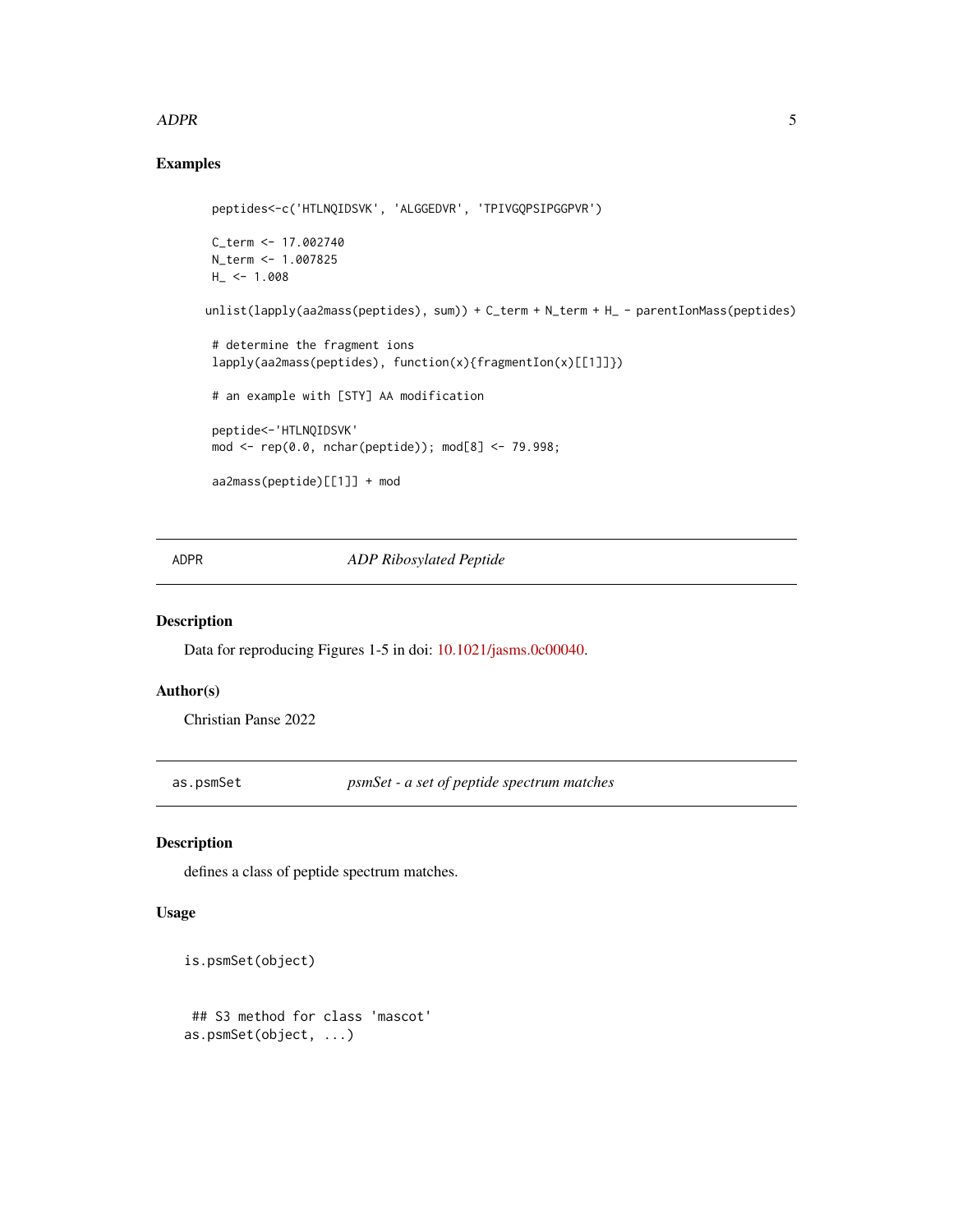#### <span id="page-5-0"></span>Arguments

| object               | an psmSet S3 class object |
|----------------------|---------------------------|
| $\ddot{\phantom{0}}$ | whatoever                 |

## Details

the is.psmSet method checks if the as input given objects fullfills the proterties to be an psmSet object.

as.psmSet transformas an object into a psmSet object.

#### Value

while is.psmSet returns TRUE or FALSE, as.psmSet returns an instance of psmSet or NULL.

#### Author(s)

Christian Panse 2017

assignPlatePosition *Assign an instrument queue configuration to a plate*

## Description

The function implements a space-filling curve mapping 1D to 2D. This function aims to assign a sequence of samples to an instrument plate, e.g., 48 well plate 85.4x127.5mm.

## Usage

```
assignPlatePosition(
 S,
 x = as. character(1:8),
 y = c("A", "B", "C", "D", "E", "F"),plate = 1:4,
 volume = 1,
 reserve = 46:48\lambda
```
## Arguments

| S.      | input data frame                                |
|---------|-------------------------------------------------|
| x       | a vector of possible x-coordinates of the plate |
| у       | a vector of possible y-coordinates of the plate |
| plate   | a vector of plates                              |
| volume  | injection volume                                |
| reserve | block plate positions                           |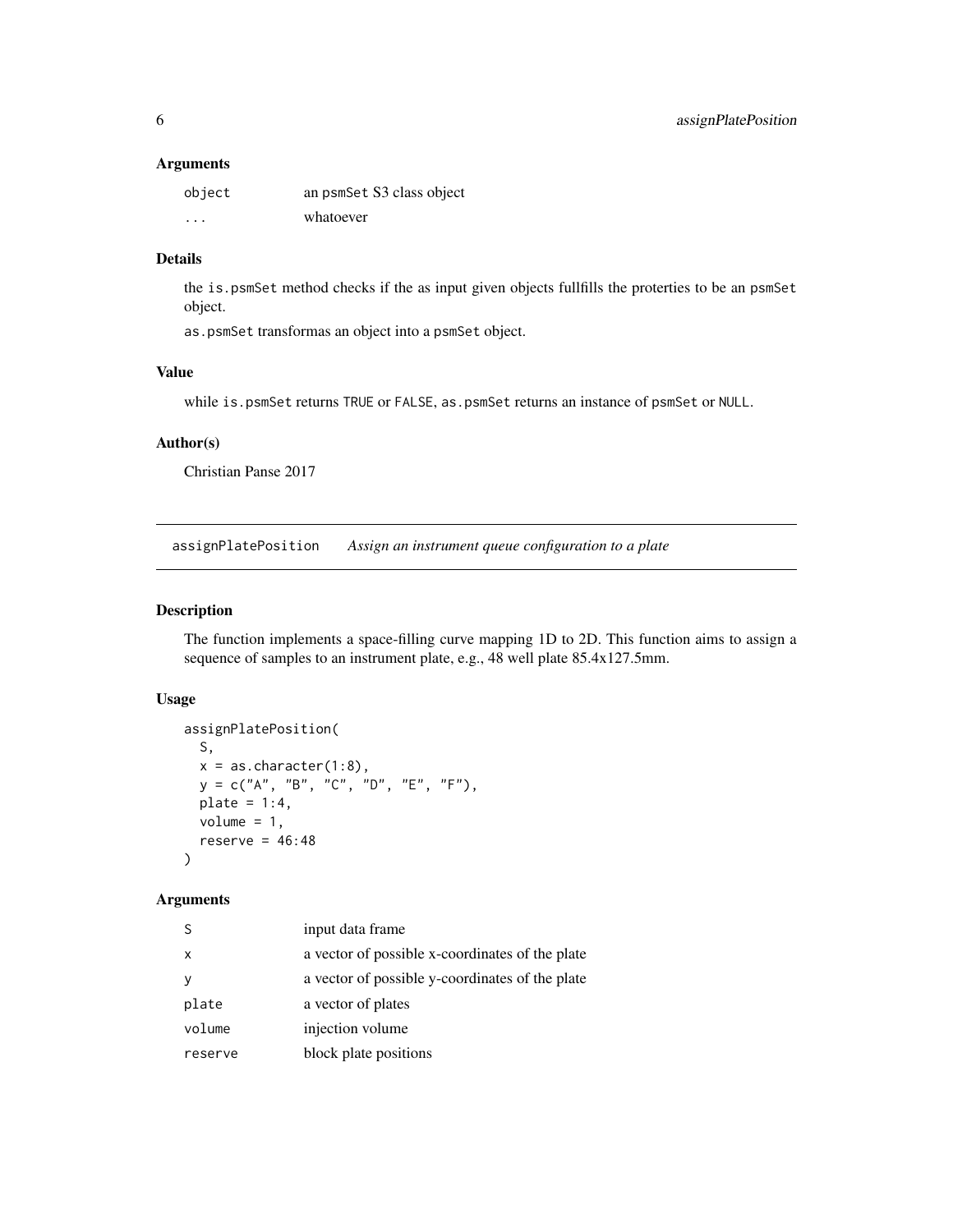#### <span id="page-6-0"></span>averagine 7 and 2012 19:00 the set of the set of the set of the set of the set of the set of the set of the set of the set of the set of the set of the set of the set of the set of the set of the set of the set of the set

#### Value

a data.frame

#### Examples

```
iris[c(1:15, 51:65, 101:115), ] |>
 blockRandom(x = "Species", check=FALSE) |>
 assignPlatePosition()
```

| averagine | averagine - a data set conatining isotope envelopes of averagine pep- |
|-----------|-----------------------------------------------------------------------|
|           | tides                                                                 |

#### Description

generated using proteowizards IsotopeEnvelopeEstimator class.

## Format

first column mass, column 1:8 l2 normalized isotope intensities

#### Author(s)

Witold Wolski and Christian Panse 2013

#### References

A general approach to calculating isotopic distributions for mass spectrometry James A. Yergey Volume 52, Issues 2 1 September 1983, Pages 3379

doi: [10.1016/00207381\(83\)850530](https://doi.org/10.1016/0020-7381(83)85053-0) <https://proteowizard.sourceforge.io/>

```
data(averagine)
r<-seq(0,1,length=200); cm<-c(rgb(r,r,r), '#555599')
image(m<-as.matrix(averagine), col=rev(cm), axes=FALSE, main='protViz
averagine data - normalized isotope intensities ',
sub='the blue color indicates fields with value 0.',
xlab='isotops',
ylab='mass');
box()
axis(1, seq(0,1,length=nrow(m)), 1:nrow(m));
axis(2, seq(0,1,length=10), colnames(m)[seq(1,ncol(m), length=10)])
```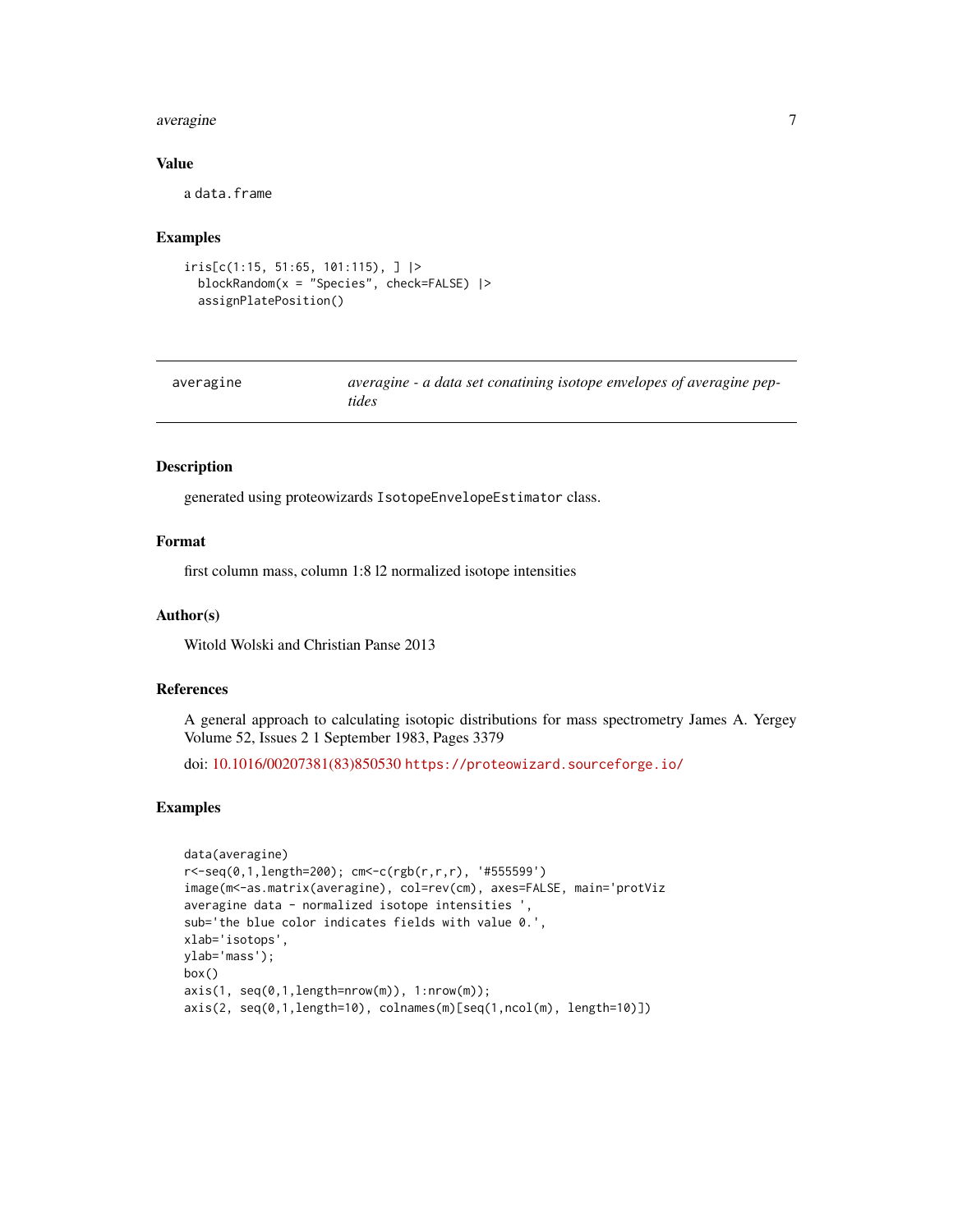<span id="page-7-0"></span>

## Description

Derive a randomization of a table.

## Usage

blockRandom(S,  $x = NA$ , check = TRUE)

## Arguments

|       | adata.frame                                                    |
|-------|----------------------------------------------------------------|
|       | the column name of the group used for the block randomization. |
| check | check if the size of each group is equal.                      |

## Value

returns a randomization order.

## Examples

```
set.seed(1)
iris[c(1:2, 51:52, 101:103), ] |>
 blockRandom(x = "Species", check=FALSE)
```
centroid *Centroid a spectrum acquired in profile mode*

## Description

returns a centroid spectrum of a recorded profile mode spectrum.

## Usage

```
centroid(mZ, intensity, tolppm=100, debug=FALSE)
```
## Arguments

| mZ        | Numerical vector of profile recorded data and sorted mZ values.                |
|-----------|--------------------------------------------------------------------------------|
| intensity | corresponding intensity values.                                                |
| tolppm    | maximal distance in Da between to profile mZ values, default is set to 100ppm. |
| debug     | if true all peak profiles are plotted. default is false.                       |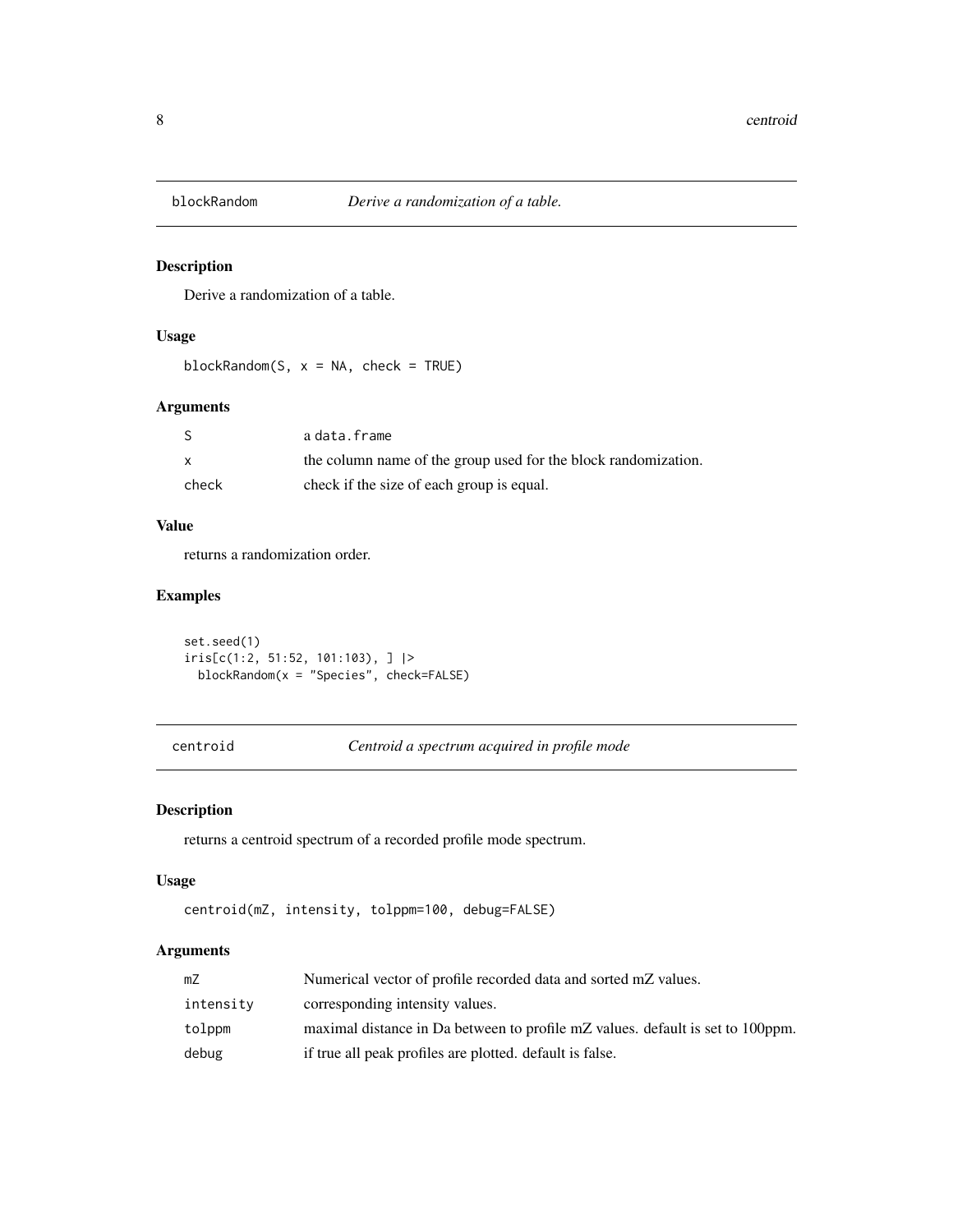#### centroid 9

## Details

the method is tested on an Orbitrap Fusion Lumos FSN20242 data set.

#### Value

returns a data.frame with a mZ and a intensity column.

## Note

thanks to Nienke Meekel and Andrea Brunner (kwrwater.nl) and Witold E. Wolski.

## Author(s)

Christian Panse and Jonas Grossmann, April 2020

#### See Also

- [MSnbase functions-Spectrum.R](https://github.com/lgatto/MSnbase/blob/2b6d6f5162e7464c39b48d0daa4d981c6ec30bbd/R/functions-Spectrum.R#L649)
- <https://proteowizard.sourceforge.io/>

```
# Orbitrap Fusion Lumos FSN20242
# p2722/.../.../stds_pos_neg_MS_highconc_UVPD_50_300.raw
# scan 1959
# CC(C)(C)C(O)C(OC1=CC=C(Cl)C=C1)N1C=NC=N1 1
# exact.mass 295.1088
# FTMS + p ESI d Full ms2 296.1162@uvpd50.00
 p <- protViz:::.getProfileMS2()
 # determine eps
 plot((diff(p$mZ)) ~ p$mZ[2:length(p$mZ)], log='y');
 abline(h=0.1, col='red')
 points(p$mZ , 1E-4 * p$mZ, col='grey', type='l')
 abline(v=296.1162, col='cyan')
 op \leq par(mfrow=c(2, 1))
plot(p$mZ, p$intensity, type='h',
   main='profile', xlim=c(100,300))
 abline(v=296.1162, col='cyan')
 plot(centroid(p$mZ, p$intensity),type='h',
   main="centroid",xlim=c(100,300))
 par(op)
 op \leq par(mfrow=c(2, 1), ask = TRUE)
     rv <- centroid(p$mZ, p$intensity, debug = TRUE)
```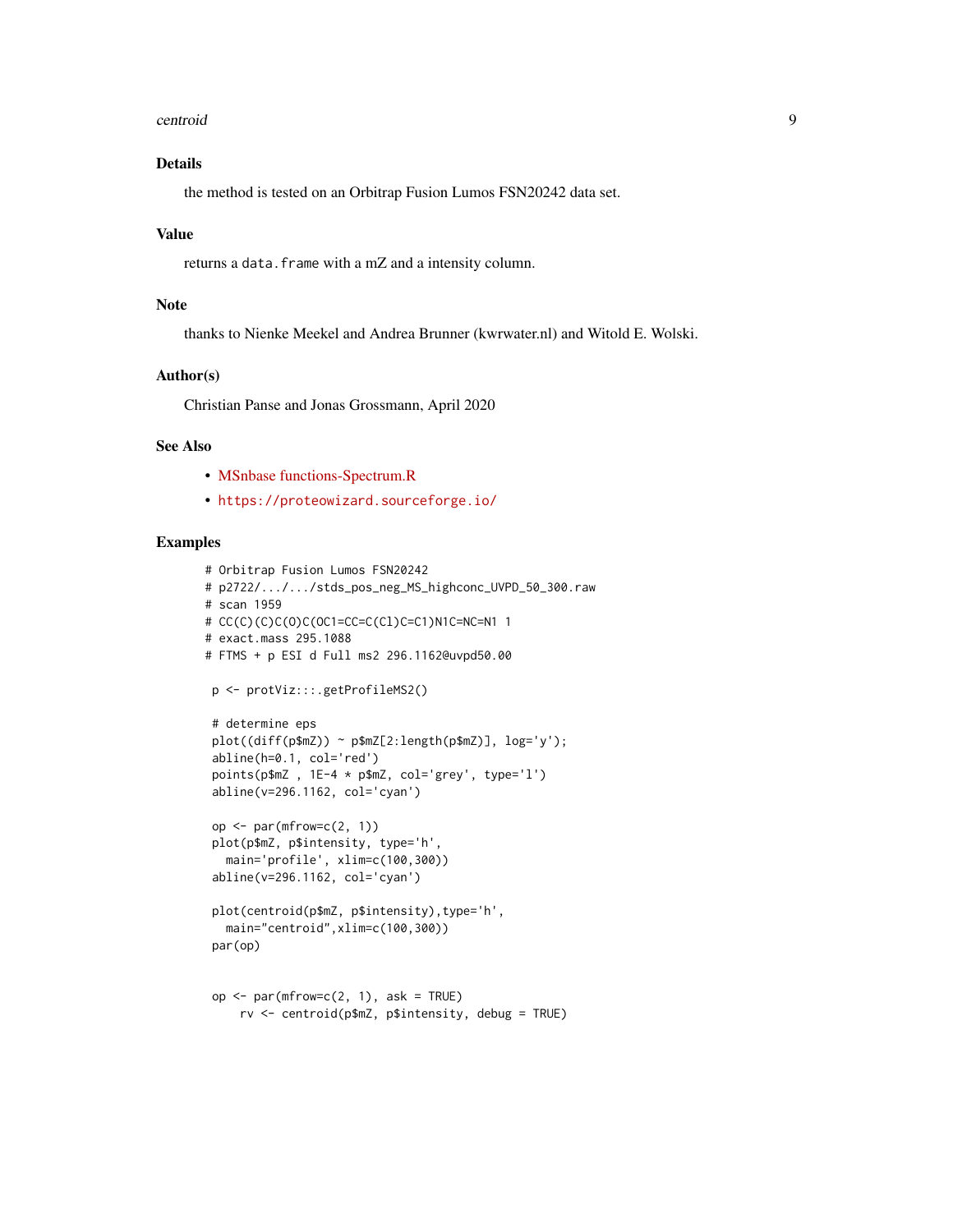<span id="page-9-0"></span>

## Description

deisotoper returns the indices and scores of the isotop pattern. The score is computed by considering the isotop L2 norm of a given iostop model. protViz contains the averagine data.

#### Usage

```
deisotoper(data, Z=1:4, isotopPatternDF=averagine, massError=0.005, plot=FALSE)
```
#### Arguments

| data            | A mass spectrometric measurement containing a list.             |  |
|-----------------|-----------------------------------------------------------------|--|
| Z.              | Charge states to be considered. The default is $Z=1:4$          |  |
| isotopPatternDF |                                                                 |  |
|                 | a data frame containing isotope envelopes of peptide averagine. |  |
| massError       | mass error in Dalton. default is 0.005.                         |  |
| plot            | boolean if the isotops should be plotted. The default is false. |  |

## Details

The output of the deisotoper function is a list data structure containing for each input MS data set a result, score, and group lists.

result is a list which contains for each charge state a list of isotop groups. Analoge to result a score is provide in the score list.

group provides information about the charge states of each isotop cluster.

The algorithm for finding the isotop chains as implemented in protViz is based on the idea of 'Features-Based Deisotoping Method for Tandem Mass Spectra'. Each peak represents one node of a graph  $G=(V,E)$  with  $V = \{1,\ldots,n\}$ . The edges are defined by (v,node\_array\_G[v]) iff node\_array\_G[v] > -1. In other words an edge is defined between two peaks if the mZ difference is below the given massError. The isotop chains are determined by a DFS run. The time complexity is O(n log (n)) where n is the number of peaks.

## Author(s)

Witold Eryk Wolski, Christian Trachsel, and Christian Panse 2013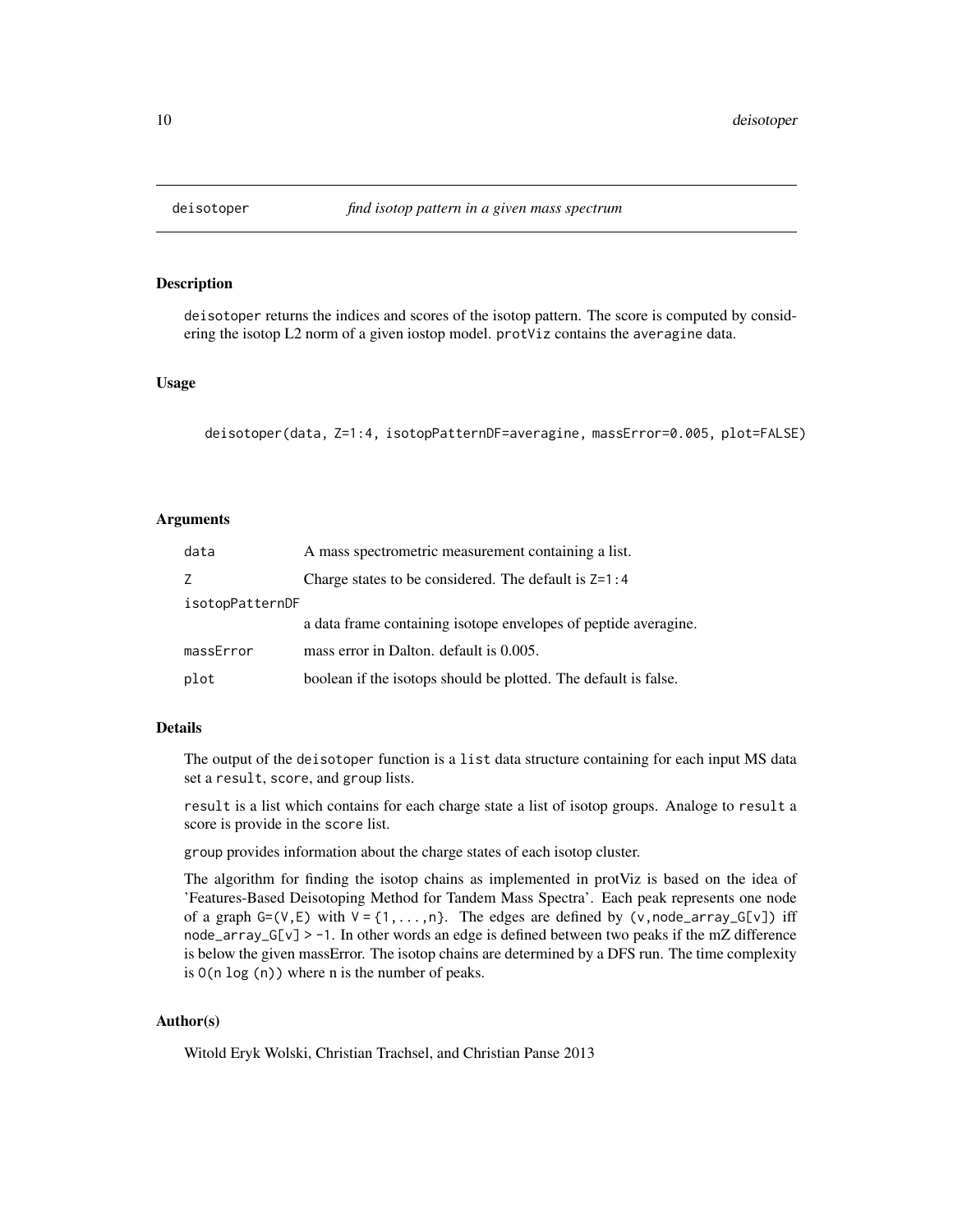#### <span id="page-10-0"></span>de\_novo 11

#### References

isotopic-cluster graphs:

Features-Based Deisotoping Method for Tandem Mass Spectra, Zheng Yuan Jinhong Shi Wenjun Lin Bolin Chen and Fang-Xiang Wu Advances in Bioinformatics Volume 2011 (2011), Article ID 210805, 12 pages doi: [10.1155/2011/210805](https://doi.org/10.1155/2011/210805)

#### Examples

```
# example1 - tandem ms
x <- list(mZ = c(726.068, 726.337, 726.589, 726.842, 727.343, 727.846, 728.346,
    728.846, 729.348, 730.248, 730.336, 730.581, 730.836),
    intensity = c(6.77850e+03, 2.81688e+04, 6.66884e+04, 1.22032e+07,
        9.90405e+06, 4.61409e+06, 1.50973e+06, 3.33996e+05, 5.09421e+04,
        1.15869e+03, 2.14788e+03, 5.37853e+03, 5.79094e+02))
# the plain C interface function
out1 <- .Call("deisotoper_main", x$mZ, x$intensity, Z=1:4, averagine,
    massError=0.01, PACKAGE="protViz")
out<-deisotoper(data=list(x), Z=2:4, isotopPatternDF=averagine)
# example2 - a ms from heavy labeld peptide in water background
x <- list(mZ=c(642.572, 643.054, 643.569, 644.062, 644.557),
    intensity=c(17000, 25000, 12000, 9000,4000))
diff(x$mZ)
diff(x$mZ,lag=2)
diff(x$mZ, difference=2)
out2<-deisotoper(data=list(x), Z=1:2, isotopPatternDF=averagine,
    massError=0.02, plot=TRUE)
```
de\_novo *de-novo on tandem ms*

## Description

This function computes the mass differences of MS2 peaks and matches the 'delta masses' to the amino acid weights.

#### Usage

de\_novo(data)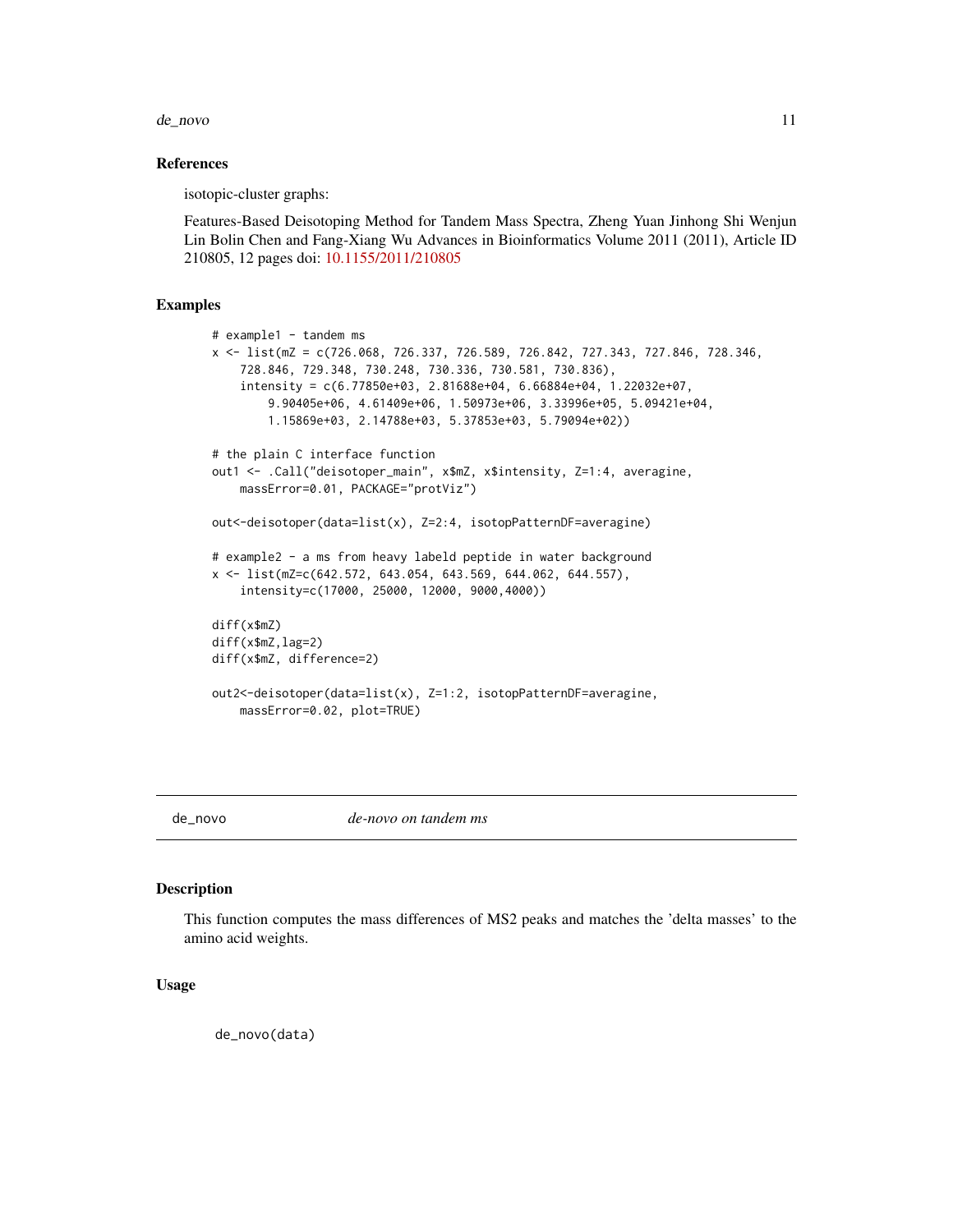data ms data set.

## Details

This function should only be used for demonstration!

## Author(s)

Christian Panse 2013

## Examples

data(msms) de\_novo(msms[[1]])

Fasta *FASTA format reader*

## Description

Implements as Rcpp module performing tryptic digests and summaries. The support is limited for protein sequences.

## Usage

Fasta

## Value

returns a list or vector objects.

## Author(s)

Christian Panse <cp@fgcz.ethz.ch> 2006-2017

## References

[https://en.wikipedia.org/wiki/FASTA\\_format](https://en.wikipedia.org/wiki/FASTA_format)

<span id="page-11-0"></span>12 **Fasta**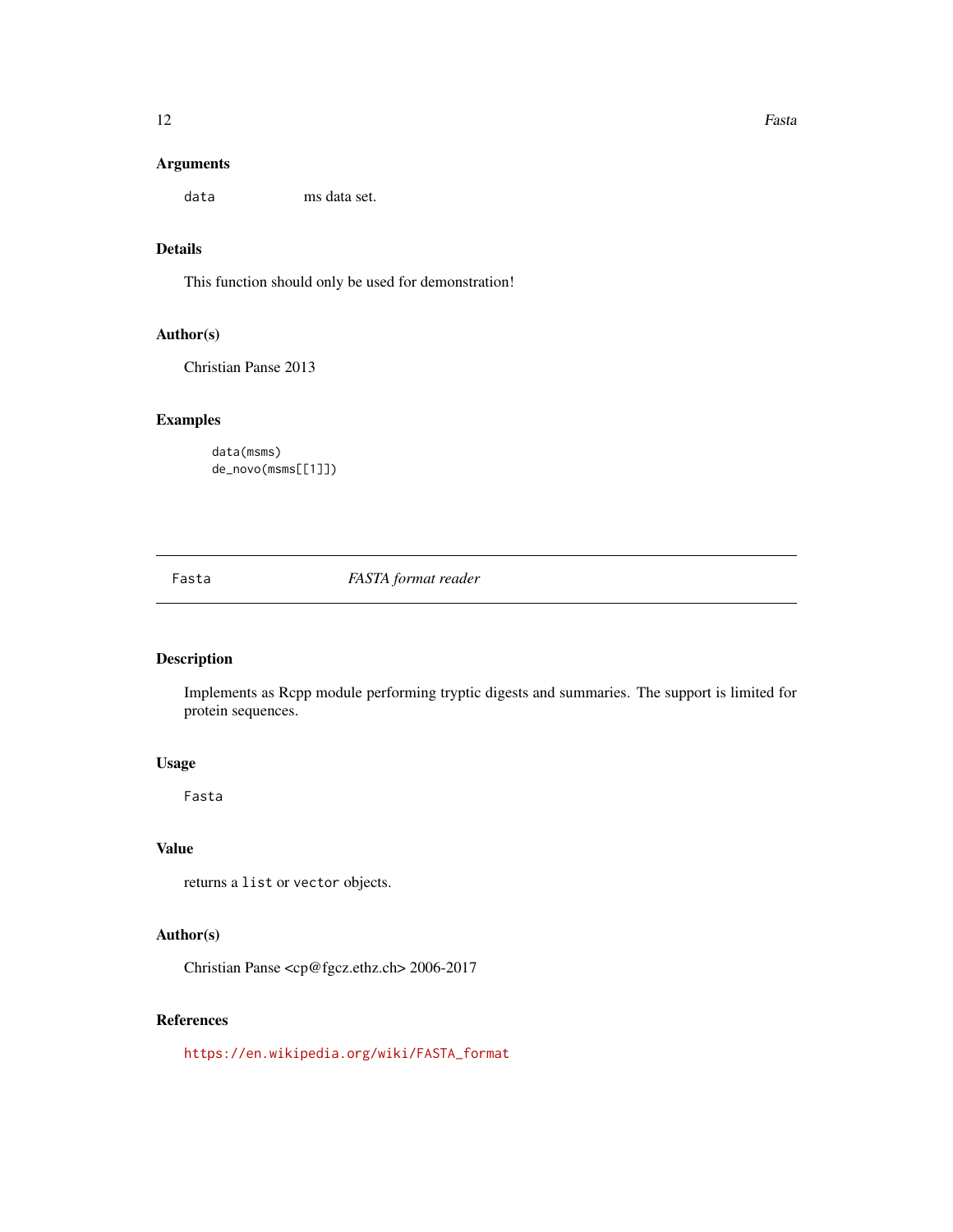#### <span id="page-12-0"></span> $f$ etuinLFQ  $\qquad \qquad$  13

#### Examples

```
# >sp|P12763|FETUA_BOVIN Alpha-2-HS-glycoprotein OS=Bos taurus
 fname <- system.file("extdata", name='P12763.fasta', package = "protViz")
 F <- Fasta$new(fname)
 F
 F$summary()
 F$getTrypticPeptides()
 plot(parentIonMass(F$getTrypticPeptides()), ssrc(F$getTrypticPeptides()),
   log='xy')text(parentIonMass(F$getTrypticPeptides()), ssrc(F$getTrypticPeptides()),
   F$getTrypticPeptides(), pos=3, cex=0.5)
```
fetuinLFQ *fetuinLFQ - A data set for evaluation of relative and absolute labelfree quantification methods.*

#### Description

This data set contains the read-out abundance for three different methods (APEX, emPAI, T3PQ) for seven proteins from a complex yeast background (abundance levels unchanged) and the Fetuin that was spiked into the extracts in concentrations ranging from 20fmol to 300fmol on column (in triplicates).

Samples were analyzed on a LTQ-FTICR Ultra mass spectrometer (Thermo Fischer Scientific, Bremen, Germany) coupled to an Eksigent-Nano-HPLC system (Eksigent Technologies, Dublin (CA), USA).

The data can be derived out of the mzXML files:

```
1 186240760 2008-12-11 20080816_01_fetuin.mzXML
```
2 179013841 2008-12-11 20080816\_02\_fetuin\_0.mzXML

```
3 178692924 2008-12-11 20080816_03_fetuin_0.mzXML
```
4 178608302 2008-12-11 20080816\_04\_fetuin\_0.mzXML

```
5 180995463 2008-12-11 20080816_05_fetuin_20.mzXML
```
6 175934898 2008-12-11 20080816\_06\_fetuin\_20.mzXML

```
7 178364454 2008-12-11 20080816_07_fetuin_20.mzXML
```
8 184376874 2008-12-11 20080816\_08\_fetuin\_40.mzXML

```
9 187205031 2008-12-11 20080816_09_fetuin_40.mzXML
```

```
10 185646382 2008-12-11 20080816_10_fetuin_40.mzXML
```

```
11 183498944 2008-12-11 20080816_11_fetuin_60.mzXML
```

```
12 184752098 2008-12-11 20080816_12_fetuin_60.mzXML
```
13 186243524 2008-12-11 20080816\_13\_fetuin\_60.mzXML

14 187794055 2008-12-11 20080816\_14\_fetuin\_80.mzXML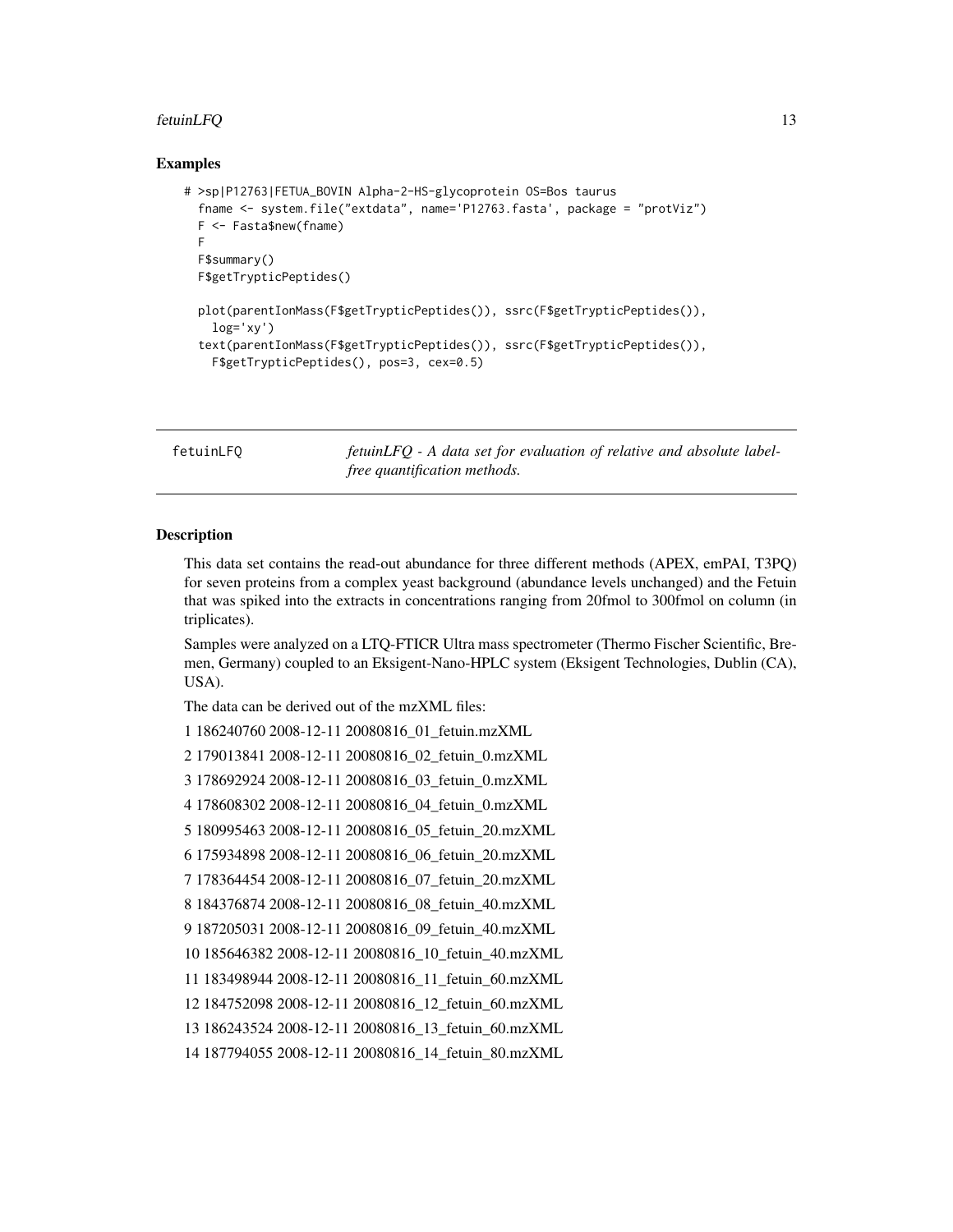```
15 183463368 2008-12-11 20080816_15_fetuin_80.mzXML
16 186331090 2008-12-11 20080816_16_fetuin_80.mzXML
17 188027950 2008-12-11 20080816_17_fetuin_100.mzXML
18 186881098 2008-12-11 20080816_18_fetuin_100.mzXML
19 187219923 2008-12-11 20080816_19_fetuin_100.mzXML
20 187157009 2008-12-11 20080816_20_fetuin_120.mzXML
21 190008885 2008-12-11 20080816_21_fetuin_120.mzXML
22 184226648 2008-12-11 20080816_22_fetuin_120.mzXML
23 190681343 2008-12-11 20080816_23_fetuin_160.mzXML
24 194653066 2008-12-11 20080816_24_fetuin_160.mzXML
25 191045349 2008-12-11 20080816_25_fetuin_160.mzXML
26 184869491 2008-12-11 20080816_26_fetuin_200.mzXML
27 185490782 2008-12-11 20080816_27_fetuin_200.mzXML
28 185635558 2008-12-11 20080816_28_fetuin_200.mzXML
29 187743192 2008-12-11 20080816_29_fetuin_300.mzXML
30 190613235 2008-12-11 20080816_30_fetuin_300.mzXML
31 189570723 2008-12-11 20080816_31_fetuin_300.mzXML
32 226404551 2008-12-11 20080819_32_fetuin.mzXML
http://fgcz-data.uzh.ch/public/fqms.tgz md5=af804e209844d055c0edee
```
The t3pq data can be derived using the code from <https://sourceforge.net/projects/fqms/>

#### Format

A data set with approx. 600 rows and four variables, 4KBytes file size, derived out of 32 single LC-MS runs, 5GBytes size, of a protein mixture.

#### Author(s)

Christian Panse 2009, 2010

#### References

doi: [10.1016/j.jprot.2010.05.011](https://doi.org/10.1016/j.jprot.2010.05.011)

```
library(lattice)
data(fetuinLFQ)
```

```
cv<-1-1:7/10
t<-trellis.par.get("strip.background")
t$col<-(rgb(cv,cv,cv))
trellis.par.set("strip.background",t)
```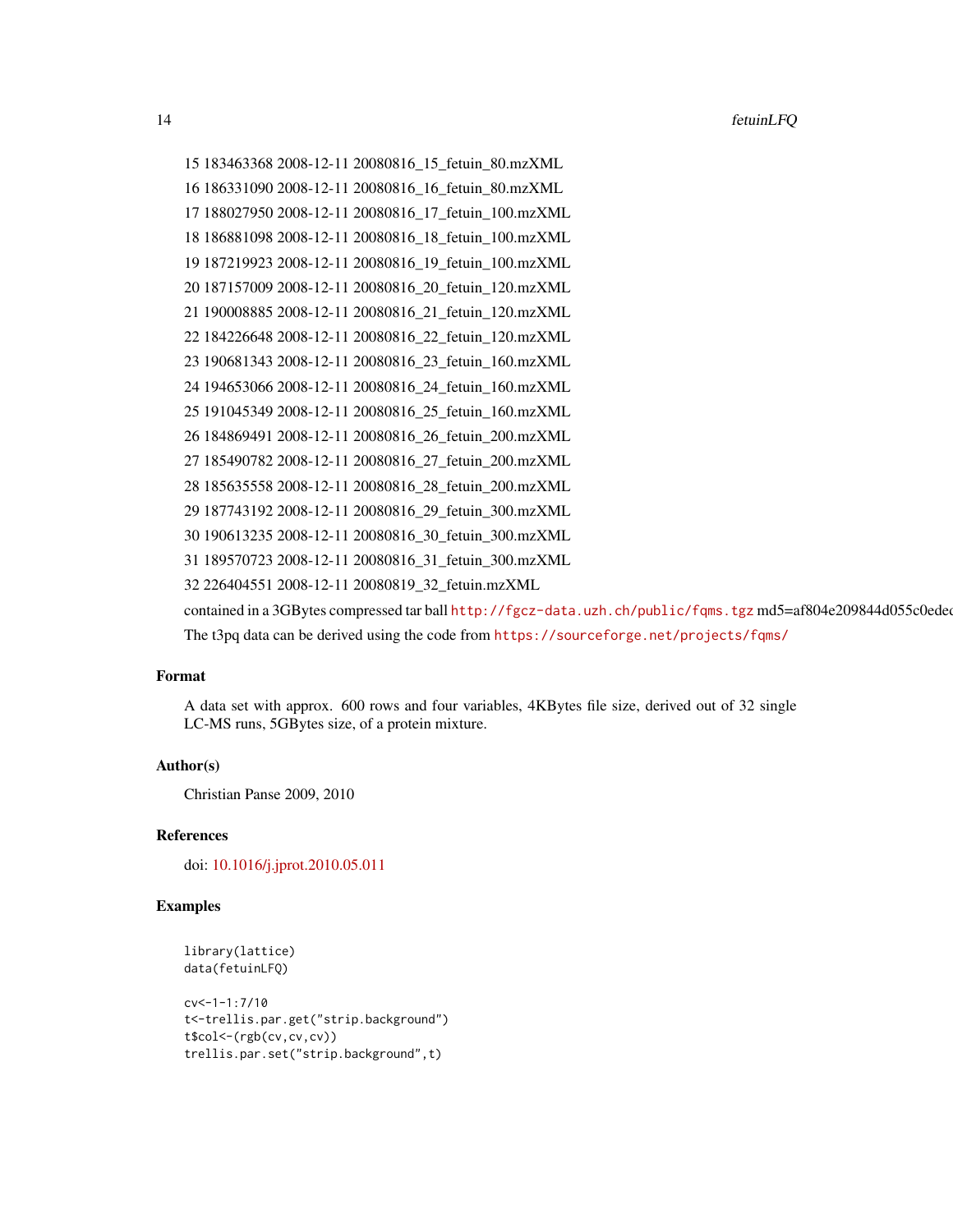```
my.xlab="Fetuin concentration spiked into experiment [fmol]"
my.ylab<-"Abundance"
xyplot(abundance~conc|prot*method,
   data=fetuinLFQ$apex,
   groups=prot,
   aspect=1,
   panel = function(x, y, subscripts, groups) {
        if (groups[subscripts][1] == "Fetuin") {
            panel.fill(col="#ffcccc")
        }
                panel.grid(h=-1,v=-1)
                panel.xyplot(x, y)
                panel.loess(x,y, span=1)
            },
    xlab=my.xlab,
    ylab=my.ylab
\mathcal{L}xyplot(abundance~conc|prot*method,
    data=fetuinLFQ$empai,
    groups=prot,
   aspect=1,
   panel = function(x, y, subscripts, groups) {
        if (groups[subscripts][1] == "Fetuin") {
            panel.fill(col="#ffcccc")
        }
                panel.grid(h=-1,v=-1)
                panel.xyplot(x, y)
                panel.loess(x,y, span=1)
            },
    xlab=my.xlab,
   ylab=my.ylab
\mathcal{L}xyplot(abundance~conc|prot*method,
    data=fetuinLFQ$t3pq,
    groups=prot,
    aspect=1,
   panel = function(x, y, subscripts, groups) {
        if (groups[subscripts][1] == "Fetuin") {
            panel.fill(col="#ffcccc")
        }
                panel.grid(h=-1,v=-1)
                panel.xyplot(x, y)
                panel.loess(x,y, span=1)
        if (groups[subscripts][1] == "Fetuin") {
            panel.text(min(fetuinLFQ$t3pq$conc),
                max(fetuinLFQ$t3pq$abundance),
                paste("R-squared:",
```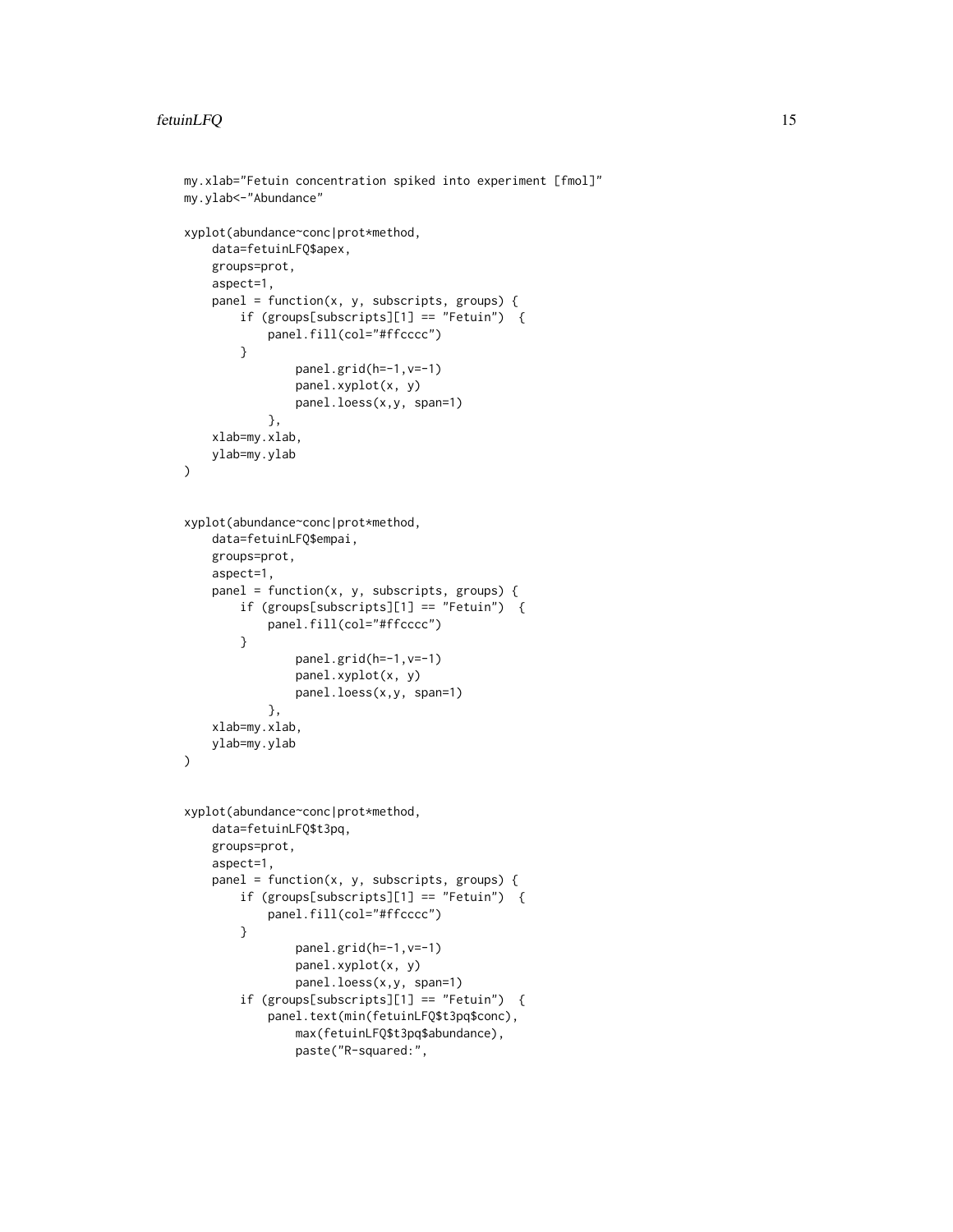#### <span id="page-15-0"></span>16 findNN find NN

```
round(summary(lm(x~y))$r.squared,2)),
            cex=0.75,
            pos=4)
    }
        },
xlab=my.xlab,
ylab=my.ylab
```
)

findNN *find index of nearest neighbor*

#### Description

Given a vector of sorted double values vec of size n and a vector of m query objects q.

findNN determines for each element  $q[i]$  in q the nearest neighbor index o so that the following remains true:

there is no element k with  $1 \leq k \leq n$  and k is not o so that  $abs(vec[k] -q[i]) < abs(vec[o] -q[i]).$ 

#### Usage

findNN(q, vec, check) findNN\_(q, vec, check)

#### Arguments

| q     | a double vector which can be considered as query objects.      |
|-------|----------------------------------------------------------------|
| vec   | a sorted double vector which can be considered as a data base. |
| check | boolean enables test if vec is sorted, default is FALSE.       |

#### Details

The internal algorithm of findNN is implemented as binary search. findNN has  $O(m * log_2(n))$ time complexity where n is defined as length(vec) and m is length(m).

findNN is implemented using C library function - bsearch $()$ , while findNN\_ uses C++11 STL function lower\_bound().

## Author(s)

Christian Panse 2007, 2008, 2009, 2010, 2012 , 2015 based on the C++ STL lower\_bound method.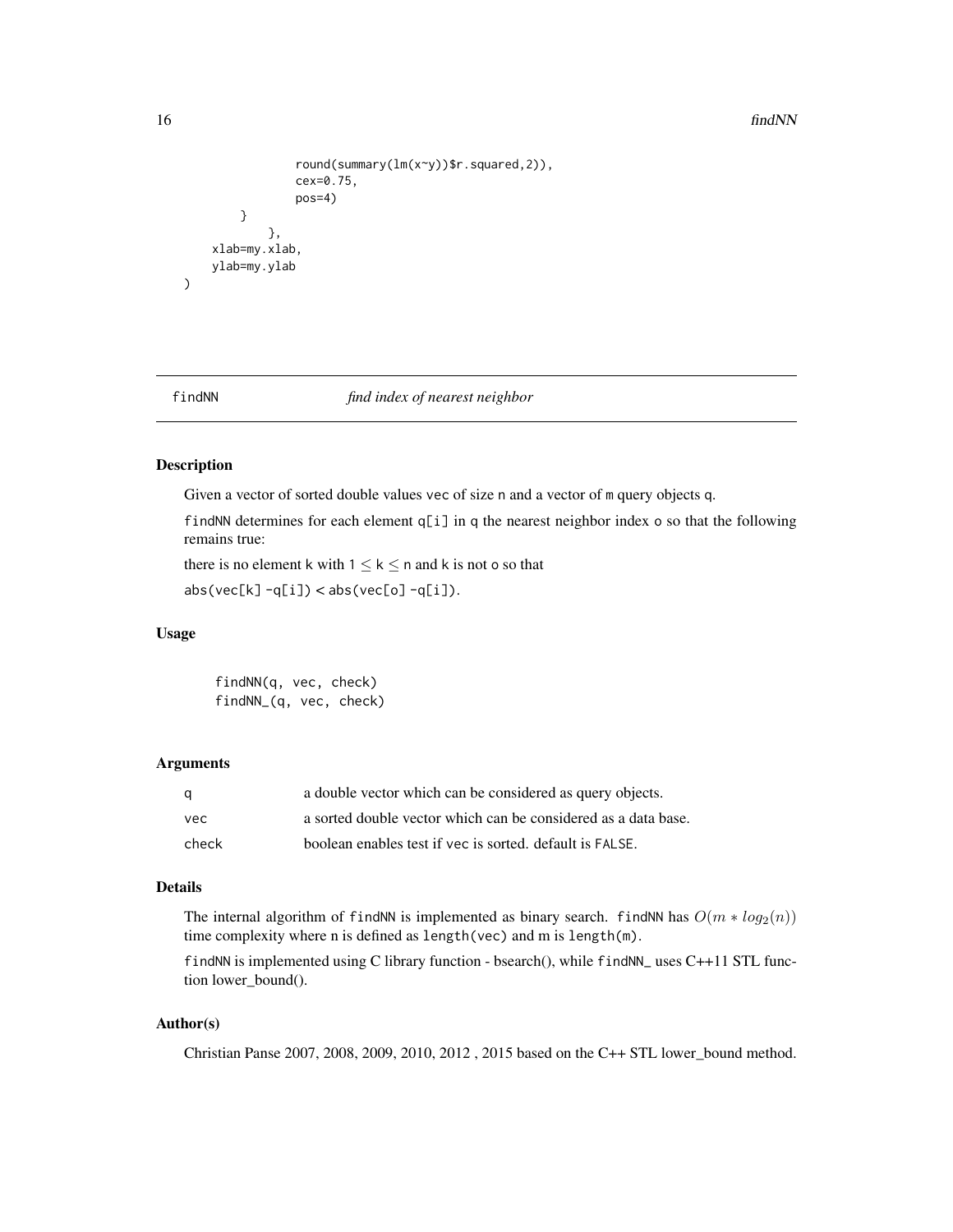#### <span id="page-16-0"></span>findNN 17

## References

• [http://www.cplusplus.com/reference/algorithm/lower\\_bound/](http://www.cplusplus.com/reference/algorithm/lower_bound/)

## See Also

[findInterval](#page-0-0)

```
(NNidx \leftarrow findNN(q \leftarrow c(1, 1.0001, 1.24, 1.26), DB \leftarrow seq(1, 5, by = 0.25)))(NNidx == c(1, 1, 2, 2))DB <- sort(rnorm(100, mean=100, sd = 10))
# should be 0
unique(DB[findNN(DB,DB)] - DB)
q <- rnorm(100, mean=100)
idx.NN \leftarrow findNN(q, DB)hist(DB[findNN(q,DB)] - q)
# definition of findNN holds
i \le -1:5findNN(3.5, i)
i \le -1:6findNN(3.5, i)
 # compare ANSI-C binary search with C++ std::lower_bound
DB <- c(rep(1.0, 3), rep(2.0, 3))
q \leftarrow c(-1, 1.0, 1.01, 1.5, 1.9)abs(DB[findNN(q, DB)] - q)abs(DB[findNN_(q, DB)] - q)DB <- sort(rnorm(100, mean=100, sd=10))
# should be 0
unique(DB[findNN_(DB,DB)] - DB)
q <- rnorm(100, mean=100)
idx.NN \leftarrow findNN_{q}, DB)
hist(DB[findNN_(q, DB)] - q)
# definition of findNN_ holds
i \le -1:5findNN_(3.5, i)
i \le -1:6findNN_(3.5, i)
```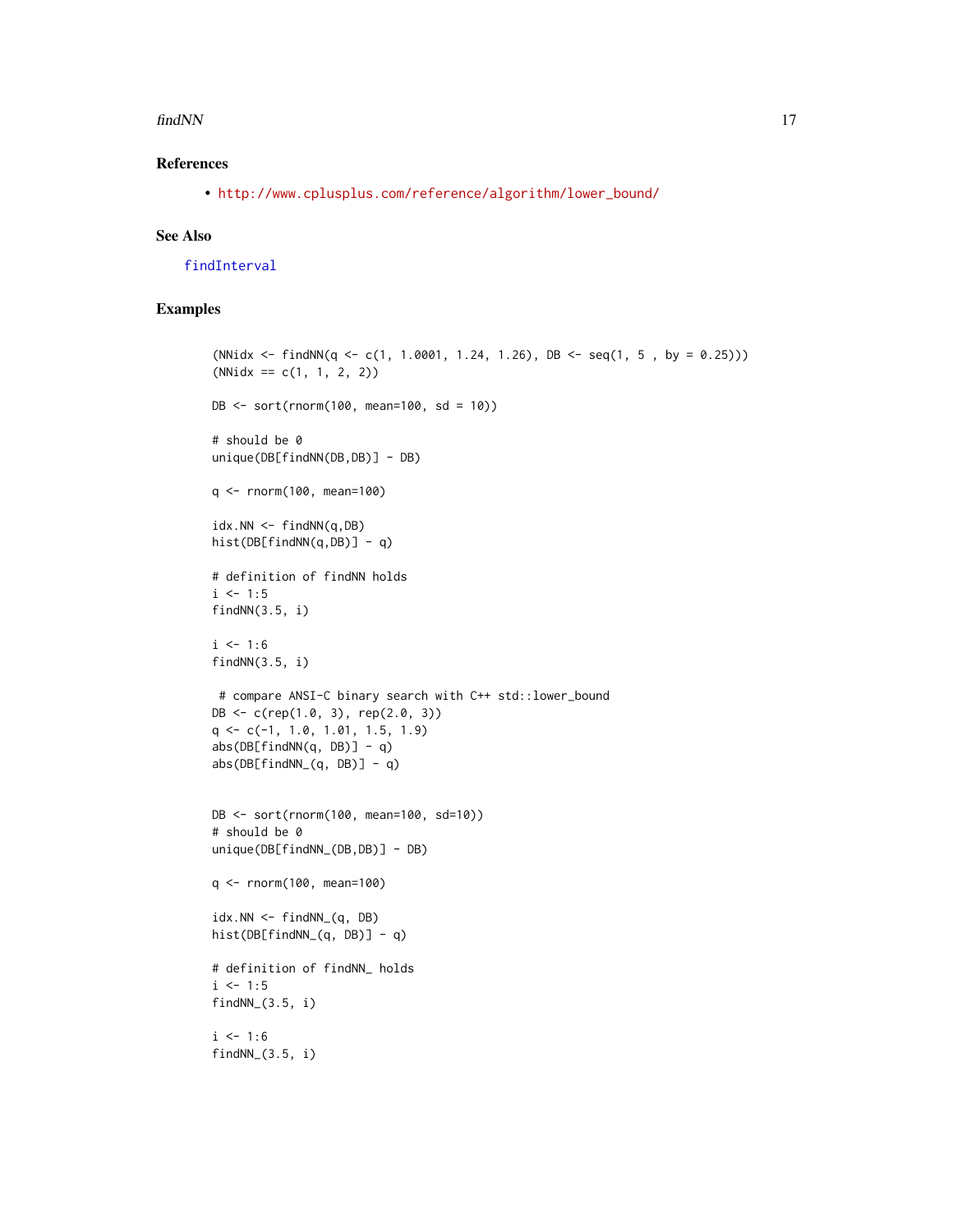#### Description

The function computes the fragment ions of a peptide sequence, according to the rules of fragmentation in a collision cell. It can be either CID fragmentation (collision-induced dissociation) or ETD (electron transfer dissociation) which are common in proteomics experiments. All are in a positive mode.

If multiple peptide sequences are given it returns a list of fragment ion table.

#### Usage

fragmentIon(sequence, FUN, modified, modification, N\_term, C\_term)

## Arguments

| sequence            | peptide sequence encoded as character sequence using the 20 amino acid letters<br>or a double vector of amino acid weights. |
|---------------------|-----------------------------------------------------------------------------------------------------------------------------|
| <b>FUN</b>          | the function to be applied to compute further ions. If no function is assigned<br>fragmentIon will use defaultIon.          |
| modified            | a vector of interger containing the varmod id of the peptide position.                                                      |
| modification        | a double vector of defining the varmod mass in Dalton.                                                                      |
| N_term              | N-Term mass in Dalton. Default is set to 1.007825.                                                                          |
| $C_{\text{-}}$ term | C-Term mass in Dalton. Default is set to 17,002740.                                                                         |

#### Details

The fragment ions of a peptide can be computed following the rules proposed in PMID:6525415. Beside the b and y ions the FUN argument of fragmentIon defines which ions are computed. the default ions beeing computed are defined in the function defaultIon. The are no limits for defining other forms of fragment ions for ETD (c and z ions) CID (b and y ions).

NOTE: for simplicity, we have set a Carbamidomethyl (C) fixed modification with 160.030649 (Cysteine mono mass is 103.00919). The fixed modifications setting are not enabled in the package yet.

If only a vector of amino acids weights is given fragmentIon computes the ions series according to weights. If this case applies, the function returns only a list having one data frame.

#### Author(s)

Christian Panse, Bertran Gerrits 2006.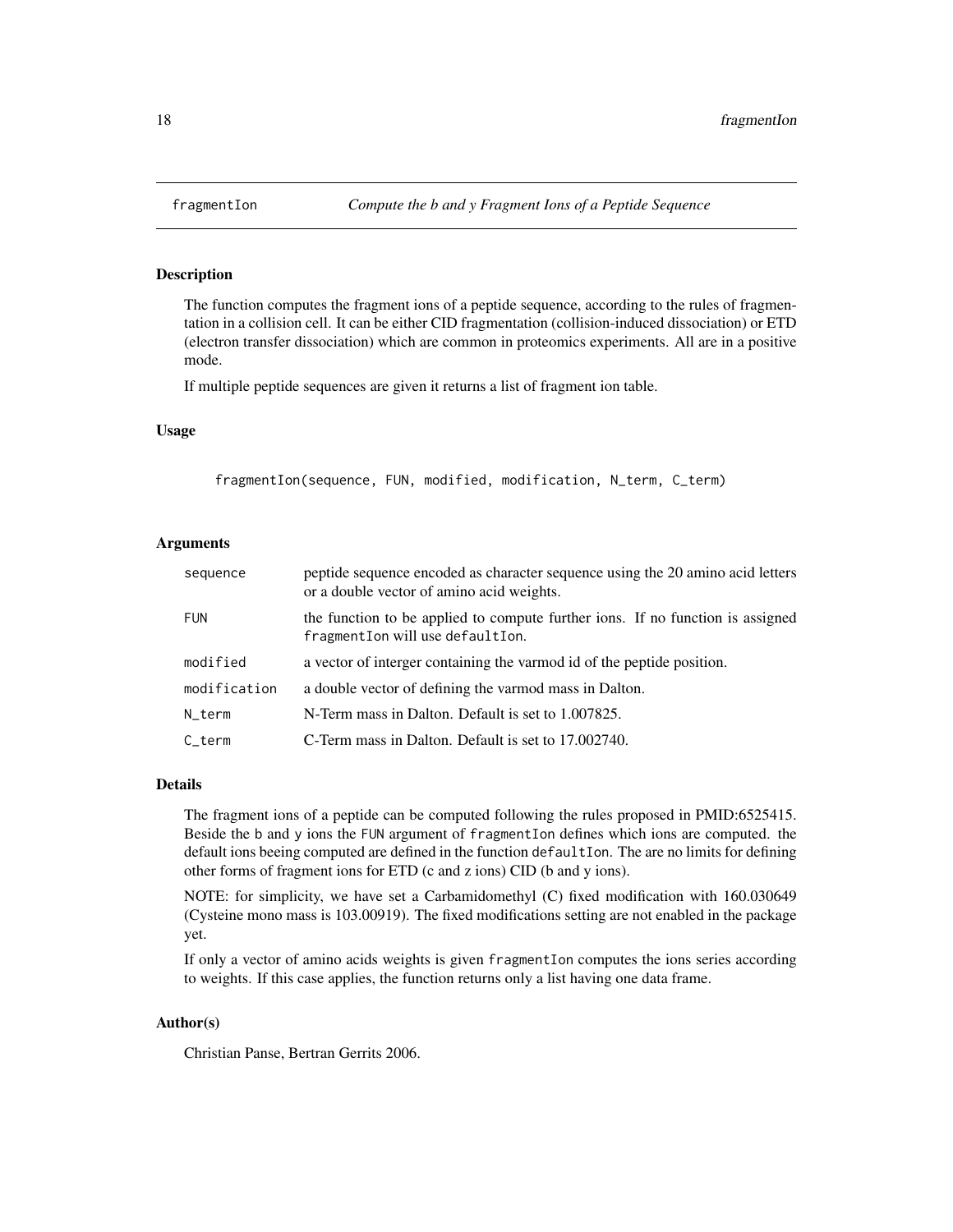## <span id="page-18-0"></span>fragmentIon 19

## References

doi: [10.1002/bms.1200111109](https://doi.org/10.1002/bms.1200111109)

Protein Sequencing and Identification Using Tandem Mass Spectrometry, Michael Kinter and Nicholas E. Sherman, Wiley-Interscience; 1st edition (September 18, 2000)

## See Also

first used in [peakplot](#page-31-1).

```
# Example 1
peptide.AA<-"KINHSFLR";
peptide.AA.weights <- c(128.09496,113.08406,114.04293,
    137.05891,87.03203,147.06841,113.08406,156.10111);
fragmentIon(peptide.AA);
fragmentIon(peptide.AA.weights);
HCD_Ion <- function(b, y){
    return(cbind(b = b, y = y))}
ETD\_Ion \leftarrow function(b, y)Hydrogen <- 1.007825
    Oxygen <- 15.994915
   Nitrogen <- 14.003074
   y_0 <- y - Oxygen - Hydrogen - Hydrogen
   c \le -b + (Nitrogen + (3 * Hydrogen))z \le -y - (Nitrogen + (3 * Hydrogen))return(cbind(y_0, c, z))
}
fragmentIon(peptide.AA, FUN = ETD_Ion)
peptides<-c('HTLNQIDSVK', 'ALGGEDVR', 'TPIVGQPSIPGGPVR')
pim <- parentIonMass(peptides)
fi <- fragmentIon(peptides)
(df <- as.data.frame(fi))
op \leq par(mfrow=c(3,1));
for (i in 1:length(peptides)){
   plot(0, 0,
   xlab='m/Z',
```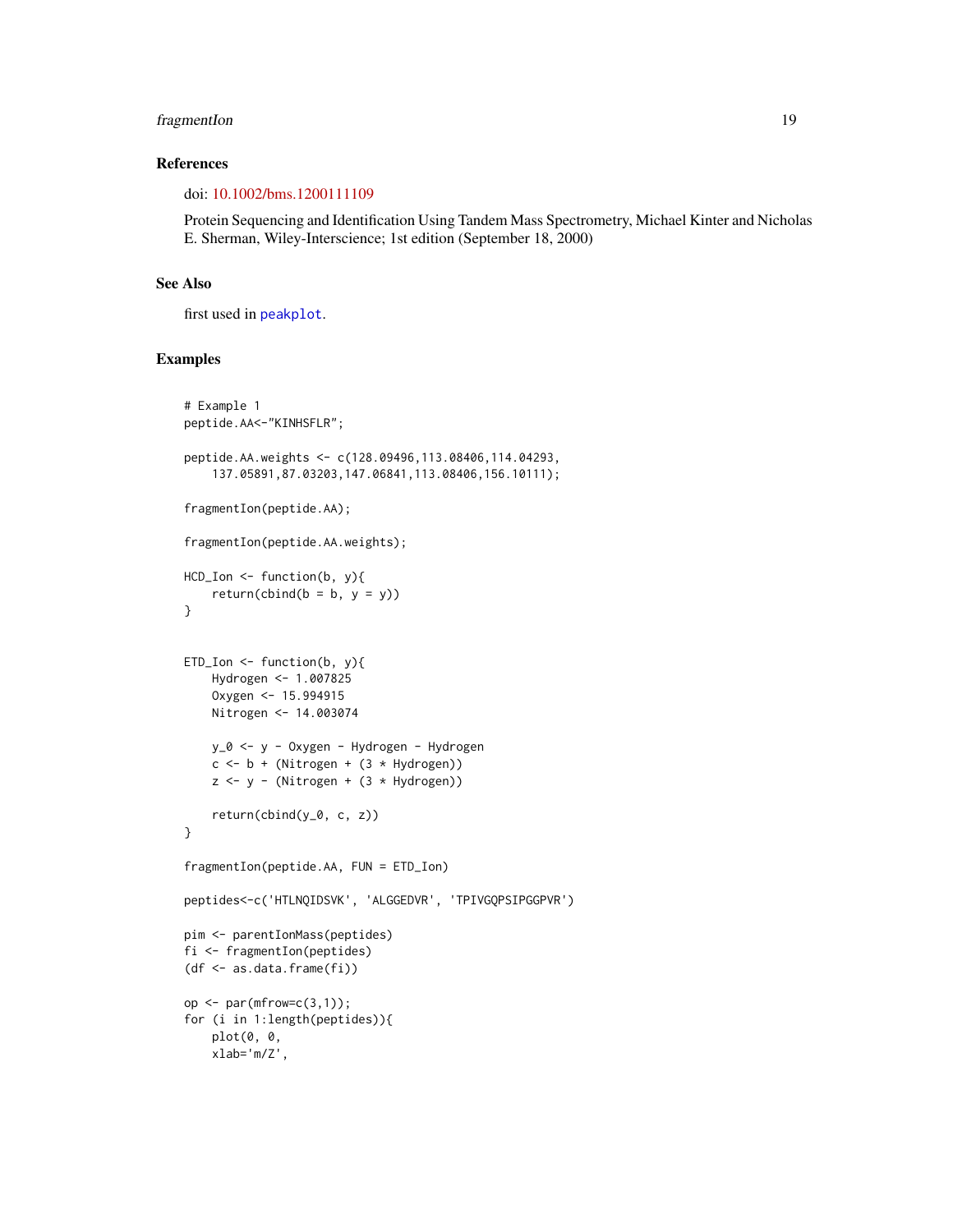```
ylab='',
    xlim=range(c(fi[[i]]$b,fi[[i]]$y)),
   ylim=c(0,1),type='n',
    axes=FALSE,
    sub=paste(peptides[i], "/", pim[i], "Da"));
    box()
    axis(1, fi[[i]]$b, round(fi[[i]]$b,1), las=2)
    axis(1, fi[[i]]$y, round(fi[[i]]$y,1), las=2)
    pepSeq<-strsplit(peptides[i], "")
    axis(3,fi[[i]]$b, paste("b", row.names(fi[[i]]),sep=''),las=2)
    axis(3,fi[[i]]$y, paste("y", row.names(fi[[i]]),sep=''),las=2)
    text(fi[[i]]$b, rep(0.3, nchar(peptides[i])),
    pepSeq[[1]],pos=3,cex=4, lwd=4, col="#aaaaaaaa")
    abline(v=fi[[i]]$b, col='red')
    abline(v=fi[[i]]$y, col='blue',lwd=2)
}
par(op)
fi <- fragmentIon(c("ATSFYK","XGXFNAGVGK"))[[2]]
fi$b[1] + fi$y[9]
fi$b[2] + fi$y[8]
ION2C \leq function(b, y){
   Hydrogen <- 1.007825
    Oxygen <- 15.994915
   Nitrogen <- 14.003074
   # yo <- fi$y - Oxygen - Hydrogen - Hydrogen
   c \le -b + (Nitrogen + (3 * Hydrogen))z \le y - (Nitrogen + (3 * Hydrogen))# compute doubly charged fragment ions
   b2 <- (b + Hydrogen) / 2
   y2 <- (y + Hydrogen) / 2
    return(cbind(b, y, b2 ,y2))
}
```
genMod *Generates all possible modification of a given peptide seqence and modification pattern*

<span id="page-19-0"></span>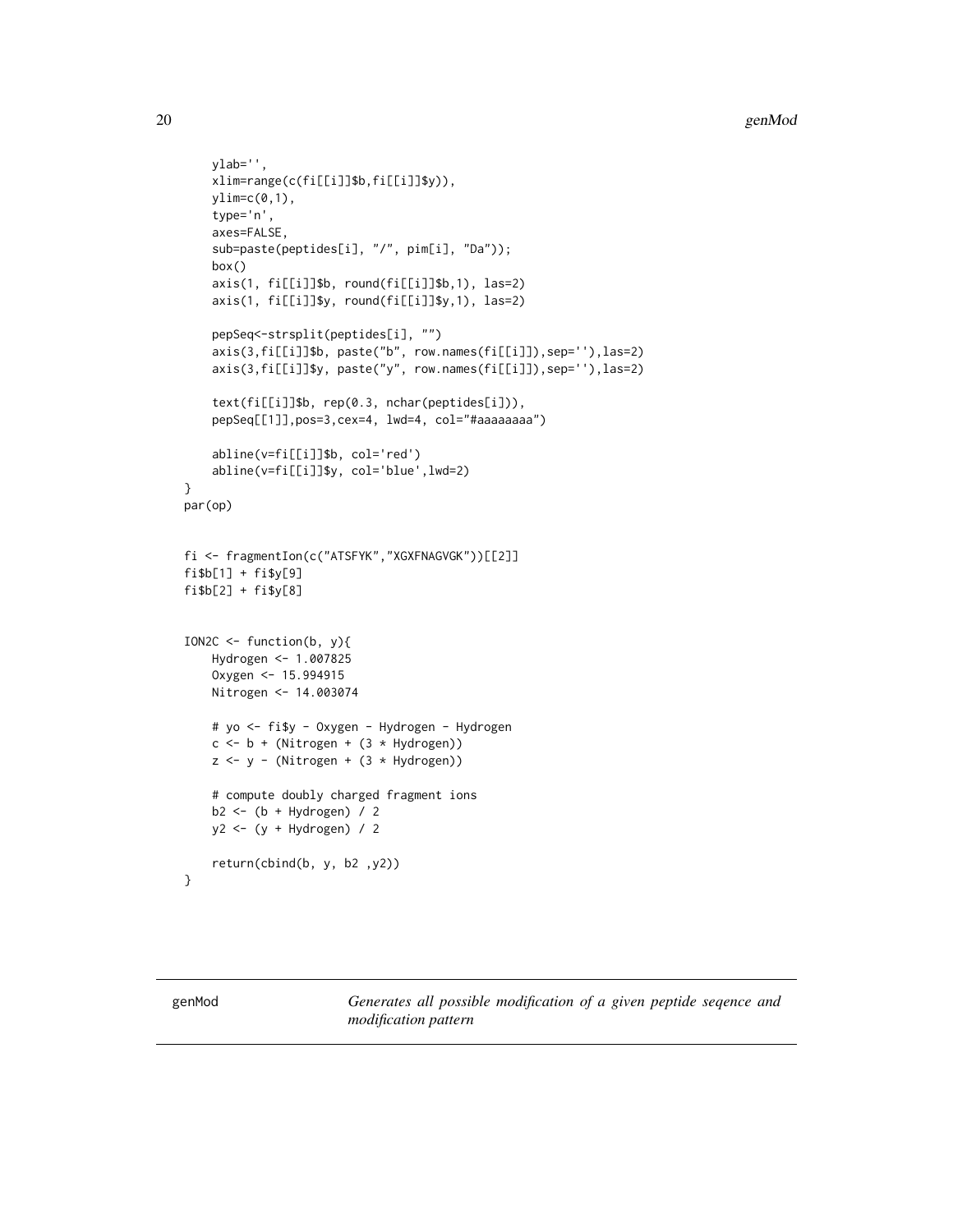#### genMod 21

## Description

This function can be used to screen precursor masses for meaningful mass shifts which could correspond to post translational modifications. We suggest to only use a maxiumum of a handful of mass shifts.

#### Usage

```
genMod(sequences, modificationPattern, nModification=2)
```
## Arguments

| sequences           | peptide sequences encoded as character sequence using the 20 amino acid let-                                  |
|---------------------|---------------------------------------------------------------------------------------------------------------|
|                     | ters.                                                                                                         |
| modificationPattern |                                                                                                               |
|                     | a rbind list structure containing the mono and avg mass as well as the description<br>of a the modifications. |
| nModification       | number of maximal modifications.                                                                              |

#### Details

t.b.d.

#### Author(s)

Hubert Rehrauer and Christian Panse 2012

```
ptm.0<-cbind(AA="-",
    mono=0.0, avg=0.0, desc="unmodified", unimodAccID=NA)
ptm.616<-cbind(AA='S',
    mono=-27.010899, avg=NA, desc="Substituition",
        unimodAccID=616)
ptm.651<-cbind(AA='N',
    mono=27.010899, avg=NA, desc="Substituition",
        unimodAccID=651)
m<-as.data.frame(rbind(ptm.0, ptm.616, ptm.651))
genMod(c('TAFDEAIAELDTLNEESYK','TAFDEAIAELDTLSEESYK'), m$AA)
```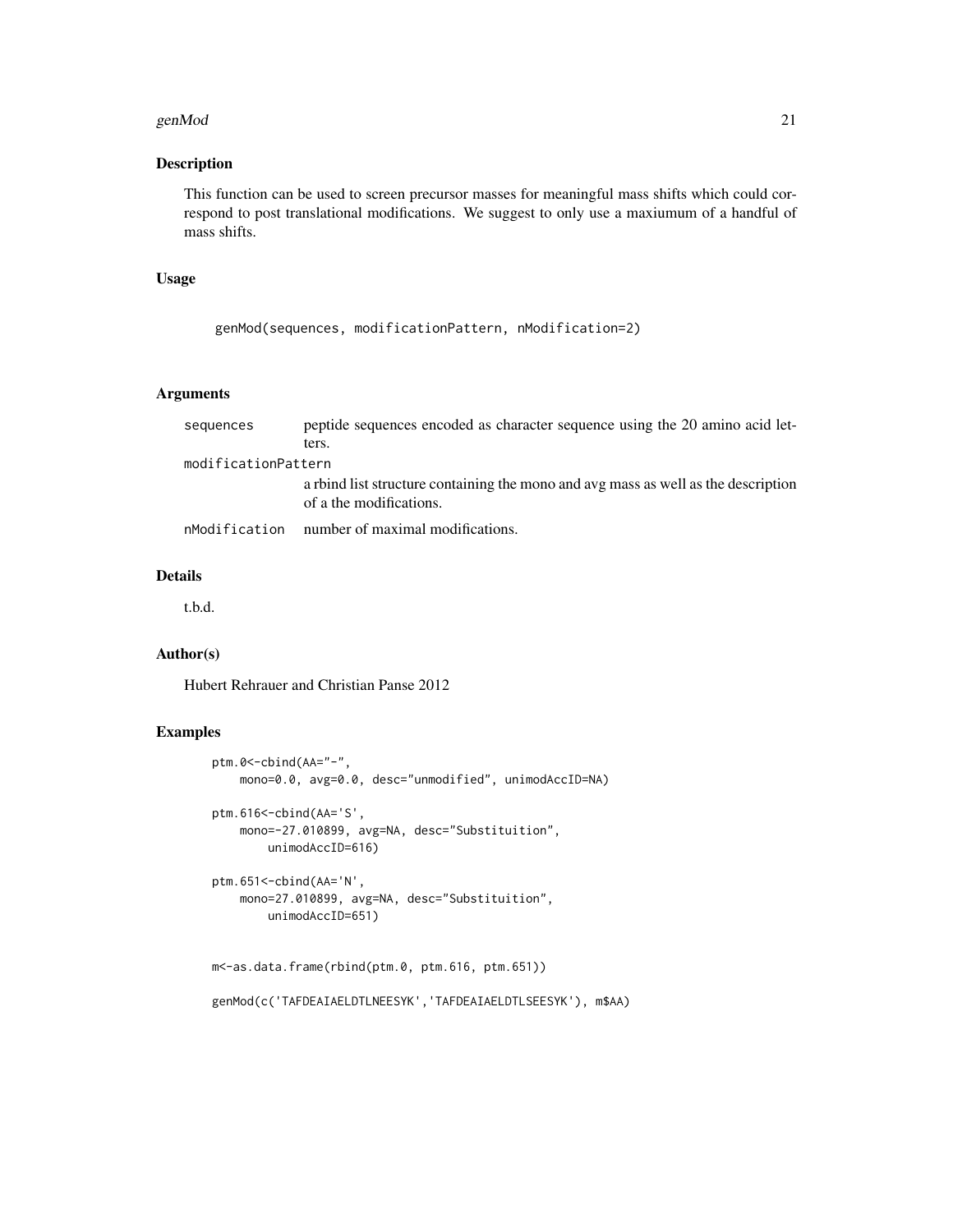<span id="page-21-0"></span>HexNAc *HexNAc - Analysis of N-HexNAc glycopeptides by LC-MS/MS, using HCD and ETD fragmentation techniques*

## Description

HexNAc is intented for demonstration of the PTM\_MarkerFinder methode descriped in [PROTEOMICS pmic.201300036]. It contains the mass pattern (m/z) of c(126.05495,138.05495,144.06552,168.06552,186.07608,204

A sample containing enriched glycopeptides from yeast was analysed by LC-MS/MS on a LTQ-Orbitrap Velos instrument using sequential HCD and ETD fragmentation techniques. The dataset contains only 11 tandem mass spectra extracted from this experiment. Three pairs of HCD/ETD spectra correspond to peptides carrying N-HexNAc modification identified with high confidence (6 spectra in total). One pair of HCD/ETD spectra corresponds to peptides carrying N-HexNAc modification, identified with very low confidence (2 spectra in total). The remaining 3 spectra are from unmodified peptides.

#### Format

A data set consists of eleven tandem mass spectra.

## Author(s)

Paolo Nanni, Christian Panse, 2013

## Examples

data(HexNAc) HexNAc[[1]]

plot(HexNAc[[1]]\$mZ, HexNAc[[1]]\$intensity, type='h')

insertSamples *Insert sample on a given position*

#### Description

Insert sample on a given position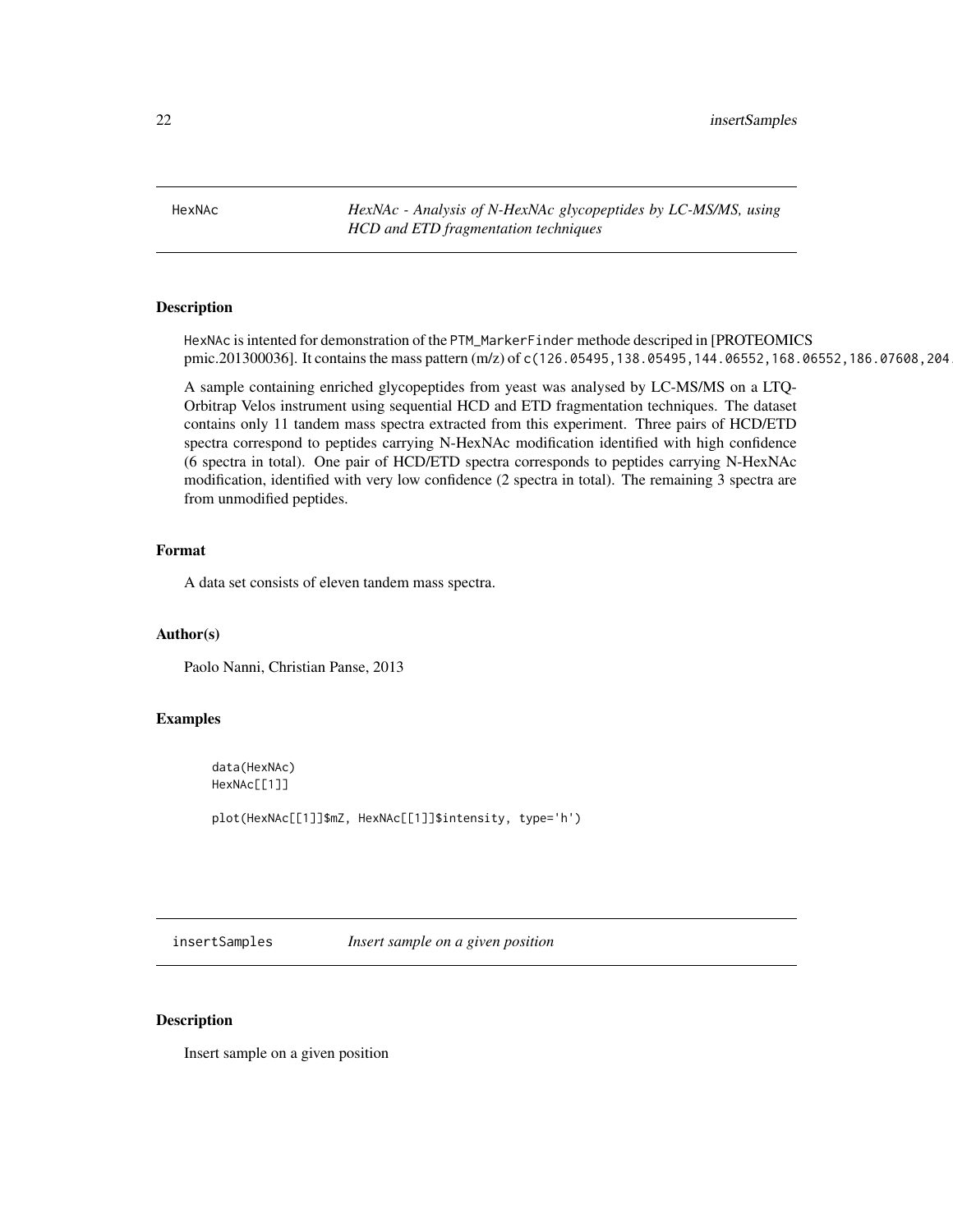## <span id="page-22-0"></span>iRTpeptides 23

## Usage

```
insertSamples(
  S,
  stdName = "autoQC01",
  stdPosX = "8",stdPosY = "F",
 plate = 1,volume = 2,
 method = ",
  ...
\mathcal{L}
```
## Arguments

| S       | input data.frame                                            |
|---------|-------------------------------------------------------------|
| stdName | name of the sample                                          |
| stdPosX | x location on the plate                                     |
| stdPosY | y location on the plate                                     |
| plate   | number of the plate                                         |
| volume  | injection volume                                            |
| method  | a path to the method file (optional)                        |
|         | addition parameter, e.g., how of ten = $1$ how many = $1$ . |

## Value

data.frame

## Examples

```
iris[c(1:15,51:65,101:115), ] |>
 assignPlatePosition() |>
 insertSamples(howoften=4, begin=FALSE, end=FALSE,
   stdPosX='6', stdPosY='F', plate=1, stdName = "clean")
```
<span id="page-22-1"></span>iRTpeptides *iRT peptides - independent retention time peptides*

## Description

iRTpeptides data are used for genSwathIonLib rt normalization assuming.

## Format

contains a table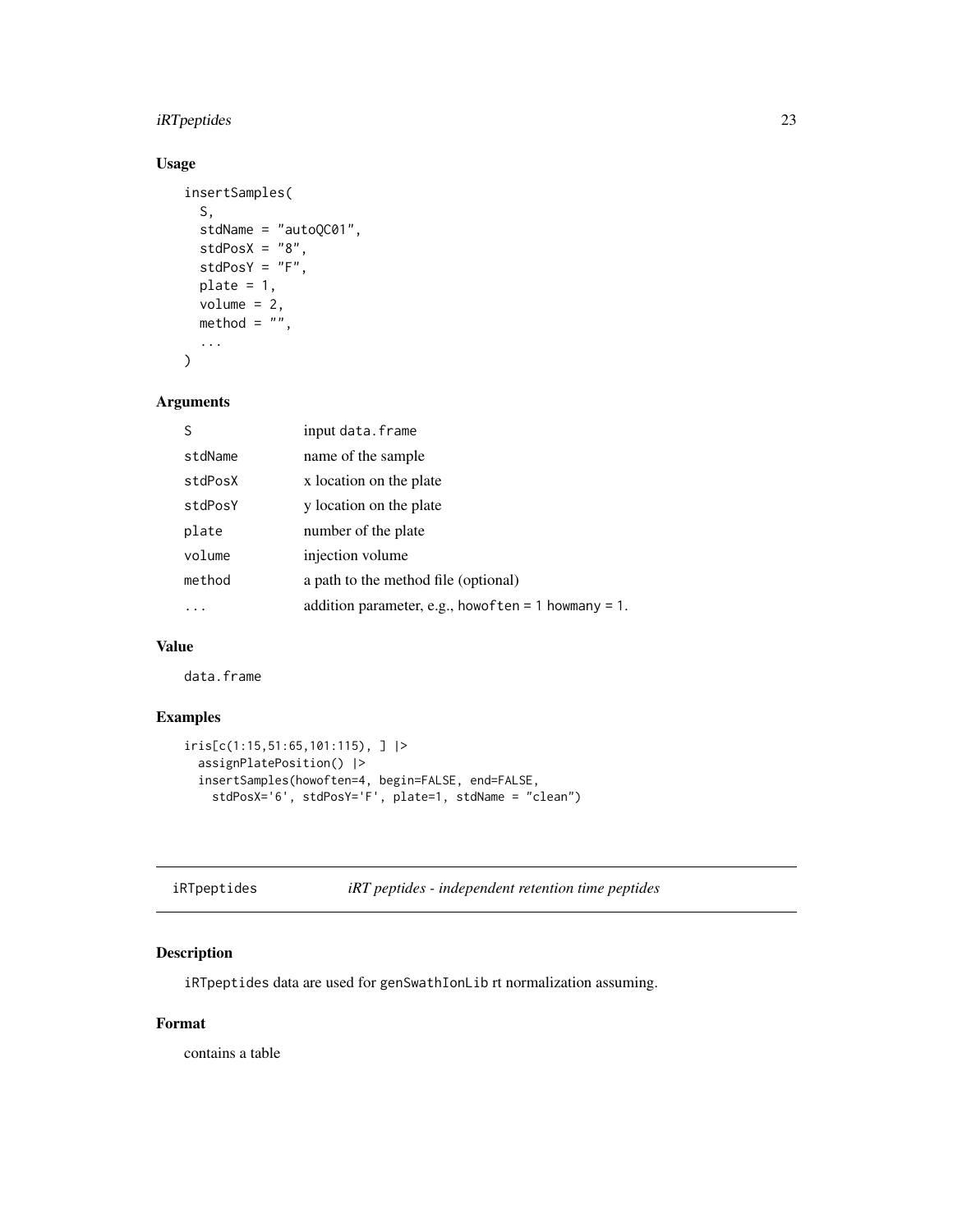#### <span id="page-23-0"></span>Author(s)

Jonas Grossmann and Christian Panse 2013

#### References

Using iRT, a normalized retention time for more targeted measurement of peptides. Escher C, Reiter L, MacLean B, Ossola R, Herzog F, Chilton J, MacCoss MJ, Rinner O. Source Proteomics. 2012 Apr;12(8):1111-21. doi: 10.1002/pmic.201100463.

## Examples

```
plot(sort(iRTpeptides$rt))
```
plot(pim<-parentIonMass(as.character(iRTpeptides\$peptide)) ~ iRTpeptides\$rt)

iTRAQ *iTRAQ - A small 8-plex iTRAQ data set with confident identified peptides from 5 proteins.*

#### Description

This dataset contains quantification data from iTRAQ (isobaric tag for relative and absolute quantification) LC-MSMS identified peptides using the software ProteinPilot from ABSciex. The data is generated on a Thermo LTQ-Oribtrap. The mascot generic files are produced with MascotDistiller and searched with ProteinPilot V.4. The peptide summary export is used and filtered towards confident peptides (Confidence above 90) and only columns with Protein accession, peptide sequence, the 8 reporter ion channels (area) are kept as well as the protein description. The rest of the peptide summary is deleted. This data is only a small illustrative part out of the whole data produced. The package design is done in a way, that it is not restricted to ProteinPilot exports but can be used with all other kind of iTRAQ tools, as long as each reporter channel with areas or intensities can be exported. The main point of this function is, to get a hand on what peptides and proteins are used to quantify. Also to be able to not use ratio based quantification but to clearly specify the input and the experimental design.

#### Format

A data set with approx. 260 rows and 10 variables, 40KBytes file size, derived from biological data from an iTRAQ project..

#### Author(s)

Jonas Grossmann, Christian Panse, 2012

#### References

doi: [10.1016/j.jprot.2012.09.011](https://doi.org/10.1016/j.jprot.2012.09.011)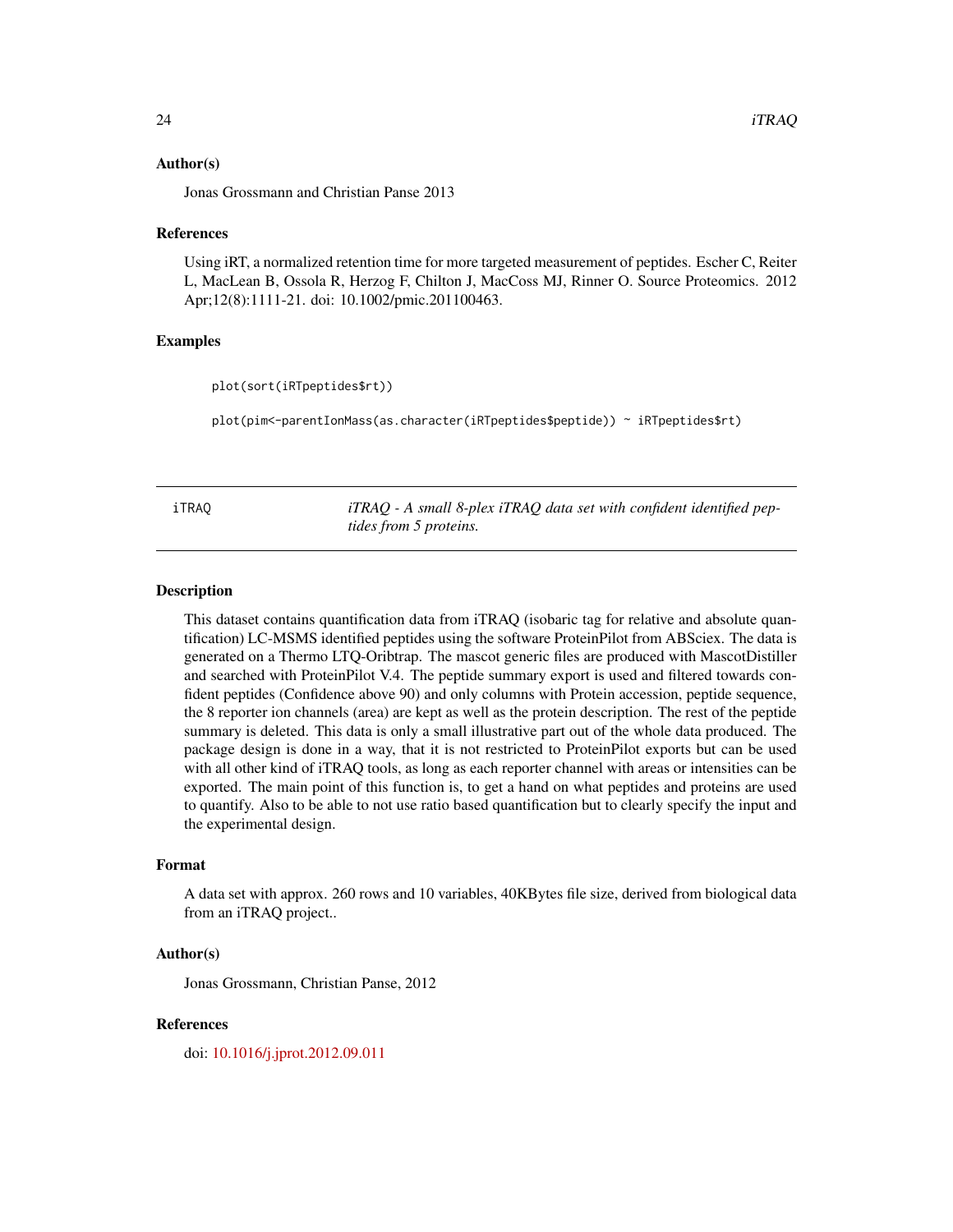## <span id="page-24-0"></span>Examples

data(iTRAQ) iTRAQ[1:10,]

iTRAQ2GroupAnalysis *iTRAQ two group analysis*

## Description

The function performes a two group analysis with a t-test for data sets like iTRAQ. Result files are generated where the 2 groups are compared for each protein, while a p-value is calculated. If plot equals TRUE, the boxplots are drawn.

## Usage

iTRAQ2GroupAnalysis(data, group1, group2, INDEX, FUN=function(x){return(x)}, plot)

## Arguments

| data       | a data set like <i>iTRAO</i> .                                                                  |
|------------|-------------------------------------------------------------------------------------------------|
| group1     | a vector of column ids.                                                                         |
| group2     | a vector of column ids.                                                                         |
| INDEX      | list of factors, each of same length as X. The elements are coerced to factors by<br>as.factor. |
| <b>FUN</b> | function for doing the data transformation, e.g. log, asinh.                                    |
| plot       | boolean. if TRUE boxplots are drawn.                                                            |

## Details

t.b.d.

## Author(s)

Christian Panse, Jonas Grossmann 2011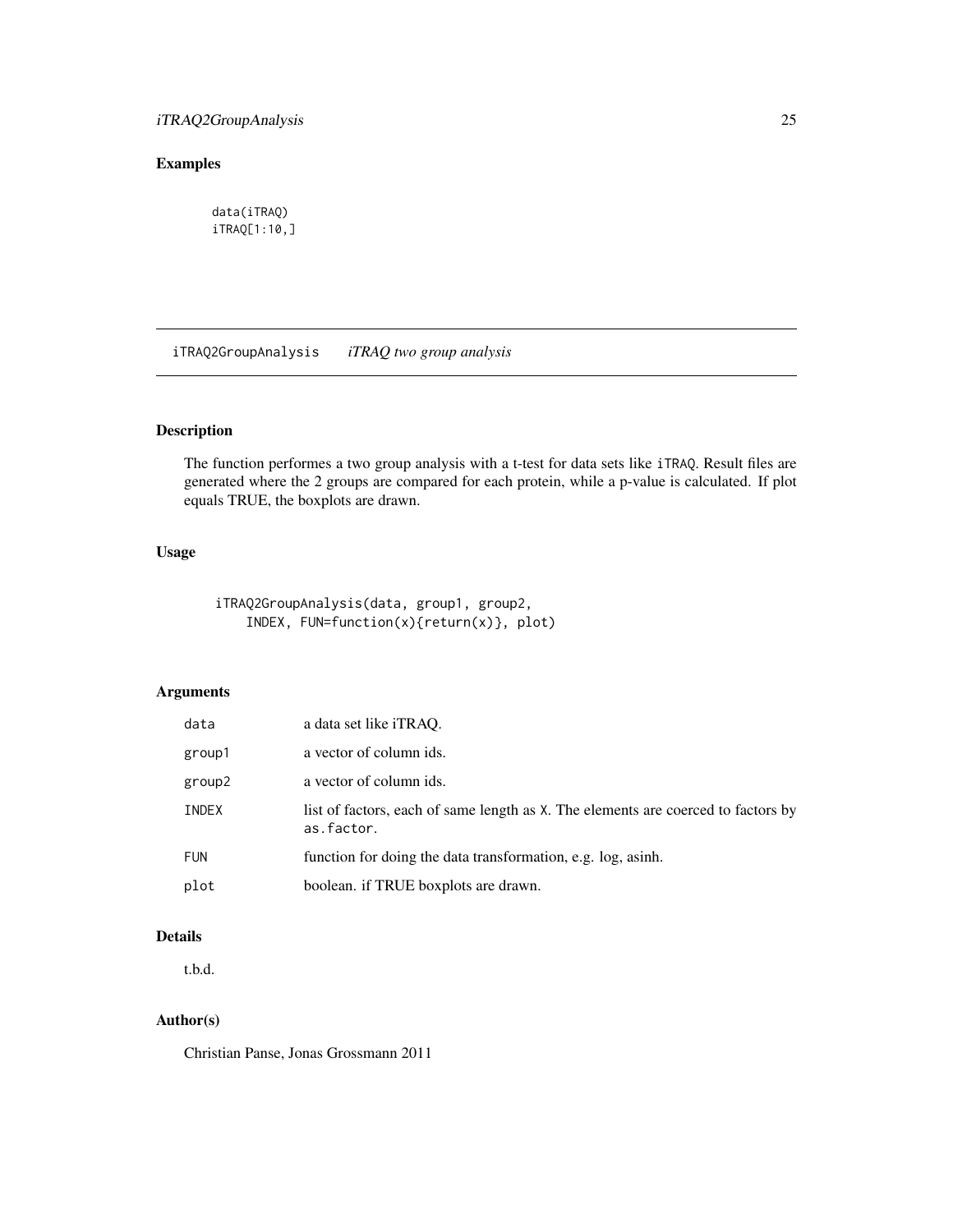#### 26 **lands** and the contract of the contract of the contract of the contract of the contract of the contract of the contract of the contract of the contract of the contract of the contract of the contract of the contract of

## Examples

```
data(iTRAQ)
par(mfrow=c(2,3))
qProt<-iTRAQ2GroupAnalysis(data=iTRAQ,
group1=c(3,4,5,6),
group2=7:10, INDEX=iTRAQ$prot, plot=TRUE)
qProt
qPeptide<-iTRAQ2GroupAnalysis(data=iTRAQ,
group1=c(3,4,5,6),
group2=7:10,
INDEX=paste(iTRAQ$prot,iTRAQ$peptide), plot=FALSE)
```
<span id="page-25-1"></span>lcmsmap *LC-MS Map*

## Description

The function graphs a LC-MS map having for all charge states and each single charge state. The rt is on the x axis and the y axis represents the peptide mass.

## Usage

```
lcmsmap(data, charges=2:3, score.cutoff = 30, ...)
```
## Arguments

| data         | an R data object as it can be obtained by mascotDat2RData.pl or by using<br>mascots export function. |
|--------------|------------------------------------------------------------------------------------------------------|
| charges      | a vector of charge states to be displayed.                                                           |
| score.cutoff | a numeric value taken as score cut-off.                                                              |
| $\ddotsc$    | pass arguments to plot function.                                                                     |

#### Author(s)

Christian Panse and Jonas Grossmann 2013;

#### References

idea taken from from the ISB TPP Pep3D view PMID: 15228367

<span id="page-25-0"></span>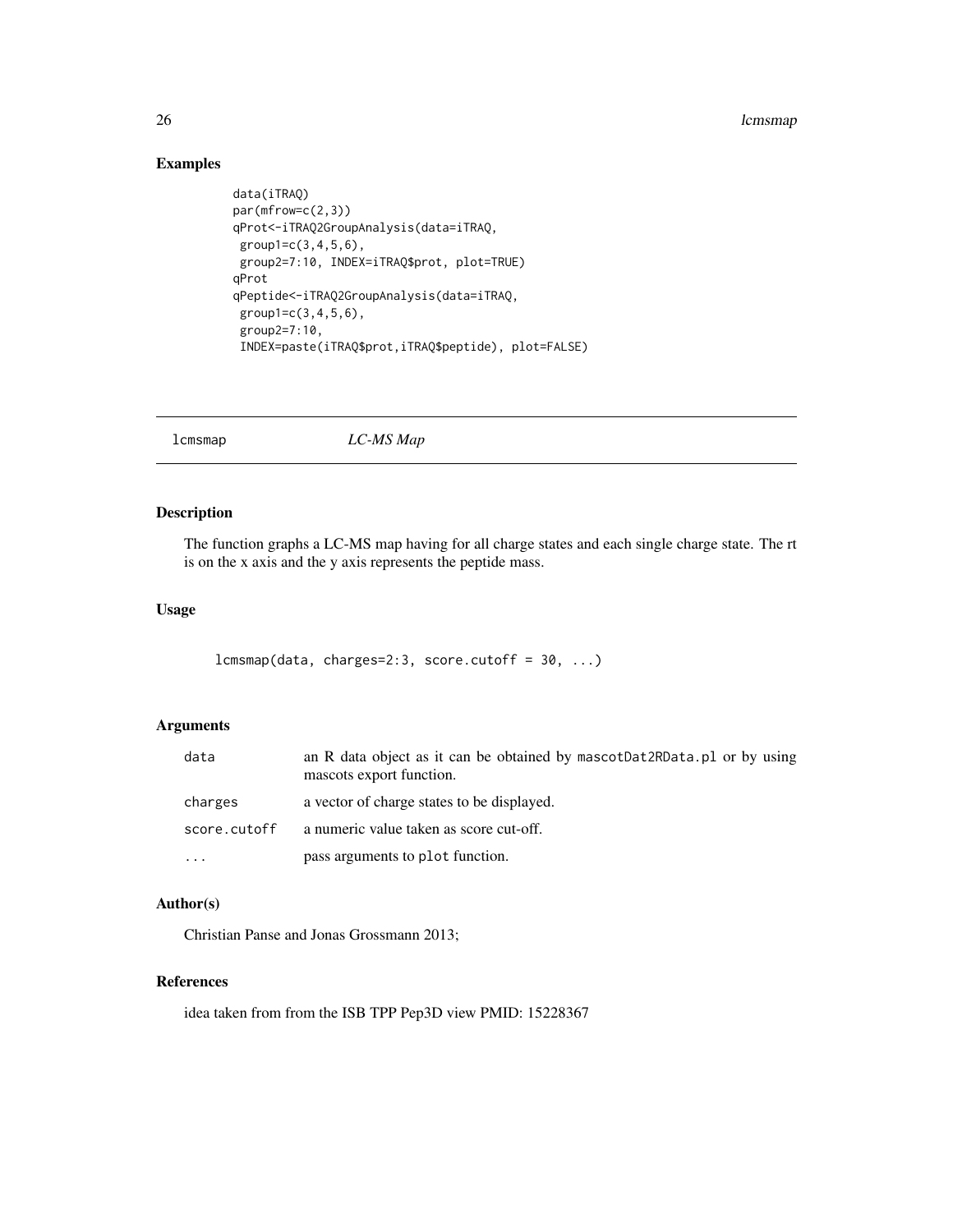<span id="page-26-2"></span><span id="page-26-0"></span>

## <span id="page-26-1"></span>**Description**

does something with a mascot object using the package's functions, e.g., [peakplot](#page-31-1) or [lcmsmap](#page-25-1).

## Usage

```
## S3 method for class 'mascot'
is(obj)
  ## S3 method for class 'mascot'
plot(x, \ldots)## S3 method for class 'mascot'
as.data.frame(x, ...)
  ## S3 method for class 'mascot'
summary(object, ...)
  ## S3 method for class 'mascot_query'
is(obj)
  ## S3 method for class 'mascot_query'
plot(x, obj = NULL, FUN = defaultIon, ...)
```
## **Arguments**

| x                       | a mascot_query or mascot S3 class object. |
|-------------------------|-------------------------------------------|
| object                  | a mascot S3 class object.                 |
| obi                     | a mascot S3 class object.                 |
| $\cdot$ $\cdot$ $\cdot$ | arguments will be passwed through.        |
| <b>FUN</b>              | ion series.                               |

#### Details

the object has been generated by using the mascot server command ./export\_dat\_2.pl \$EXPORTOPTIONS file=\$DAT.

```
$EXPORTOPTIONS is defined as "_minpeplen=5 _server_mudpit_switch=0.000000001 _showsubsets=1
_sigthreshold=0.05 do_export=1 export_format=XML group_family=1 pep_calc_mr=1 pep_delta=1
pep_end=1 pep_exp_mr=1 pep_exp_mz=1 pep_exp_z=1 pep_expect=1 pep_isbold=1 pep_isunique=1
pep_miss=1 pep_query=1 pep_rank=1 pep_scan_title=1 pep_score=1 pep_seq=1 pep_start=1
pep_var_mod=1 peptide_master=1 prot_acc=1 prot_cover=1 prot_desc=1 prot_empai=1 prot_hit_num=1
prot_len=1 prot_mass=1 prot_matches=1 prot_pi=1 prot_score=1 prot_seq=1 protein_master=1
```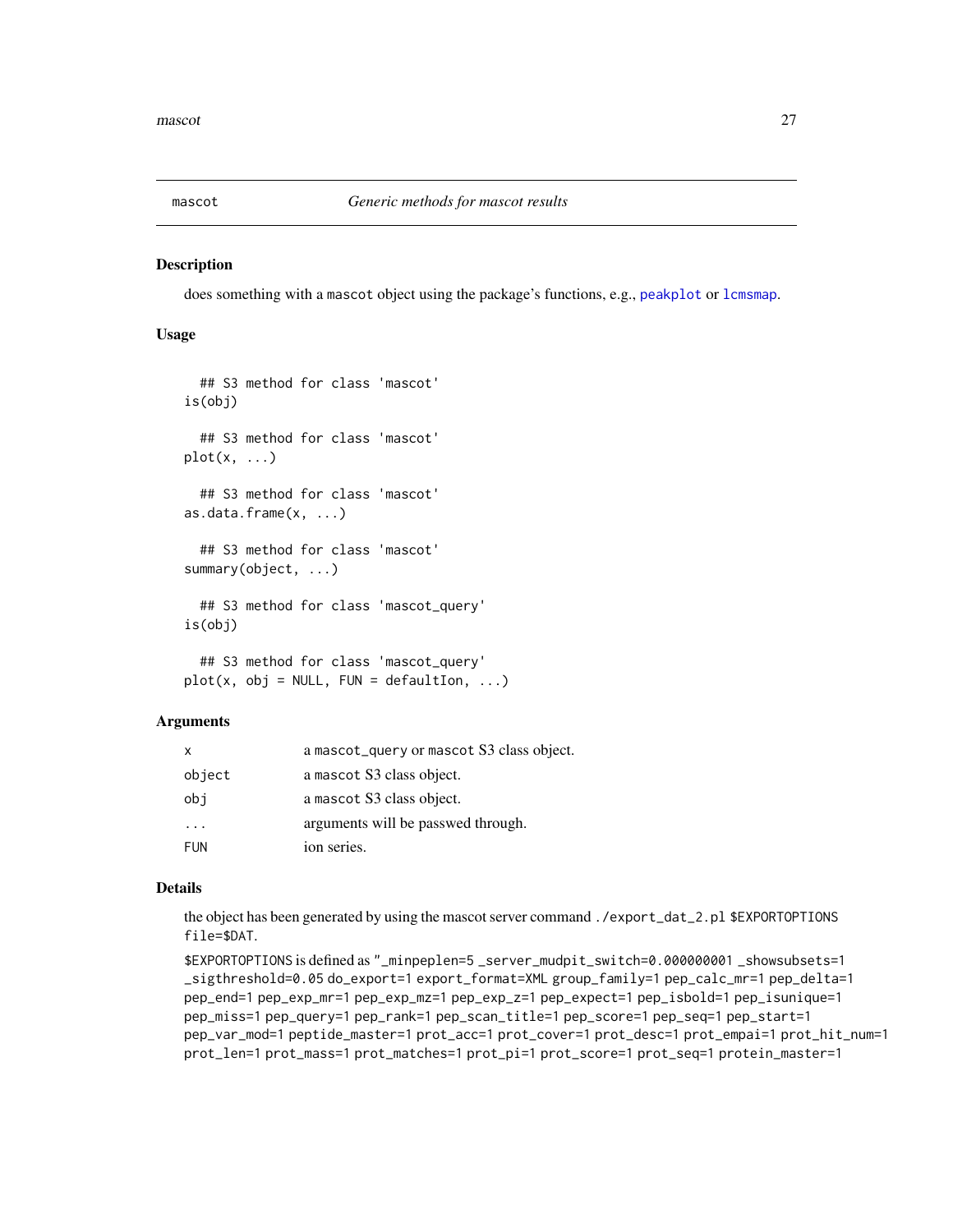#### 28 mascot and the set of the set of the set of the set of the set of the set of the set of the set of the set of the set of the set of the set of the set of the set of the set of the set of the set of the set of the set of

```
query_master=1 query_params=1 query_peaks=1 query_qualifiers=1 query_raw=1 query_title=1
search_master=1 show_format=1 show_header=1 show_masses=1 show_mods=1 show_params=1
show_pep_dupes=1 use_homology=1 user=command line".
```
\$DAT defines the mascot result file.

The output is written as XML file the following command is applied: XML::xmlToList(XML::xmlParse(xml\_file\_name)). [xmlParse](#page-0-0) and [xmlToList](#page-0-0) are function of the XML package.

## Value

returns the [peakplot](#page-31-1) return value.

#### Author(s)

Christian Panse, 2017

#### References

[http://www.matrixscience.com/mascot\\_support\\_v2\\_6.html](http://www.matrixscience.com/mascot_support_v2_6.html)

## See Also

- [summary.mascot](#page-26-1)
- [peakplot](#page-31-1)
- <https://CRAN.R-project.org/package=XML>

#### Examples

```
## Not run:
 # plot the top ten highes scored PSMs
 par(ask = TRUE)idx <- order(protViz:::.mascot.get.pep_score(S), decreasing = TRUE)[1:10]
 rv.peakplot <- lapply(S$queries[idx], plot)
 myAA <- do.call('rbind', lapply(F225712$masses,
   function(x){
     data.frame(letter1=as.character(x$.attrs), mass=as.numeric(x$text))
     }))
 aa2mass("ELVISR", mass=myAA$mass[1:25], letter1 = myAA$letter1[1:25])
```
## End(Not run)

<span id="page-27-0"></span>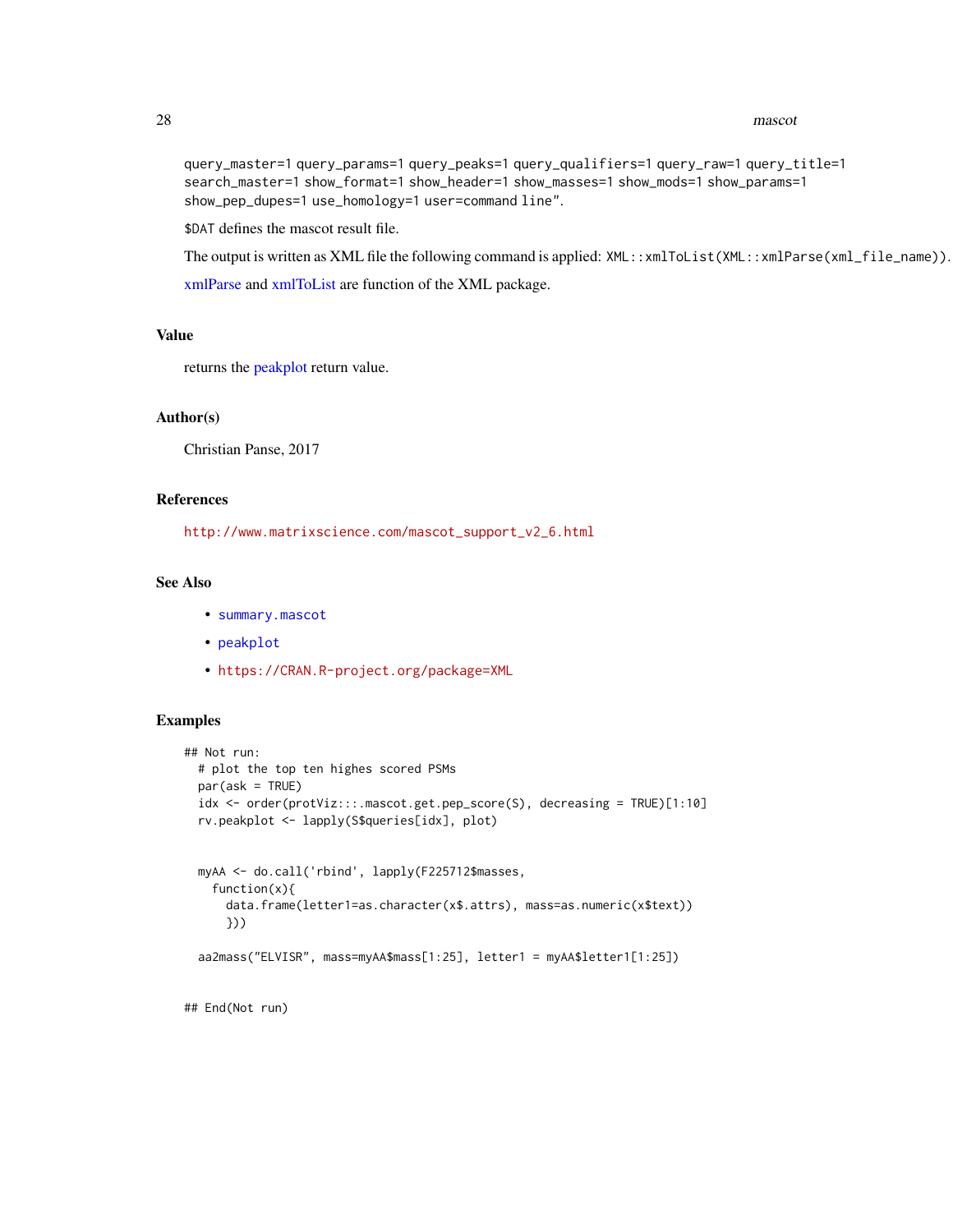## <span id="page-28-0"></span>Description

massDeviationPlot computes the mass deviation of a data set having the list attributes pepmass and peptideSequence.

## Usage

mdp(data, sub)

## Arguments

| data | an R data object as it can be obtained by mascotDat2RData.pl |
|------|--------------------------------------------------------------|
| sub  | a sub title for the plot                                     |

## Details

In this version it igrnoes modified peptides.

## Author(s)

Christian Panse 2012-2013;

#### References

Zubarev R, Mann M. On the proper use of mass accuracy in proteomics. Mol Cell Proteomics. 2007 Mar;6(3):377-81. Epub 2006 Dec 12. PMID: 17164402

```
# load("F178767.Rdata")
# pdf("massError.pdf",12,9)
# massDeviationPlot (F178767)
# dev.off()
```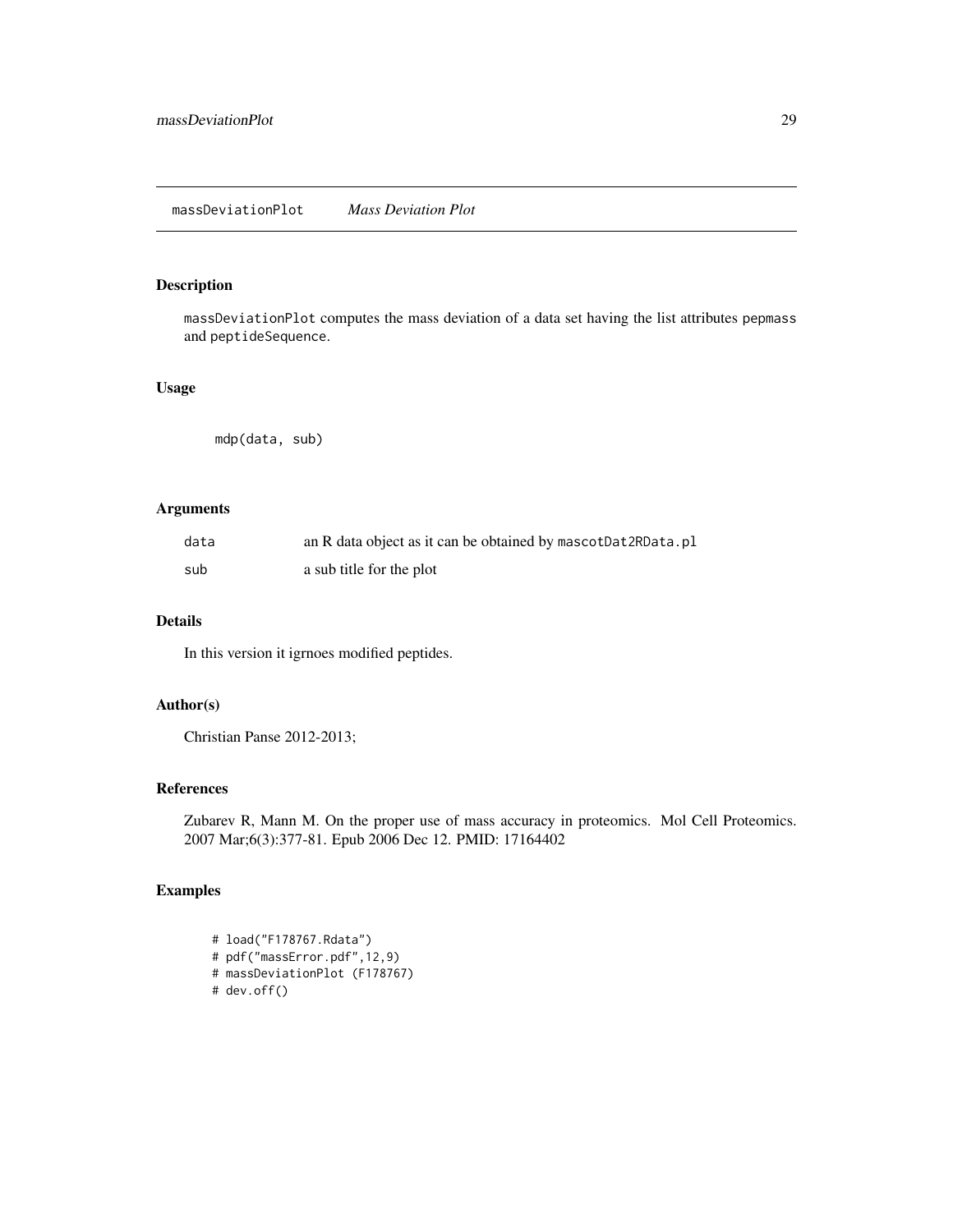<span id="page-29-0"></span>msms *A data set containing tandem mass spectra of an LCMS experiment.*

#### Description

The purpose of msms is for the demonstration of the peptide identification methods, e.g., peakplot or psm.

msms contains two tandem mass spectra meassured on a linear ion trap coupled to an Orbitrap mass analyzer (Thermo Scientific, Bremen, Germany).

The protein sample originates from 10 mouse brain homogenate, prepared in sterile PBS containing protease inhibitors (Complete; Riche, Switzerland) by repeated extrusion through syringe needles of successive smaller size. To remove gross cellular debris the homogenate was centrifuged for 10 min at 2400 rpm at 4 degrees centigrade.

The data were acquired withing the Sixth Framework Programm (FP6-37457). The project was called SysProt.

#### Author(s)

Dorothea Rutishauser, Jonas Grossmann, Christian Panse 2008

#### Examples

data(msms) peakplot("TAFDEAIAELDTLNEESYK", msms[[1]])

parentIonMass *Compute Parent Ion Mass of a Peptide Sequence*

#### Description

It computes the parent ion mass of a vector of peptide sequences. The weights of the amino acids and the C-Term are hard coded in the C function. Important: The precursor mass is calculated with an additional proton, so to speak the singly charged precursor!

#### Usage

parentIonMass(sequence, fixmod, NTerm)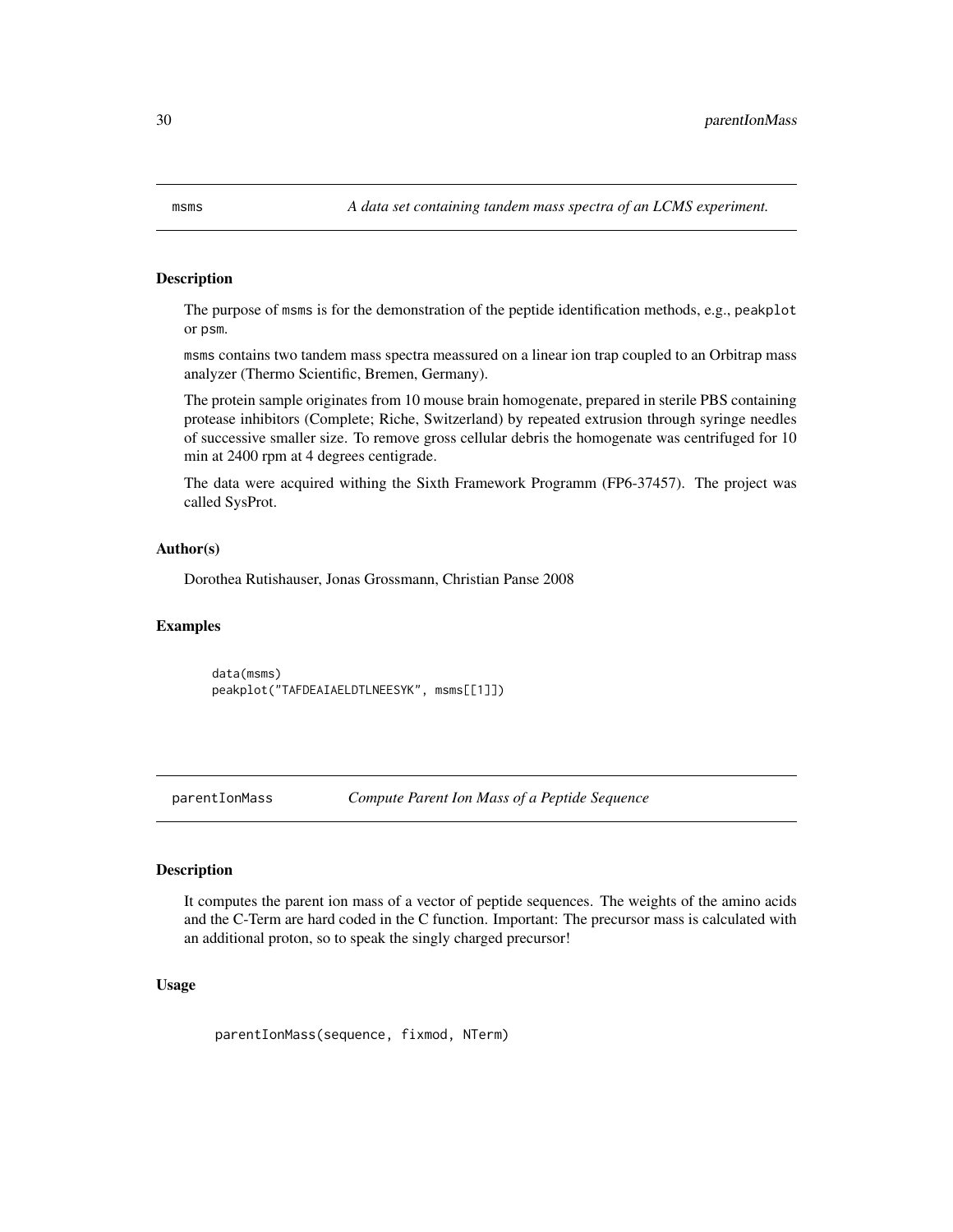## parentIonMass 31

#### **Arguments**

| sequence | peptide sequence encoded as character sequence using the 20 amino acid letters. |
|----------|---------------------------------------------------------------------------------|
| fixmod   | a double vector of length 26 defining the amino acid mass.                      |
| NTerm    | a double value defining the weight of the NTerm.                                |

## Details

The parentIonMass function reqires one argument secuence.

#### Author(s)

Christian Panse 2006

```
fetuin<-list( sequence=c('MK', 'SFVLLFCLAQLWGCHSIPLDPVAGYK',
'EPACDDPDTEQAALAAVDYINK',
'HLPR', 'GYK', 'HTLNQIDSVK', 'VWPR',
'RPTGEVYDIEIDTLETTCHVLDPTPLANCSVR',
'QQTQHAVEGDCDIHVLK', 'QDGQFSVLFTK',
'CDSSPDSAEDVR', 'K', 'LCPDCPLLAPLNDSR',
'VVHAVEVALATFNAESNGSYLQLVEISR',
'AQFVPLPVSVSVEFAVAATDCIAK',
'EVVDPTK', 'CNLLAEK', 'QYGFCK',
'GSVIQK', 'ALGGEDVR',
'VTCTLFQTQPVIPQPQPDGAEAEAPSAVPDAAGPTPSAAGPPVASVVVGPSVVAVPLPLHR',
'AHYDLR', 'HTFSGVASVESSSGEAFHVGK',
'TPIVGQPSIPGGPVR', 'LCPGR', 'IR', 'YFK', 'I'),
description=
    "FETUA_BOVIN Alpha-2-HS-glycoprotein ")
plot(peptideMass<-parentIonMass(sequence=fetuin$sequence),
    sub=list(fetuin$description, cex=0.75),
    main="tryptic digested peptides")
AA<-c(71.037114, 114.534940, 160.030649, 115.026943, 129.042593, 147.068414,
    57.021464, 137.058912, 113.084064, 0.000000, 128.094963, 113.084064,
    131.040485, 114.042927, 0.000000, 97.052764, 128.058578, 156.101111,
    87.032028, 101.047679, 150.953630, 99.068414, 186.079313, 111.000000,
    163.063329, 128.550590)
parentIonMass(c("ELVIS", "ELVISK"), fixmod=AA)
```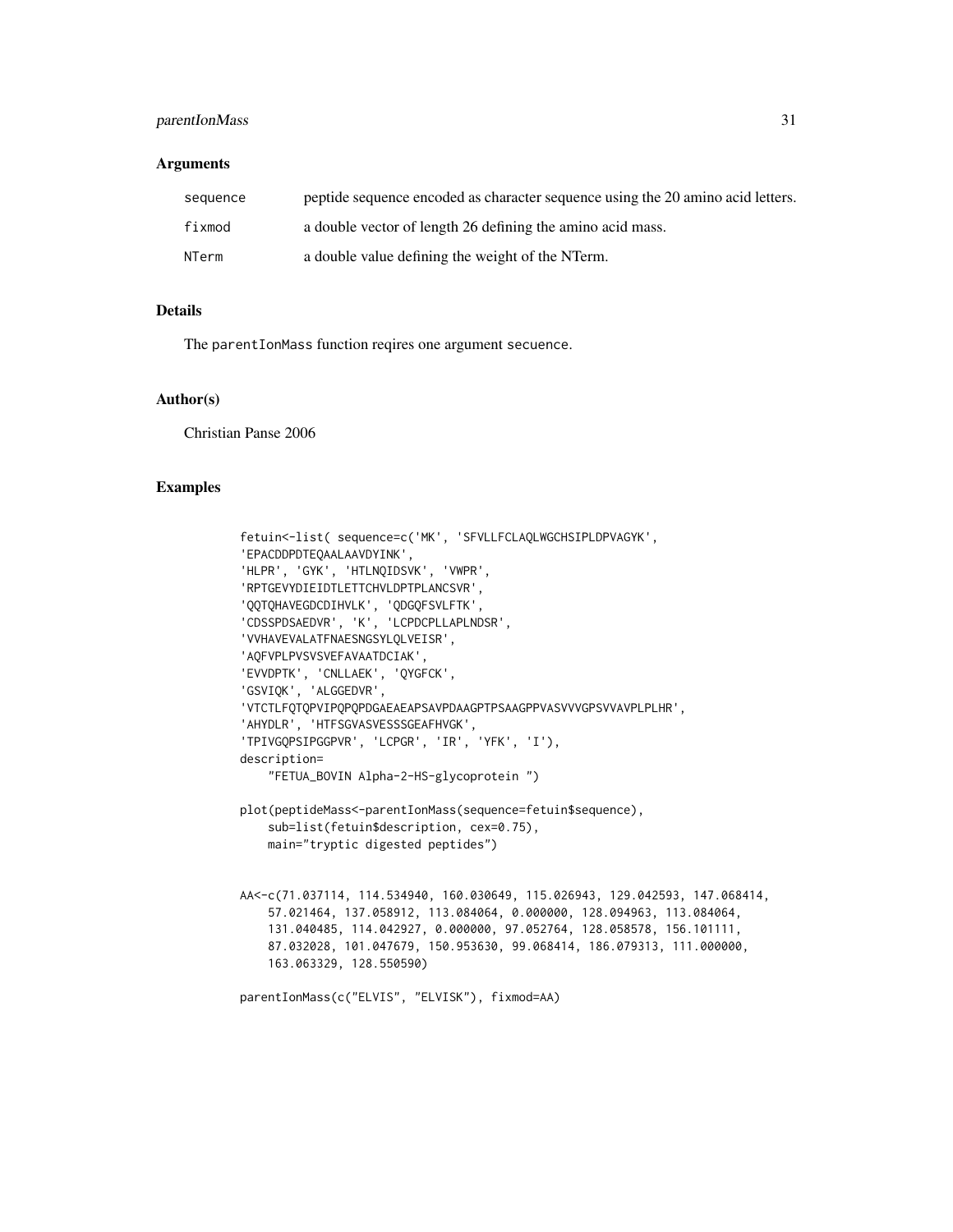<span id="page-31-1"></span><span id="page-31-0"></span>

#### **Description**

peakplot labels a mass spectrum from a peptide sequence assignment by using the psm function with the appropriate fragment ion labels. Using peakplot it is possible to compute the fragment ion coverage and customize the fragmentation ions used for labelling.

#### Usage

```
peakplot(peptideSequence, spec,
    FUN=defaultIon,
    fi=fragmentIon(peptideSequence, FUN=FUN)[[1]],
    sub=paste(peptideSequence, spec$title, sep=" / "),
    itol=0.6,
    pattern.abc="[abc].*",
    pattern.xyz="[xyz].*",
    ion.axes=TRUE, ...)
```
## Arguments

peptideSequence peptide sequence encoded as character sequence using the 20 amino acid letters. spec a peaklist or a tandem mass spec data structure which is a list having two eq sized vectors calles mZ and intensity. mZ values are sorted. FUN the function to be applied to compute further ions. If no function is assigned fragmentIon will use defaultIon. fi fragment ion table, if not specified fragmentIon(sequence,FUN=FUN)[[1]] is called. This argument is useful if you have PTM or specific ion series. sub a sub title for the plot itol fragment ion tolerance default is 0.6 Dalton. values below are considered as hit. pattern.abc regexpr pattern for a, b, c like ions. if the pattern does not match ion are not plotted. pattern.xyz regexpr pattern for x, y, z like ions. ion.axes boolean default is TRUE. determines whether the fragment ion labels should be plotted instead of m/z values. ... passed to the default plot function.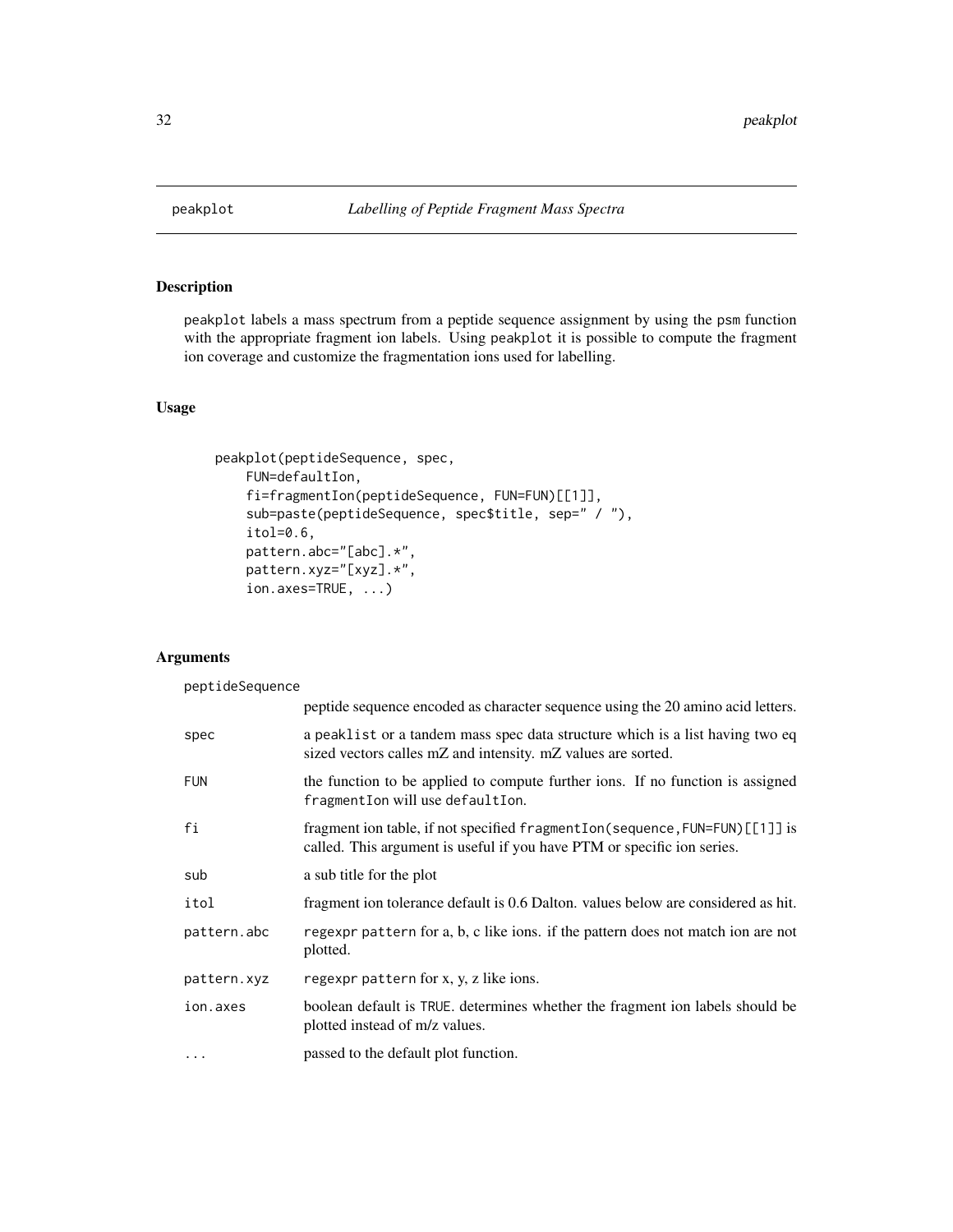#### <span id="page-32-0"></span>peakplot 33

#### Details

peakplot computes the in-silico fragment ion, using the [fragmentIon](#page-17-1) function, and matches them again the MS2. If the mass error between the in-silico peak and the measured one is below a 0.6 Da (default setting) the peptide spectrum match ([psm](#page-42-1)) is considered has hit.

The major objective of the labelling is avoidance of overlapping labels for which purpose peakplot applies filtering. A label is only drawn if the corresponding ion count of the m/z peak is higher than a given threshold. Experience from several hundred annotations shows that the 0.9 percentile is a good cut off value. To most efficiently use the limited screen and printout space and to ensure that labels representing important local peaks are also considered for drawing, peakplot divides the display space into a number of bins depending on the peptide sequence length along the m/z axis. From these bins, the top n labels are ordered according to abundance. For the visual clustering effect, the abc and xyz ions are drawn on different y-axis levels using different colours. Ion types considered for labelling is dependent on the instrument setting applied during the initial search.

## Value

returns a list object containing all the peptide spectrum match relevant information.

#### Author(s)

Bertran Gerrits, Christian Panse 2006-2017;

#### References

• PEAKPLOT: Visualizing Fragmented Peptide Mass Spectra in Proteomics (2009) Panse Christian, Gerrits Bertran, Schlapbach Ralph, useR!2009,

abstract: [https://www.r-project.org/conferences/useR-2009/abstracts/pdf/Panse+](https://www.r-project.org/conferences/useR-2009/abstracts/pdf/Panse+Gerrits+Schlapbach.pdf) [Gerrits+Schlapbach.pdf](https://www.r-project.org/conferences/useR-2009/abstracts/pdf/Panse+Gerrits+Schlapbach.pdf),

slides: [https://www.r-project.org/conferences/useR-2009/slides/Panse+Gerrits+](https://www.r-project.org/conferences/useR-2009/slides/Panse+Gerrits+Schlapbach.pdf) [Schlapbach.pdf](https://www.r-project.org/conferences/useR-2009/slides/Panse+Gerrits+Schlapbach.pdf).

#### See Also

- [mascot](#page-26-2)
- [fragmentIon](#page-17-1)
- [psm](#page-42-1)
- [PTM\\_MarkerFinder](#page-43-1)
- [peakplot](#page-31-1) has been used for generating figures and supplemental material in: doi: [10.1074/mcp.M600046MCP200,](https://doi.org/10.1074/mcp.M600046-MCP200) doi: [10.1038/msb4100182,](https://doi.org/10.1038/msb4100182) doi: [10.1371/journal.pone.0036980,](https://doi.org/10.1371/journal.pone.0036980) doi: [10.1002/pmic.201300036,](https://doi.org/10.1002/pmic.201300036) doi: [10.1074/mcp.M115.052548](https://doi.org/10.1074/mcp.M115.052548)

```
data(msms)
op \leq par(mfrow=c(2,1))
```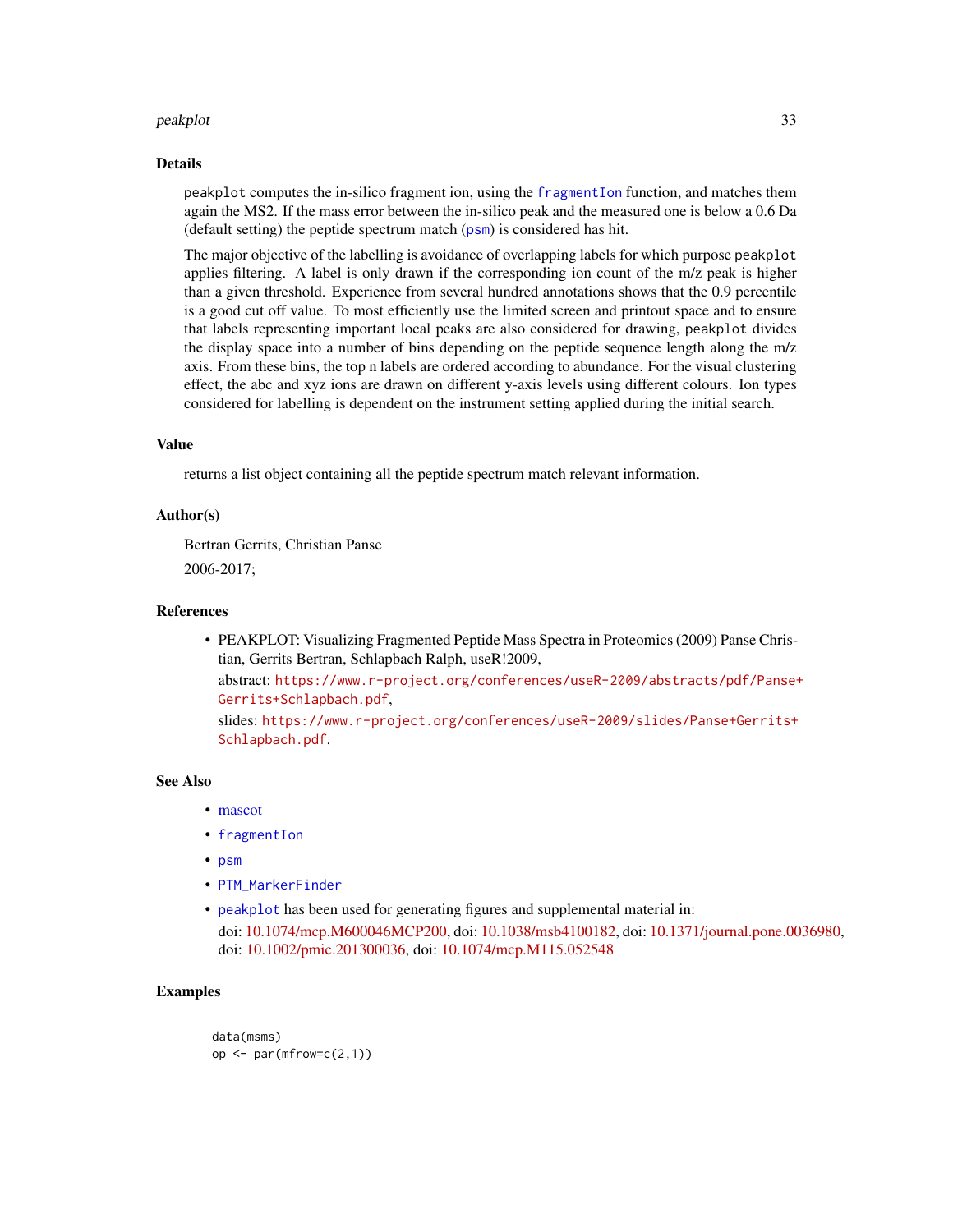## <span id="page-33-0"></span>34 pgImporter

```
peakplot("TAFDEAIAELDTLNEESYK", msms[[1]])
  peakplot("TAFDEAIAELDTLSEESYK", msms[[2]])
  par(op)
  # filter cand. fragment ions
  fi <- fragmentIon("TAFDEAIAELDTLNEESYK")
  fi.cyz <- as.data.frame(cbind(c=fi[[1]]$c, y=fi[[1]]$y, z=fi[[1]]$z))
  p <- peakplot("TAFDEAIAELDTLNEESYK", spec=msms[[1]],
      fi=fi.cyz,
      itol=0.6,
      ion.axes=FALSE)
  # customizing the ion series
  ions <- function(b, y){
    Hydrogen <- 1.007825
    Oxygen <- 15.994915
    Nitrogen <- 14.003074
    y0 <- fi$y - Oxygen - Hydrogen - Hydrogen
    c \le -b + (Nitrogen + (3 * Hydrogen))z \le -y - (Nitrogen + (3 * Hydrogen))return(cbind(b, y, c ,z, y0))
}
```
pgImporter *Progenesis Importer Function*

#### Description

The function reads a CSV file which is exported using ProgenesisLCMS. The object is flexible when it comes to exported fields, ideally, everything is in the CSV. The delimiter is a semicolon (this setting is ProgenesisLCMS version AND system language setting sensitive). All the information is kept and accessible.

There is an option which allows you to switch the separator.

## Usage

```
pgImporter(file, sep=';')
```
## Arguments

| file | A csy file.                                                         |
|------|---------------------------------------------------------------------|
| sep  | The field separator character, default vaule is set to a semicolon. |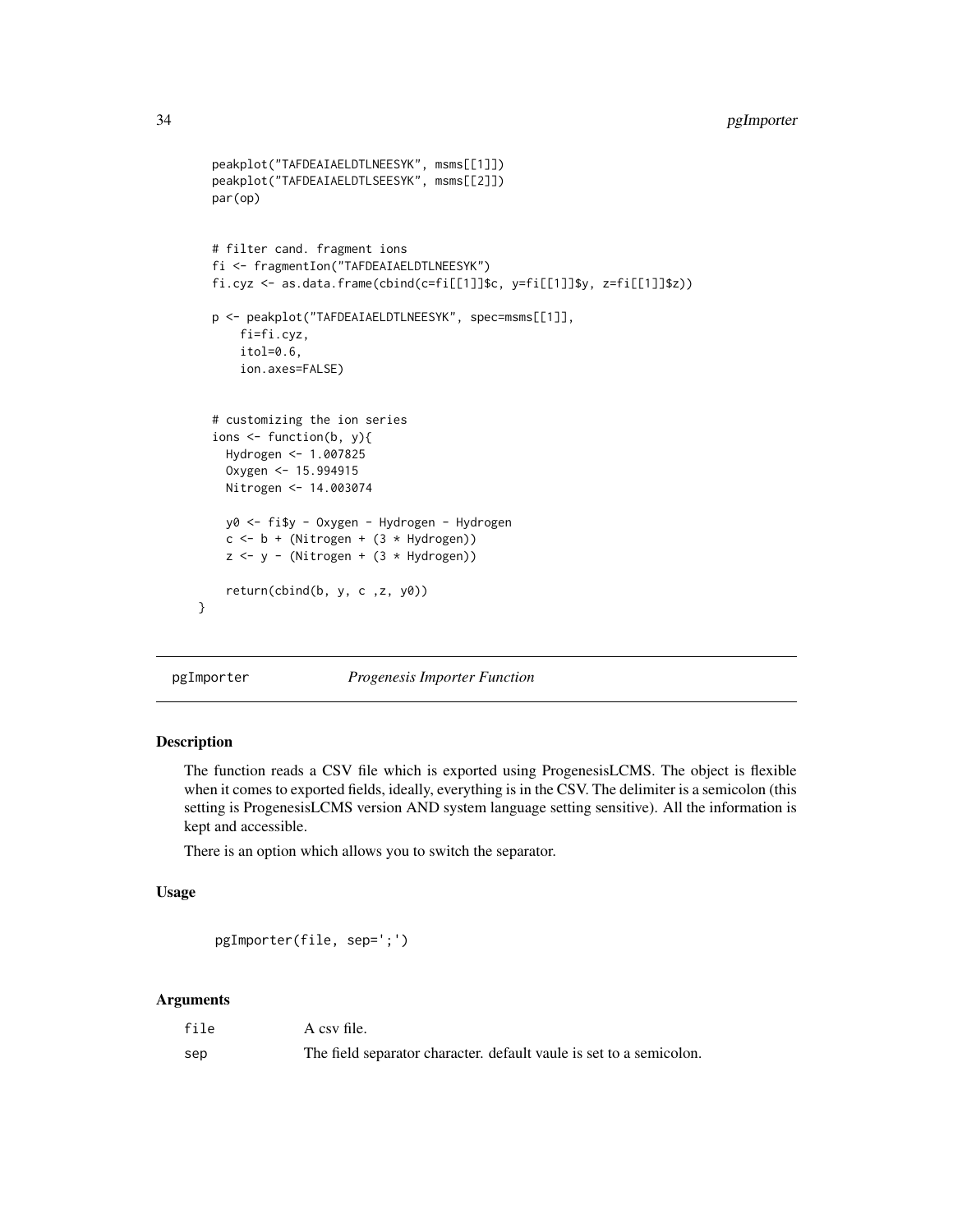## <span id="page-34-0"></span>pgLFQaov 35

## Details

This importer is dedicated to the commercial software ProgenesisLCMS. Nevertheless it is has a simple structure and can be adapted and used also for other maps.

todo: Pass an additonal argument to the pgImporter function which allows to define the separator.

## Author(s)

Christian Panse, Hubert Rehauer, Jonas Grossmann 2012

pgLFQaov *iTRAQ two group analysis*

## Description

The function performes an ANOVA for data sets like pgLFQ.

## Usage

pgLFQaov(data, groups, names, idx, plot, FUN)

## Arguments

| data       | a data set like pgLFq.                                        |
|------------|---------------------------------------------------------------|
| groups     | a factor.                                                     |
| names      | a vector of strings for the main attribute of each plot.      |
| idx        | a integer vector of indice to be processed.                   |
| plot       | logical. If 'TRUE' (non default), a boxplot is drawn.         |
| <b>FUN</b> | function for doing the data transformation, e.g. log, as inh. |

## Details

The methode performs an oav analysis using the R oav function. It returns a vector of the ANOVA "Pr(>F)" values in the same order.

#### Author(s)

Christian Panse, Jonas Grossmann 2012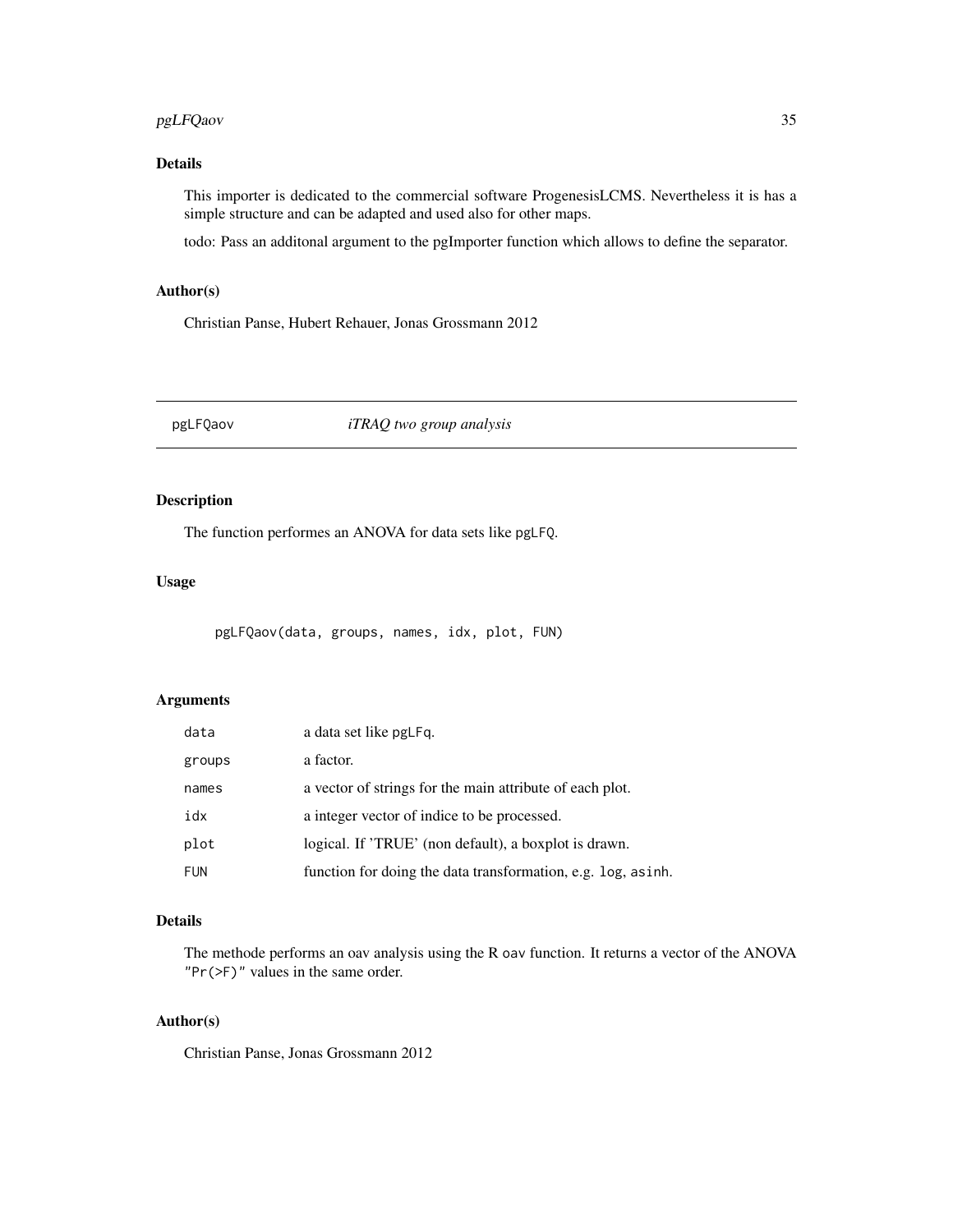## Examples

```
data(pgLFQprot)
par(mfrow=c(4,3))
ANOVA<-pgLFQaov(pgLFQprot$"Normalized abundance",
    groups=as.factor(pgLFQprot$grouping),
    names=pgLFQprot$output$Accession,
    plot=TRUE)
ANOVA
```
pgLFQfeature *pgLFQfeature - A data set with a featuremap export ProgenesisLCMS*

#### Description

This data set contains a fraction of the most abundant features from 24 LC-MSMS runs measured on an Orbitrap-Velos. The data contains digested proteins from human HeLa cells infected with Shigella bacteria grown on a time course. It is structured in a way, that 6 biological replicates from 4 conditions are measured (Not\_infected, Infected\_1hr, Infected\_2hr, Infected\_3hr). The 24 LC-MSMS runs are aligned with each other and a so called mastermap (feature map) is generated where "normalized volumes" on MS1 are extracted for all features in the respective LC-MSMS runs. Some of the features are further annotated with peptide sequences and protein accessions (using the Mascot search algorithm and an ion score cutoff of 25).

We realized, depending on your language and keyboard setting, the separator for the FeatureData as well as for ProteinMeasurements are different (semicolon and commas are used depending on your setting). We assume, that semicolons are and the individual cells are escaped by ". If this differes, we have an option that can be switched in the pgImporter function.

More information on the commercial software can be found here: [http://www.nonlinear.com/](http://www.nonlinear.com/products/progenesis/lc-ms/overview/) [products/progenesis/lc-ms/overview/](http://www.nonlinear.com/products/progenesis/lc-ms/overview/).

## Format

A data object from ProgenesisImporter.R

#### Author(s)

Christian Panse, Jonas Grossmann 2012

#### References

doi: [10.1016/j.jprot.2010.05.011](https://doi.org/10.1016/j.jprot.2010.05.011)

<span id="page-35-0"></span>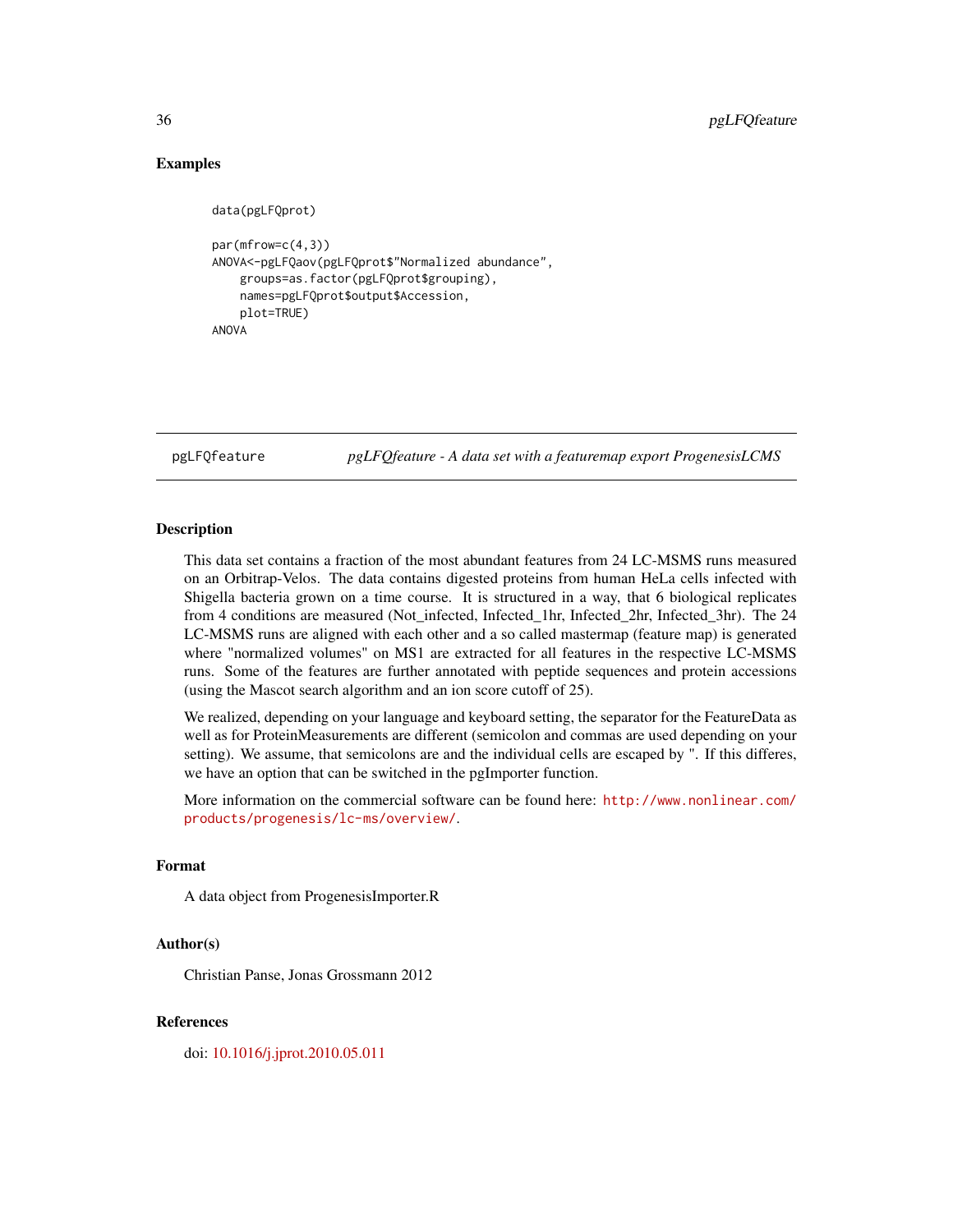## <span id="page-36-0"></span>pgLFQprot 37

#### Examples

```
data(pgLFQfeature)
op<-par(mfrow=c(1,1),mar=c(18,18,4,1),cex=0.5)
samples<-names(pgLFQfeature$"Normalized abundance")
image(cor(asinh(pgLFQfeature$"Normalized abundance")),
    col=gray(seq(0,1,length=20)),
    main='pgLFQfeature correlation',
    axes=FALSE)
axis(1,at=seq(from=0, to=1,
    length.out=length(samples)),
    labels=samples, las=2)
axis(2,at=seq(from=0, to=1,
    length.out=length(samples)), labels=samples, las=2)
par(op)
# example assemble (and quantify) all proteins from peptides
# using intensities from the master(feature) map
# 1239 features
pgLFQfeature$peptideInfo$Sequence[1239]
pgLFQfeature$peptideInfo$Protein[1239]
# conflicts can be produced through:
# 1. shared peptides,
# 2. mapping to more than one peptide,
# 3. rank two above threshold
pgLFQfeature$output$Included[1239]
pgLFQfeature$"Normalized abundance"[1239,]
# tNpq
   par(mfrow=c(4,3), mar=c(1,1,4,1))
    for (i in 1:12)
        pgLFQtNpq(QuantitativeValue=pgLFQfeature$"Normalized abundance",
        peptide=pgLFQfeature$peptideInfo$Sequence,
        protein=pgLFQfeature$peptideInfo$Protein, N=i)
```
pgLFQprot *pgLFQprot - A data set with a featuremap export ProgenesisLCMS*

#### **Description**

This data set contain the top 250 most abundant Proteins identified from 24 LC-MSMS runs measured on an Orbitrap-Velos. The original data contains digested proteins from HeLa cells infected with Shigella bacteria grown in a time course. It is structured in a way, that 6 biological replicates from 4 conditions are measured (Not infected, Infected 1hr, Infected 2hr, Infected 3hr). The 24 LC-MSMS runs are aligned with each other using ProgenesisLCMS. "Normalized volumes" on MS1 are extracted for all features in the respective LC-MSMS runs. The features with an annotation such as peptide sequences and protein accessions (using Mascot search algorithm) are assembled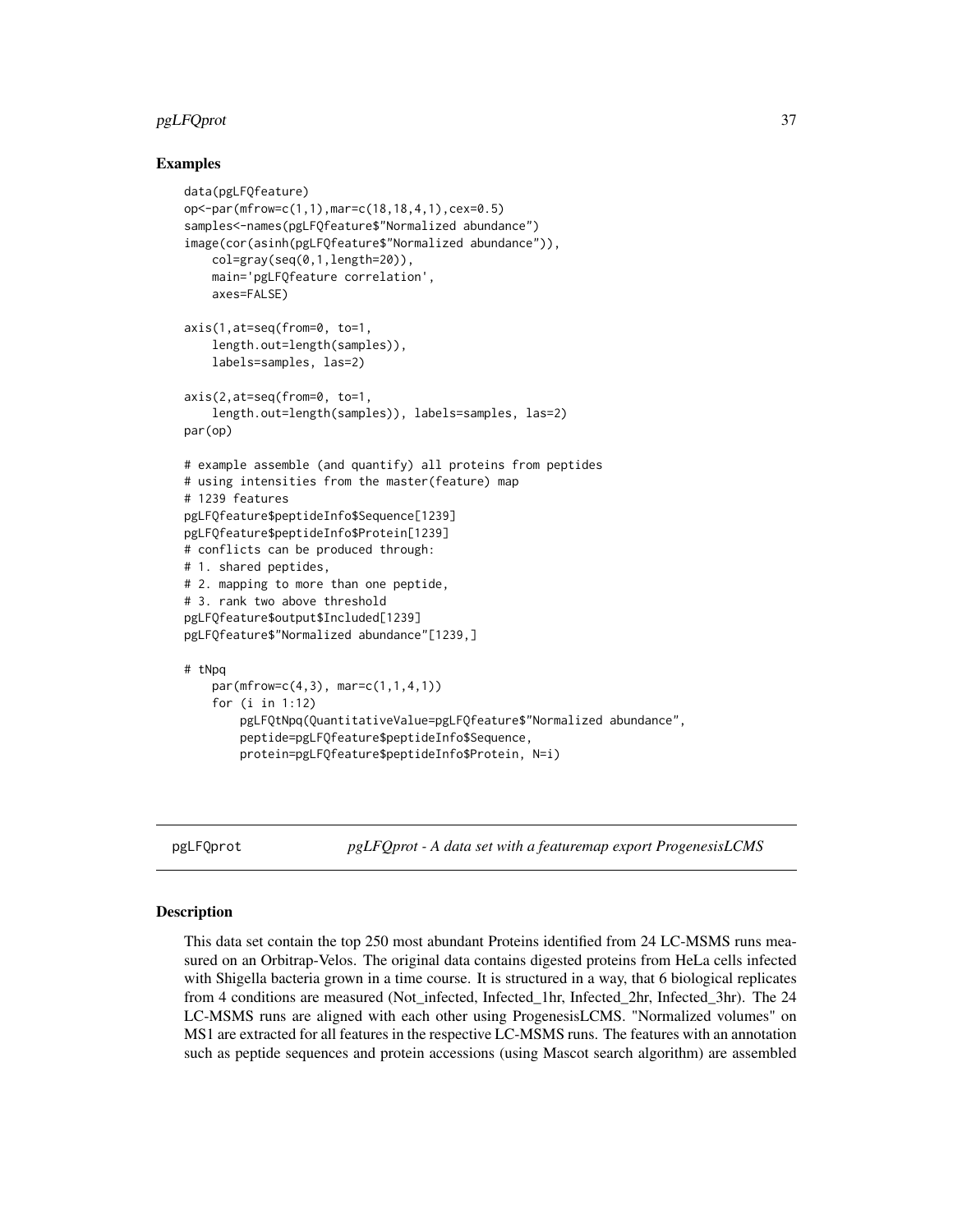to proteins. Features volumes are stacked (for non conflicting features) to generate the quantitative protein value for each LC-MSMS run. The csv file is an exported Protein data map.

We realized, depending on your language and keyboard setting, the separator for the FeatureData as well as for ProteinMeasurements are different (semicolon and commas are used depending on your setting). We assume, that semicolons are and the individual cells are escaped by ". If this differes, we have an option that can be switched in the pgImporter function.

More information on the commercial software can be found here: [http://www.nonlinear.com/](http://www.nonlinear.com/products/progenesis/lc-ms/overview/) [products/progenesis/lc-ms/overview/](http://www.nonlinear.com/products/progenesis/lc-ms/overview/).

## Format

A data object from ProgenesisImporter.R

#### Author(s)

Christian Panse, Jonas Grossmann 2012

#### References

doi: [10.1016/j.jprot.2010.05.011](https://doi.org/10.1016/j.jprot.2010.05.011)

#### Examples

```
data(pgLFQprot)
op<-par(mfrow=c(1,1),mar=c(18,18,4,1),cex=0.5)
samples<-names(pgLFQprot$"Normalized abundance")
image(cor(asinh(pgLFQprot$"Normalized abundance")),
    main='pgLFQprot correlation',
    axes=FALSE,
    col=gray(seq(0,1,length=20)))
axis(1,at=seq(from=0, to=1,
    length.out=length(samples)), labels=samples, las=2)
axis(2,at=seq(from=0, to=1,
    length.out=length(samples)), labels=samples, las=2)
par(op)
```
pgLFQtNpq *Label Free Quantification using the top N peptide approach*

#### Description

This Function implements the recently emerged TopN strategy which uses only the top N intense features for calculating the proteinVolume. This approach should reveal a quantitative protein value, which should make the protein itself comparable within one condition. This allows to estimate protein stochiometries and simplifies modelling and calculations with copy numbers per cell.

<span id="page-37-0"></span>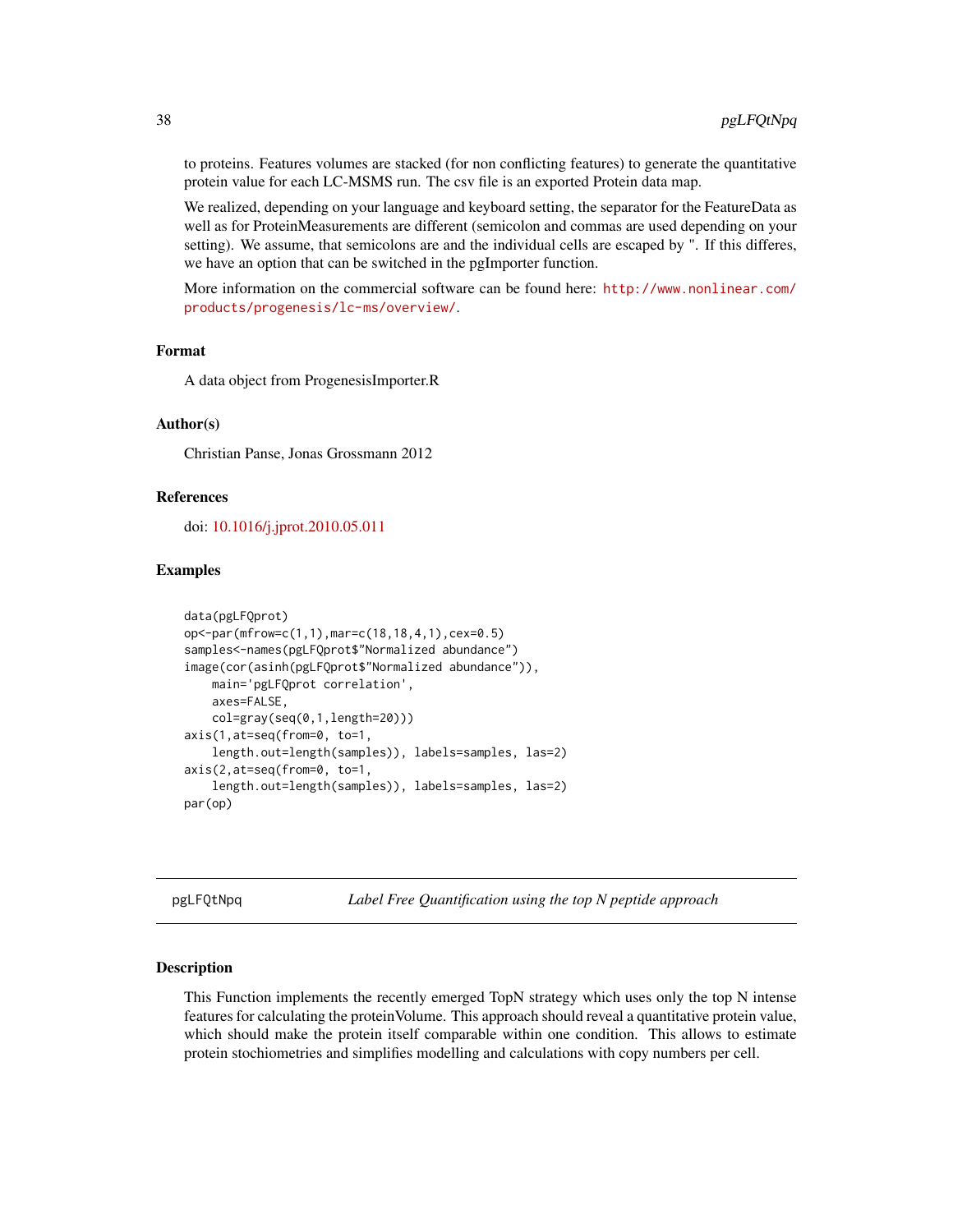## pgLFQtNpq 39

## Usage

```
pgLFQtNpq(QuantitativeValue,
peptide, protein, N=3, plot=TRUE, FUN=asinh)
```
#### Arguments

QuantitativeValue

|            | a data set like pgLFQfeature\$"Normalized abundance".                                                                            |
|------------|----------------------------------------------------------------------------------------------------------------------------------|
| peptide    | a vector of peptide sequences.                                                                                                   |
| protein    | a vector of protein information.                                                                                                 |
|            | top N peptide flyers.                                                                                                            |
| plot       | logical. If 'TRUE' (non default), a boxplot is drawn.                                                                            |
| <b>FUN</b> | function for doing the data transformation for the correlation matrix for the im-<br>age plot, default transformation is as inh. |

## Details

The approach has first been described by Silva et al. in 2005 for Waters Q-tof instruments running in the MSe mode. Grossmann et al, showed in 2010 that this approach also works for more widely spread instruments such as Orbitrap-Velos or FTICR instruments from Thermo.

todo: additional columns (or additonal object) for 'protein names' and the total number of features assigned to protein in the master map. The length should be the same as for how many Ns chosen in the assembly method. Double check, if 'empty' protein names.. - basically - not assigned features.. are also in the list! - get rid of it.

### Author(s)

Christian Panse, Jonas Grossmann 2012

#### References

doi: [10.1074/mcp.M500230MCP200](https://doi.org/10.1074/mcp.M500230-MCP200) doi: [10.1016/j.jprot.2010.05.011](https://doi.org/10.1016/j.jprot.2010.05.011)

```
data(pgLFQfeature)
par(mfrow=c(2,4), mar=c(4,4,4,1))for (i in c(1, 2, 3, 4)){
    tNpq<-pgLFQtNpq(QuantitativeValue=pgLFQfeature$"Normalized abundance",
        peptide=pgLFQfeature$peptideInfo$Sequence,
        protein=pgLFQfeature$peptideInfo$Protein,
        N=1)
}
for (i in c(1, 2, 3, 4)){
```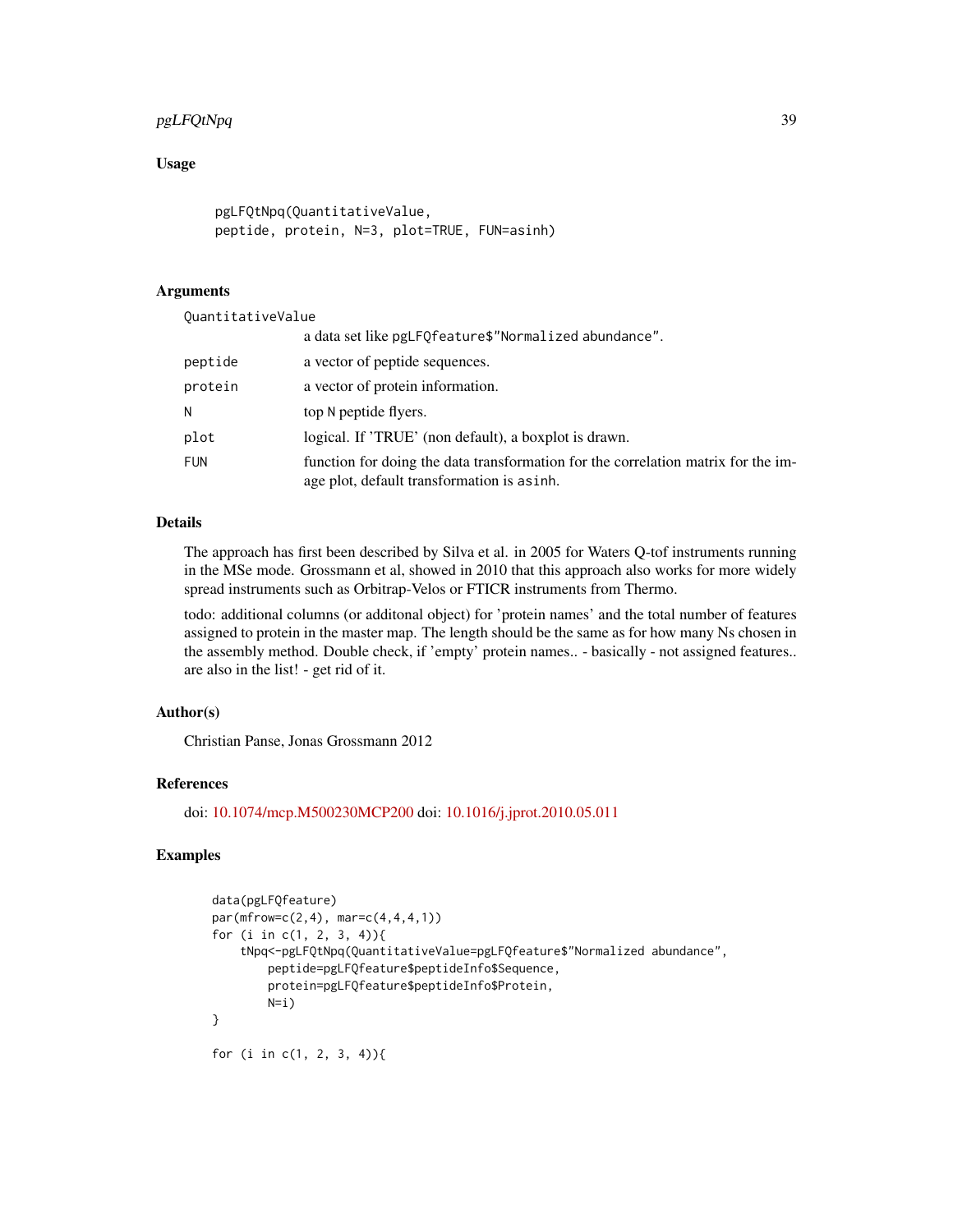```
tNpq<-pgLFQtNpq(QuantitativeValue=pgLFQfeature$"Normalized abundance",
    peptide=pgLFQfeature$peptideInfo$Sequence,
    protein=pgLFQfeature$peptideInfo$Protein,
    plot=FALSE,
    N=1)
boxplot(t(tNpq), xlab='proteins', ylab='protein value')
```
pressureProfile *NanoLC pressure profile*

#### **Description**

}

pressureProfile is a data frame with a variable number of cases (rows) and two variables (columns) named time(min), Pc(psi)

#### Details

The pressureProfile data set gives the flow profile in nL/min and the pressure profile in psi as a function of time, respectively, for 24 consecutive injections on an Eksigent NanoLC-Ultra 1D plus system.

The dataset consists of 24 HPLC pressure profiles of 140 min. Data was acquired with a Eksigent NanoLC-Ultra 1D plus system. Samples were separated with a 100 1E-6m ID. column of 150 mm lenght packed with C-18 AQ 200A beads (Dr. Maisch GmbH). The column was heated to a temperature of 50 grad C during the entire run. Acquisition queue was as follows:

- A block of three (3) samples with a gradient length of 140 min was allways followed a autocalibration run with a gradient length of 25 min.

- A total of seven (7) such blocks was acquired to cover the entire dataset.

#### Author(s)

Christian Trachsel 2012

```
data(pressureProfile)
ppp(pressureProfile[pressureProfile$filename=="F01",])
```

```
par(mfrow=c(1,1))
pps.data<-pps(pressureProfile, time=seq(1,140,by=5))
boxplot(Pc~time, data=pps.data,
   xlab='time [in minutes]', ylab='Pc(psi)')
```

```
library(lattice)
pps.data<-pps(pressureProfile, time=seq(25,40,by=5))
xyplot(Pc ~ as.factor(file) | paste("time =", as.character(time), "minutes"),
```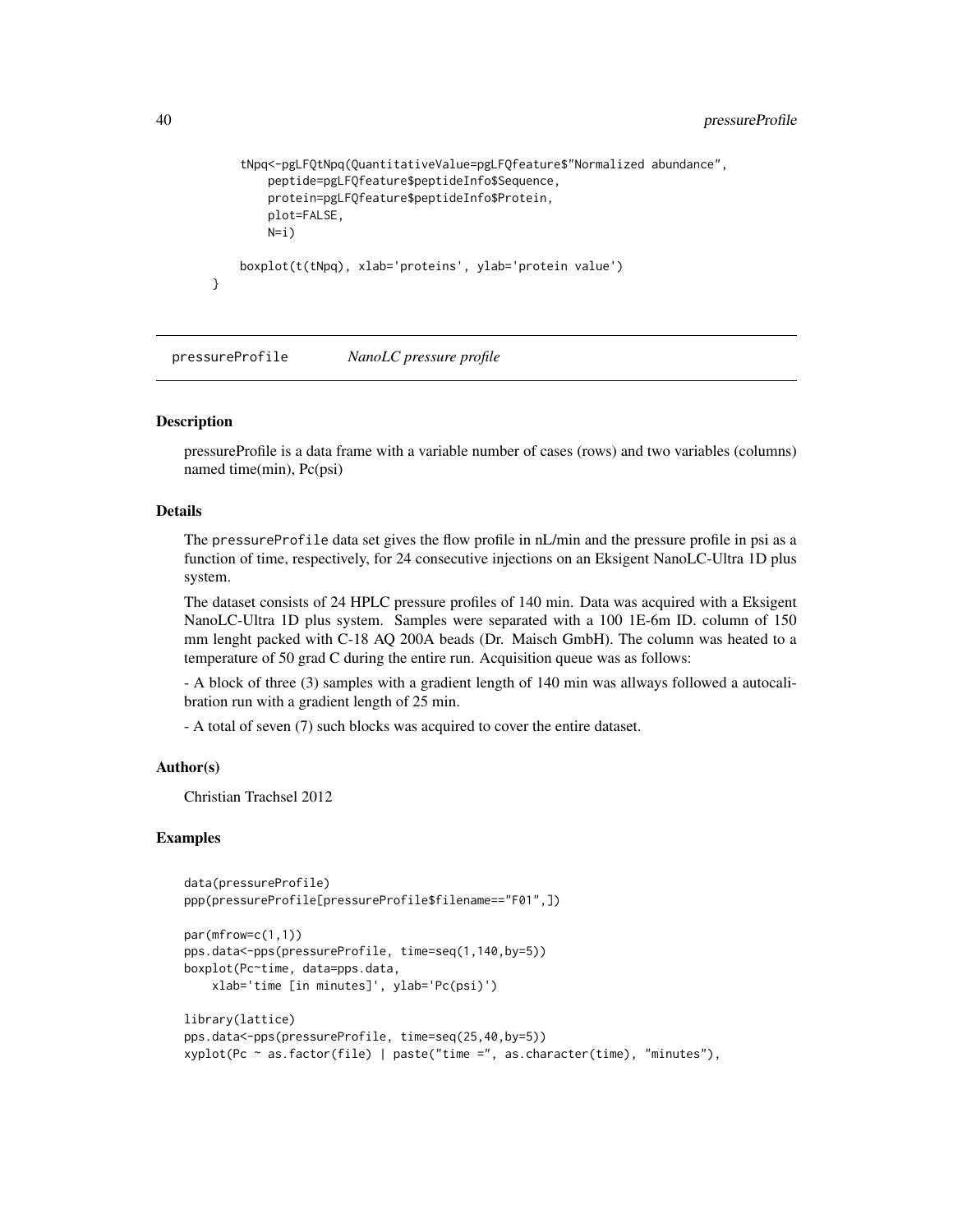## <span id="page-40-0"></span>pressureProfilePlot 41

```
panel = function(x, y){
    m<-sum(y)/length(y)
    m5<-(max(y)-min(y))*0.05
    panel.abline(h=c(m-m5,m,m+m5), col=rep("#ffcccc",3),lwd=c(2,4,2))
    panel.grid(h=-1, v=0)
    panel.xyplot(x, y)
},
ylab='Pc [psi]',
layout=c(1,4),
sub='The three read lines indicate avg plus min 5%.',
scales = list(x = list(root = 45)),data=pps.data)
```
pressureProfilePlot *Plotting pressure profile data from Eksigent LC pumps*

## Description

plots the pressure profiles data on a scatter plot Pc versus time grouped by time range.

#### Usage

ppp(data)

#### Arguments

data A data set like pressureProfile. The data must have an attribute file, time, and Pc.

## Details

This is a useful function to generate an overview over a sequence of measurments run with the same LC gradient. It shows the behaviour of the LC pumps basically the pressures over the whole gradient are plotted to spot sources of problems.

#### Author(s)

Bernd Roschitzki, Christian Trachsel, Christian Panse 2012

```
data(pressureProfile)
ppp(pressureProfile[pressureProfile$filename=="F12",])
```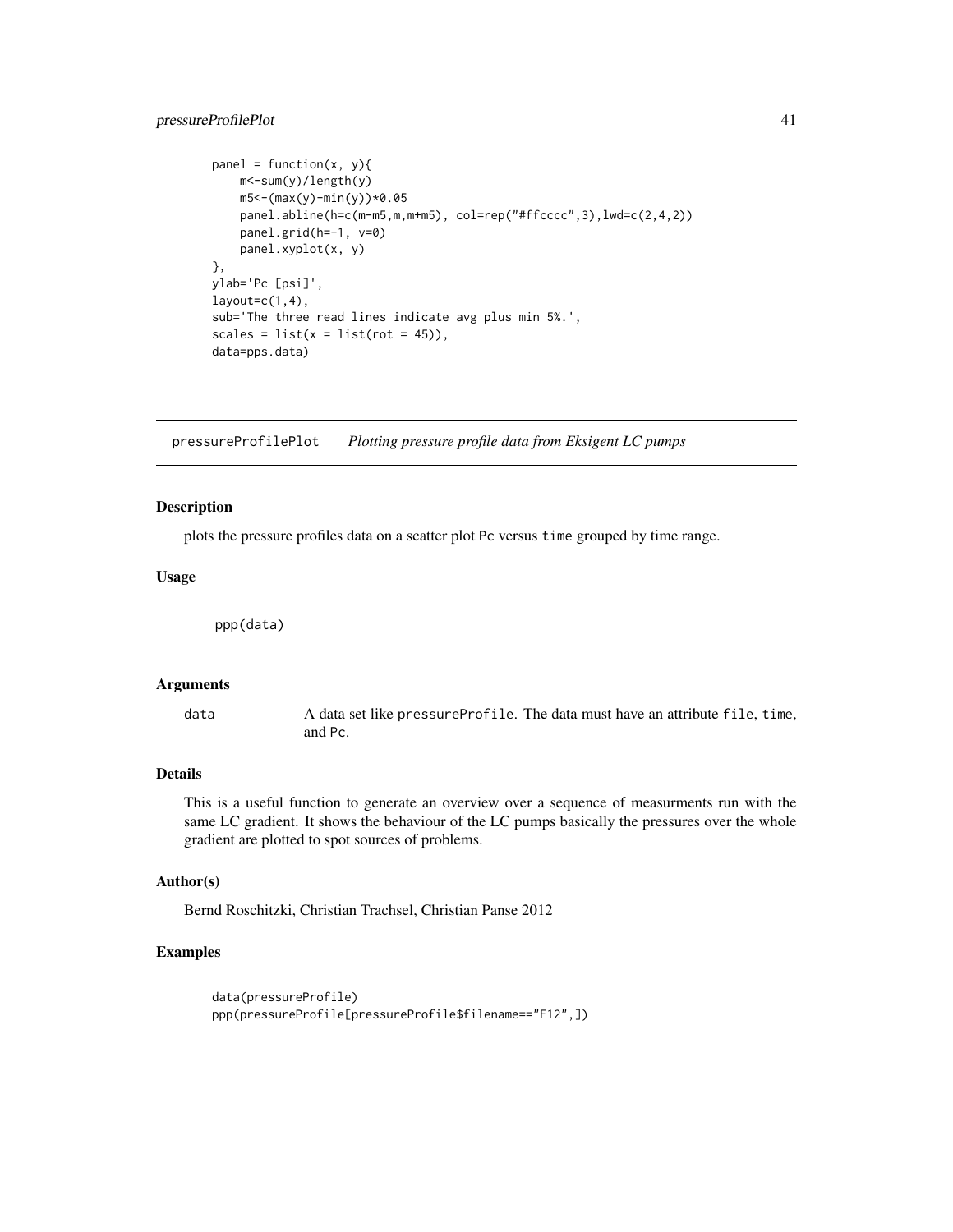```
pressureProfileSummary
```
*A misc function for finding NN time slots in pressure profile data.*

## Description

The function computes a list of Pc values for the in time provided NN using findNN. It returns file, time, timediff and the Pc valyes as list.

## Usage

pps(data, time)

#### Arguments

| data | the data set to be plotted. It reqires the following attributes: Pc, file, time. |
|------|----------------------------------------------------------------------------------|
| time | specifies the times lots to be used.                                             |

#### Details

The function is useful for levelplots. It can be used to make a quality check over a sequence of experiments. At our site, it is used in conjugtion with Eksigent pumps. These devices store a text file at the instrument pc. These files are preprocessed as specified in the file structure.

#### Author(s)

Christian Panse 2012

```
library(lattice)
data(pressureProfile)
# do the pre processing
pps.data<-pps(pressureProfile, time=seq(25,40,by=5))
print(xyplot(Pc \sim as.factor(file) | paste("time =",as.character(time), "minutes"),
   panel = function(x, y){
       m<-sum(y)/length(y)
       m5 < - (max(y) - min(y)) *0.05panel.abline(h=c(m-m5,m,m+m5),
            col=rep("#ffcccc",3),lwd=c(1,2,1))
        panel.grid(h=-1, v=0)
        panel.xyplot(x, y)
```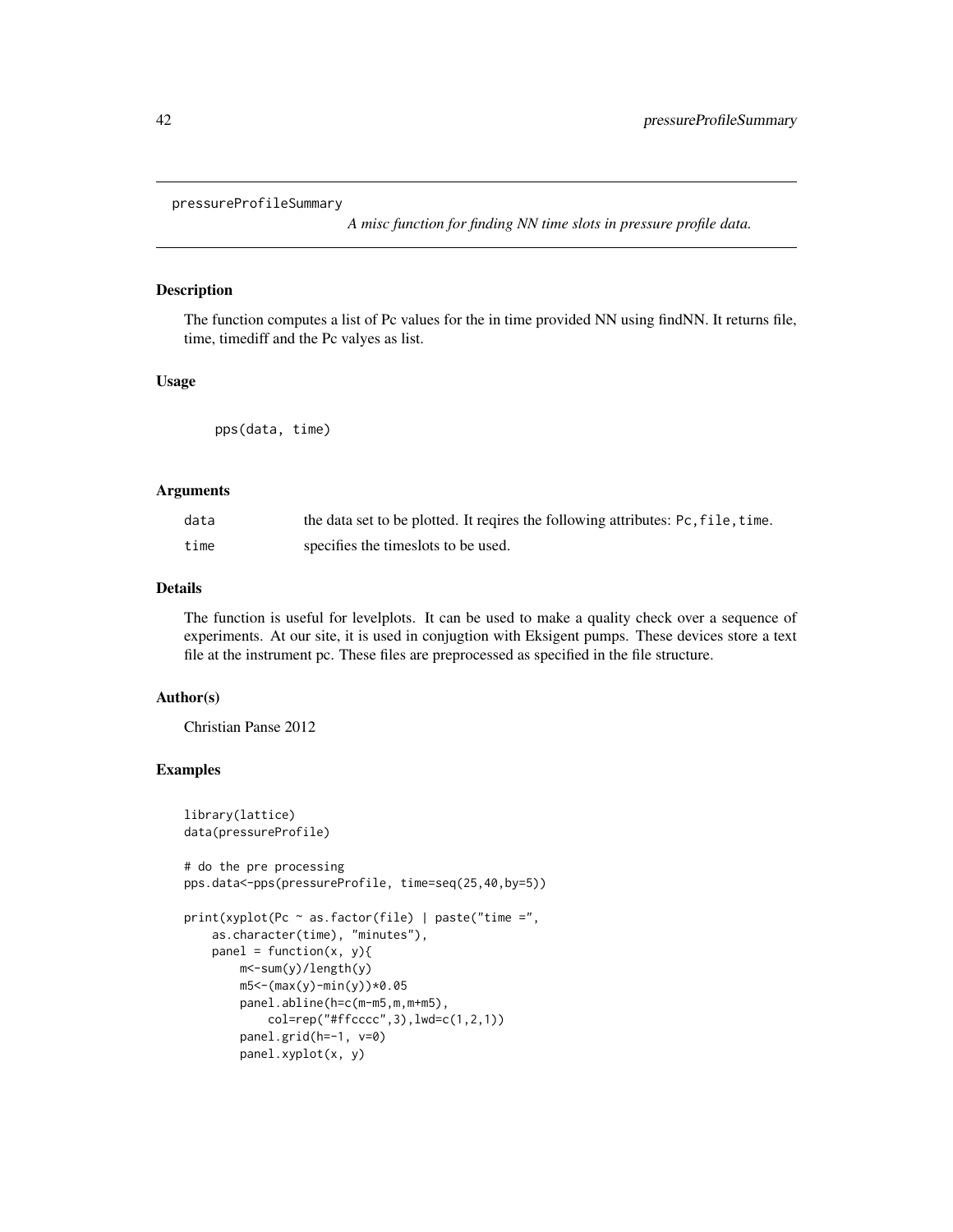<span id="page-42-0"></span>psm and the set of the set of the set of the set of the set of the set of the set of the set of the set of the set of the set of the set of the set of the set of the set of the set of the set of the set of the set of the s

```
},
ylab='Pc [psi]',
layout=c(1,4),
sub='The three read lines indicate avg plus min 5%.',
scales = list(x = list(root = 45)),data=pps.data))
```
<span id="page-42-1"></span>psm *Compute a matching between a peptide sequence and a MS2 spectrum*

#### Description

The function computes a matching between a given peptide sequence and a given tandem mass spectrum (MS2). [psm](#page-42-1) determines for each fragment ion mass peak the smallest mass error to a peak in the theretical spectrum from the peptide sequence. If the mass error is below the given fragmentIonError the match is considered a hit. psm returns a list of computed fragment ions and a vector of the mass error (Da and ppm). [psm](#page-42-1) uses a generic ANSI-C function to determines the nearest mass peak of array of double values. If the plot is set to TRUE an error plot is drawn.

The function psm reqires the arguments sequence and spec. All other arguments are optional.

## Usage

psm(sequence, spec, FUN=defaultIon, plot=TRUE, fi=fragmentIon(sequence, FUN=FUN)[[1]], fragmentIonError)

#### Arguments

| sequence         | peptide sequence encoded as character sequence using the 20 amino acid letters.                                                                                               |
|------------------|-------------------------------------------------------------------------------------------------------------------------------------------------------------------------------|
| spec             | MS2 which is a R list having a sorted mZ vector and an intensity vector of the<br>same size.                                                                                  |
| <b>FUN</b>       | this function is passed to the fragmentIon function. the function to be ap-<br>plied to compute further ions. If no function is assigned fragment Ion will use<br>defaultIon. |
| plot             | boolean if the error plot function is to be called.                                                                                                                           |
| fi               | fragment ion table, if not specified fragment Ion (sequence, FUN=FUN) [[1]] is<br>called.                                                                                     |
| fragmentIonError |                                                                                                                                                                               |
|                  | $\sim$ $\sim$ $\sim$ $\sim$ $\sim$ $\sim$ $\sim$                                                                                                                              |

fragment ion error cut-off. default is 0.6 Da.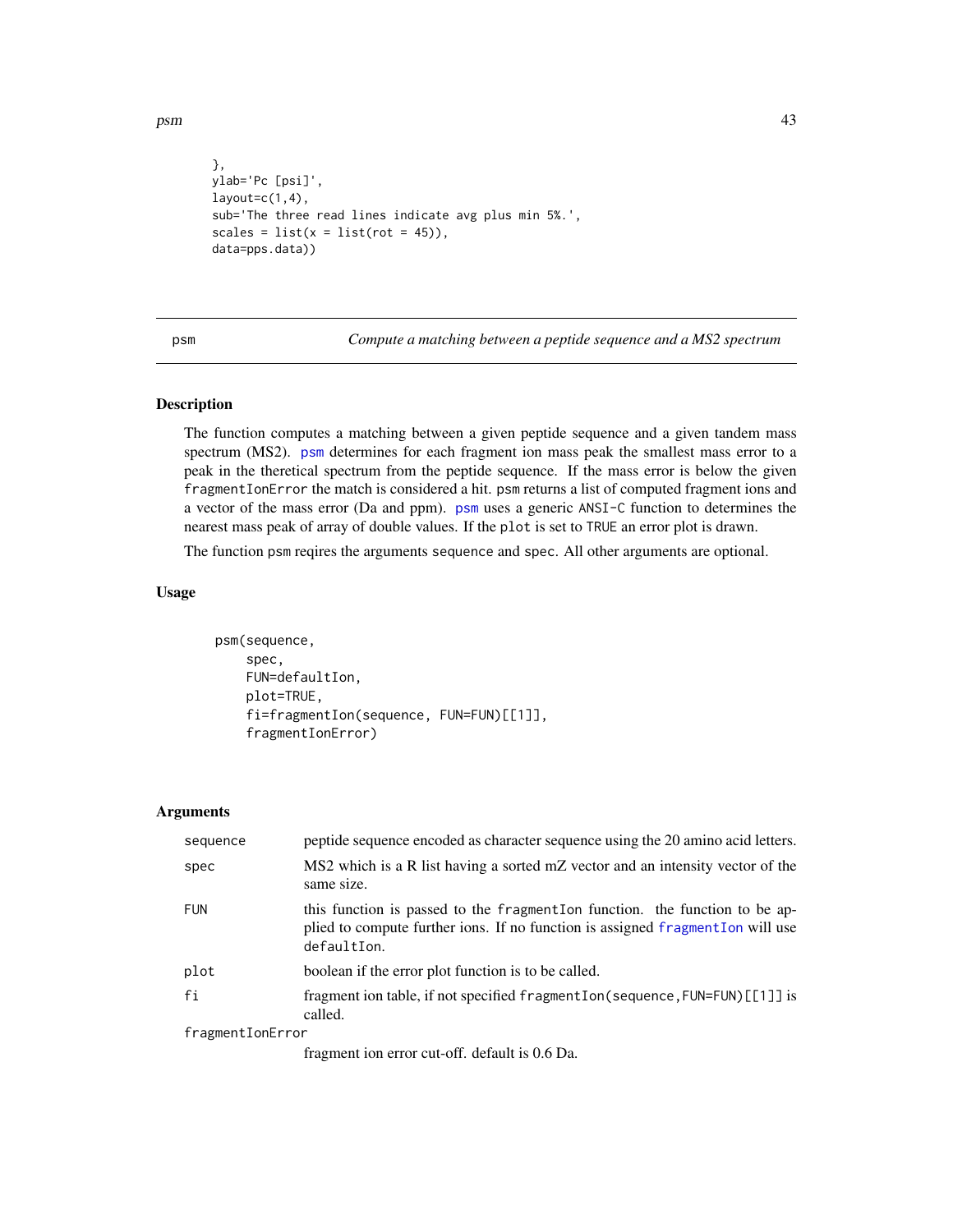## <span id="page-43-0"></span>Details

This function can be very useful to make assignements to spectra. Moreover it is used for validation or clairifying ambiguities between different sequences assigned to the same spectrum. Additinally it can be used to generate spectral libraries.

#### Value

returns a psm match.

## Author(s)

Christian Panse 2007, 2008, 2009, 2010, 2012, 2017

## See Also

[peakplot](#page-31-1) and [fragmentIon](#page-17-1)

#### Examples

```
spec <- list(scans=1138,
   title="178: (rt=22.3807) [20080816_23_fetuin_160.RAW]",
    rtinseconds=1342.8402,
    charge=2,
    mZ=c(195.139940, 221.211970, 239.251780, 290.221750,
    316.300770, 333.300050, 352.258420, 448.384360, 466.348830,
    496.207570, 509.565910, 538.458310, 547.253380, 556.173940,
    560.358050, 569.122080, 594.435500, 689.536940, 707.624790,
    803.509240, 804.528220, 822.528020, 891.631250, 909.544400,
    916.631600, 973.702160, 990.594520, 999.430580, 1008.583600,
    1017.692500, 1027.605900),
    intensity=c(931.8, 322.5, 5045, 733.9, 588.8, 9186, 604.6,
    1593, 531.8, 520.4, 976.4, 410.5, 2756, 2279, 5819, 2.679e+05,
    1267, 1542, 979.2, 9577, 3283, 9441, 1520, 1310, 1.8e+04,
    587.5, 2685, 671.7, 3734, 8266, 3309)
    )
m <- psm('HTLNQIDSVK', spec,plot=TRUE)
hist(m$mZ.Da.error)
hist(m$mZ.ppm.error)
```
<span id="page-43-1"></span>PTM\_MarkerFinder *PTM MarkerFinder*

#### Description

PTM\_MarkerFinder is a fucntion to identify and validate spectra from peptides carrying posttranslational modifications.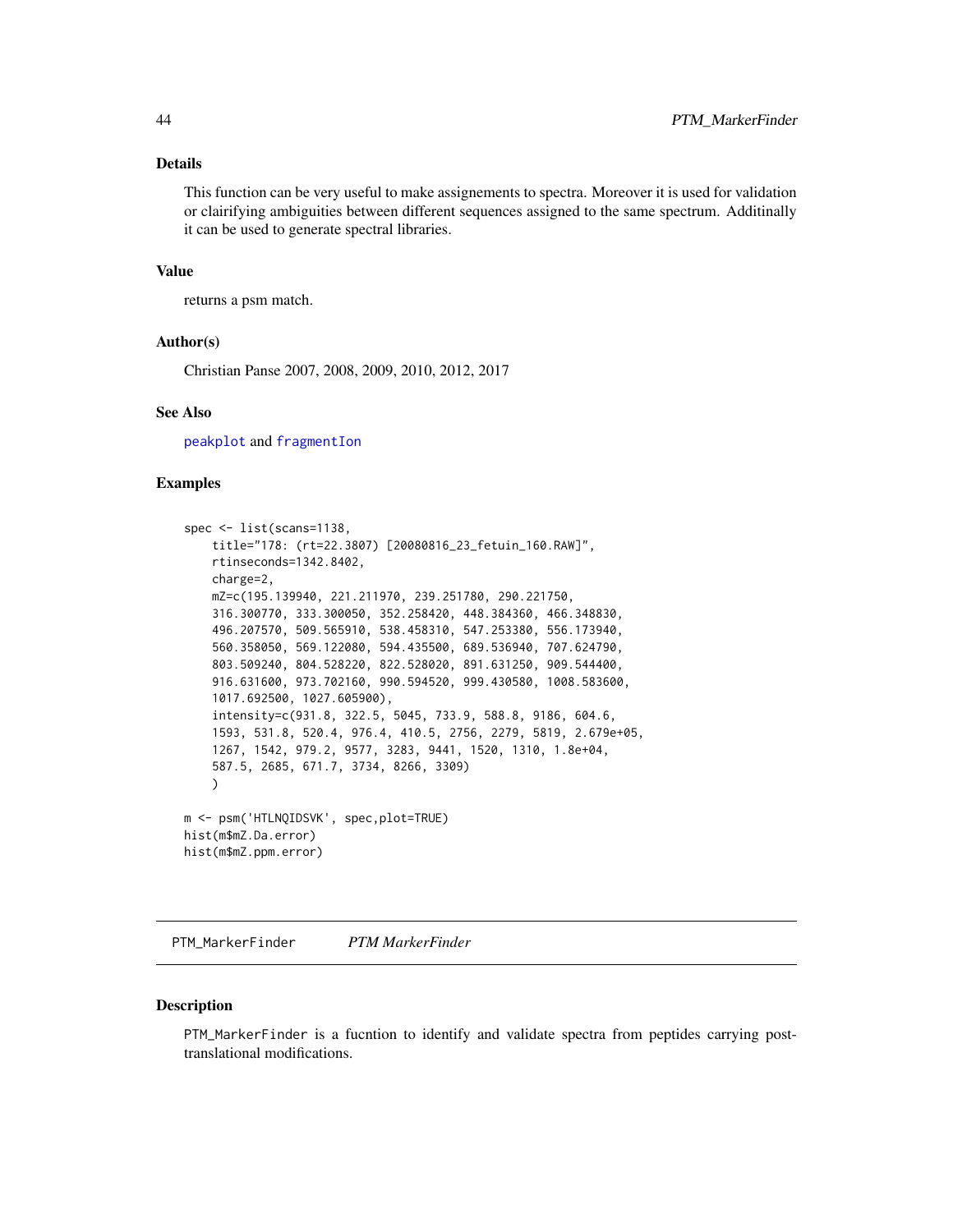## PTM\_MarkerFinder 45

#### Usage

```
PTM_MarkerFinder(data,
   modification,
   modificationName,
    mZmarkerIons,
   minNumberIons=2,
    itol_ppm=10,
    minMarkerIntensityRatio=5,
    mgfFilename=-1,
   PEAKPLOT=TRUE
    \lambdafindMz(data, mZmarkerIons, itol_ppm = 10, minNumberIons = 2, minMarkerIntensityRatio = 10)
## S3 method for class 'psmSet'
findMz(data, mZmarkerIons, itol_ppm, minNumberIons, minMarkerIntensityRatio)
## S3 method for class 'mascot'
findMz(data, mZmarkerIons, itol_ppm = 10, minNumberIons = 2, minMarkerIntensityRatio = 10)
```
## Arguments

| data                    | A list of spectra where each list element contains a list of mZ, intensity vectors.<br>This object can be received by using the mascotDat2RData.pl perl script. |  |
|-------------------------|-----------------------------------------------------------------------------------------------------------------------------------------------------------------|--|
| modification            | A double vector containing the mono mass PTMs.                                                                                                                  |  |
| modificationName        |                                                                                                                                                                 |  |
|                         | A character vector containing the Name of the PTMs. This is the string which<br>will show up in the peptide sequence in square brackets.                        |  |
| mZmarkerIons            | The m/z patterns which should be searched.                                                                                                                      |  |
| minNumberIons           | Minimal number of marker ions to be found for further analysis.                                                                                                 |  |
| itol_ppm                | The ion tolerance of the marker ions in ppm. default is set to 10ppm.                                                                                           |  |
| minMarkerIntensityRatio |                                                                                                                                                                 |  |
|                         | The marker ions intencity percentage compared to the sum of all peak intensities.                                                                               |  |
| mgfFilename             | if a mgf (mascot generic file) filename is given, the function writes an mgf file<br>containing only the ms2 having the mZmarkerIons.                           |  |
| PEAKPLOT                | If this boolean is FALSE the peakplot function is not used.                                                                                                     |  |

## Details

The function screens MS2 spectra for the presence of fragment ions specific Post Translational Modifications (PTMs). The function requires an R-object containing the mass spectrometric measurement, the peptide assignments, potential modification information, and a list of marker ions. The R-object can be retrieved right out of the Mascot Server search result dat files using a perl script mascotDat2RData.pl which is included in the package's exec/ directory.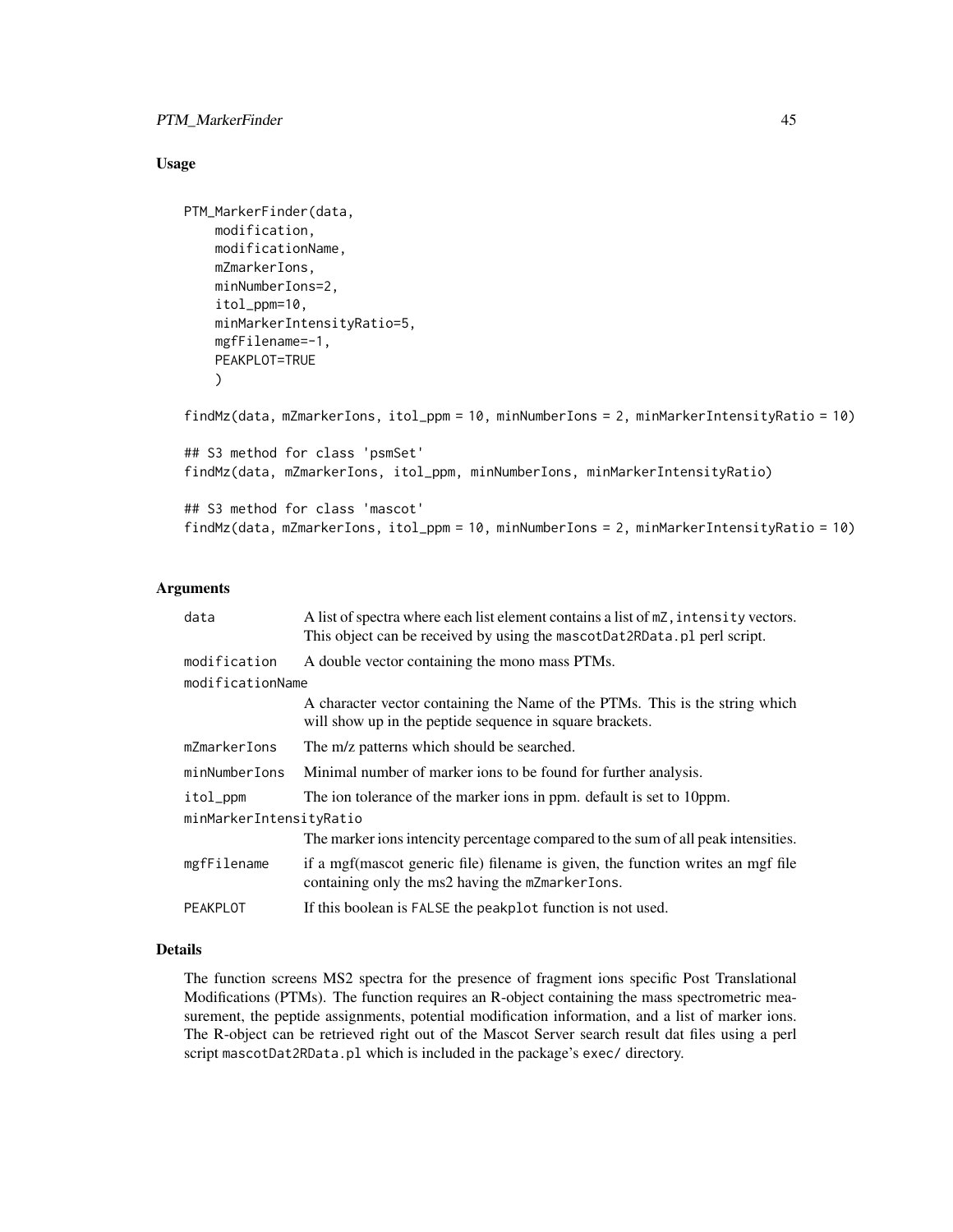<span id="page-45-0"></span>The functions iterates over each spectrum of the mass spectrometric measurement and searches for the as input provided marker ions. If a certain number of marker ions (default is, that two marker ions are required) are found and the maker ion intensity ratio is higher than a given threshold, the tandem mass spectrum is considered as HCD scan type and the corresponding ion series are drawn using the protViz:peakplot methode. Furthermore the function is searching for the corresponding ETD scan having the same peptide mass by screening the succeeding scans for ETD spectra. If such a spectrum is found the peptide spectrum assignment containing the c, z, and y ions is drawn. Note that the PTM MarkerFinder expects the ETD scan right after the HCD scan. If the MS protocol changes the PTM MarkerFinder methode has to be adapted.

For each HCD scan PTM MarkerFinder plots both HCD and ETD scans, a ppm error versus maker ion m/z scatter plot, a intensity versus marker ion m/z plot, and two pie charts where the relative and absolute maker ion intensity are shown.

As a summery report the function returns a table containing the following column attributes: "scans", "mZ", "markerIonMZ", "markerIonIntensity", "markerIonMzError", "markerIonPpmError", and "query" which can be used for statistics.

Furthermore, if mgfFilename is defined, a Mascot Generic File (MGF) is created containig the HCD scans (having the marker ions) and the corresponding ETD scans.

#### Author(s)

Paolo Nanni, Peter Gehrig, Christian Panse 2011-2013;

#### References

- Nanni P, Panse C, Gehrig P, Mueller S, Grossmann J, Schlapbach R.(2013), PTM MarkerFinder, a software tool to detect and validate spectra from peptides carrying post-translational modifications. Proteomics. 2013 Aug;13(15):2251-5. doi: [10.1002/pmic.201300036.](https://doi.org/10.1002/pmic.201300036)
- ADP\_Ribose <-c(136.0618,250.0935,348.0704,428.0367) marker ions have been used in: Bilan V, Leutert M, Nanni P, Panse C, Hottiger MO. Combining Higher-Energy Collision Dissociation and Electron-Transfer/Higher-Energy Collision Dissociation Fragmentation in a Product-Dependent Manner Confidently Assigns Proteomewide ADP-Ribose Acceptor Sites, Anal. Chem., 2017, 89 (3), pp 1523-1530 doi: [10.1021/acs.analchem.6b03365.](https://doi.org/10.1021/acs.analchem.6b03365)

#### See Also

[peakplot](#page-31-1)

```
# some marker ions
 Glykan_MarkerIons <- c(109.02841, 127.03897, 145.04954, 163.06010, 325.11292)
HexNAc_MarkerIons <- c(126.05495, 138.05495, 144.06552, 168.06552, 186.07608, 204.08665)
 # DOI: 10.1021/acs.analchem.6b03365
 # Anal Chem 2017 Feb 13;89(3):1523-1530. Epub 2017 Jan 13.
 ADP_Ribose <- c(136.0618, 250.0935, 348.0704, 428.0367)
```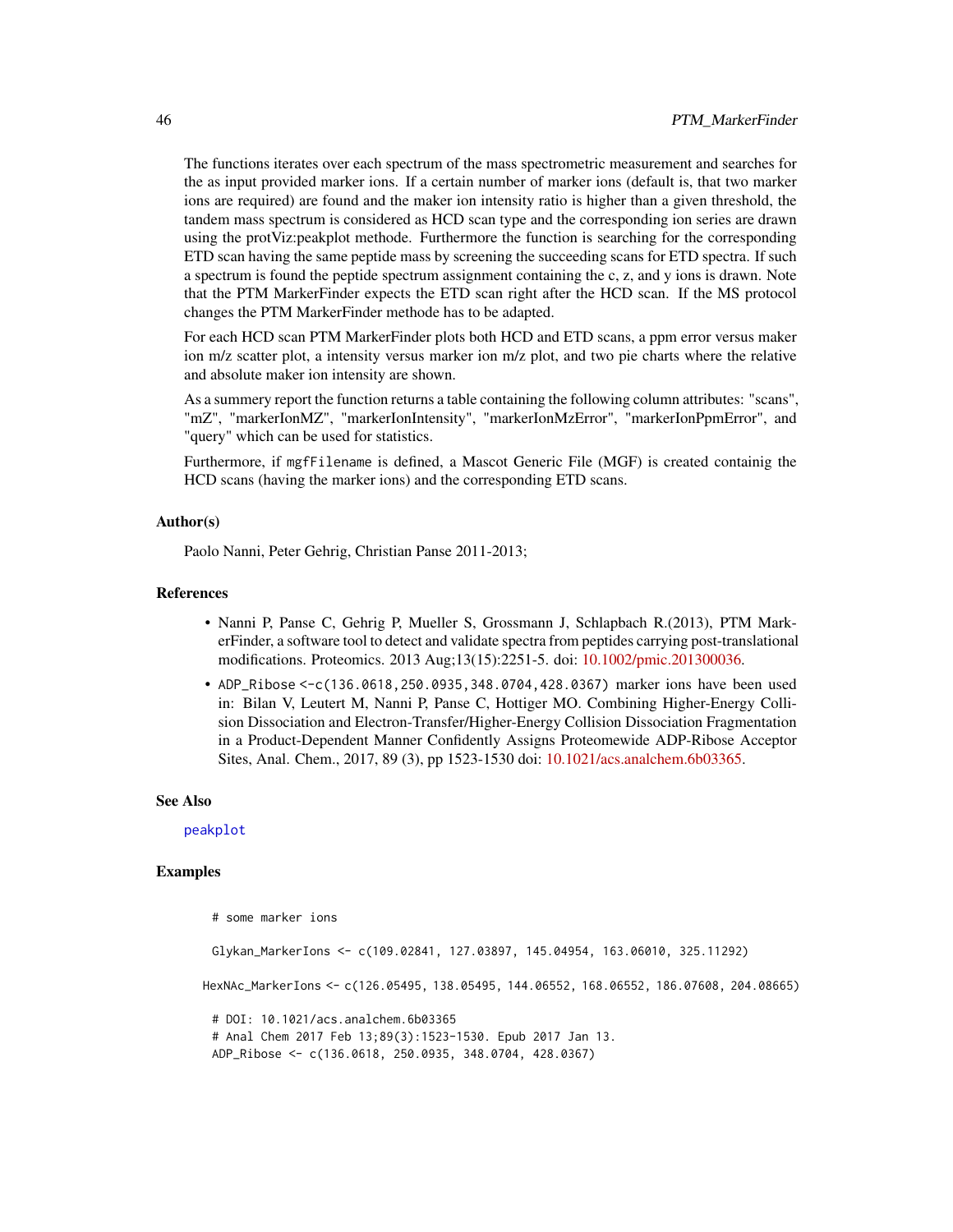```
data(HexNAc)
```

```
# prepare modification
   ptm.0 <- cbind(AA="-",
       mono=0.0, avg=0.0, desc="unmodified", unimodAccID=NA)
   ptm.1 <- cbind(AA='N',
         mono=317.122300, avg=NA, desc="HexNAc",
                  unimodAccID=2)
   ptm.2 <- cbind(AA='M',
            mono=147.035400, avg=NA, desc="Oxidation",
                    unimodAccID=1)
   m <- as.data.frame(rbind(ptm.0, ptm.1, ptm.2), stringsAsFactors = TRUE)
   S <- PTM_MarkerFinder(data=HexNAc, modification=m$mono,
       modificationName=m$desc,
       minMarkerIntensityRatio=3,
        itol_ppm=20,
        mZmarkerIons=HexNAc_MarkerIons)
    boxplot(markerIonIntensity ~ markerIonMZ,
       data=S,
       log='y',
       main='Summary plot: boxplot of marker ion intensities from all pPTM spectra',
       xlab='markerIon m/z',
       ylab='log10 based marker ion intensity')
   # export
   w \leq - reshape(S[,c(1,7,3,4)],
       direction='wide',
        timevar="markerIonMZ",
idvar=c('scans','query'))
   write.table(w,
        file=file.path(tempdir(), "HexNAc_PTM_markerFinder.csv"),
        sep=',',
row.names=FALSE,
col.names=TRUE,
quote=FALSE)
```
PTM\_MarkerFinder\_util *PTM MarkerFinder util plot*

#### Description

PTM\_MarkerFinder\_util is a utility function for PTM\_MarkerFinder.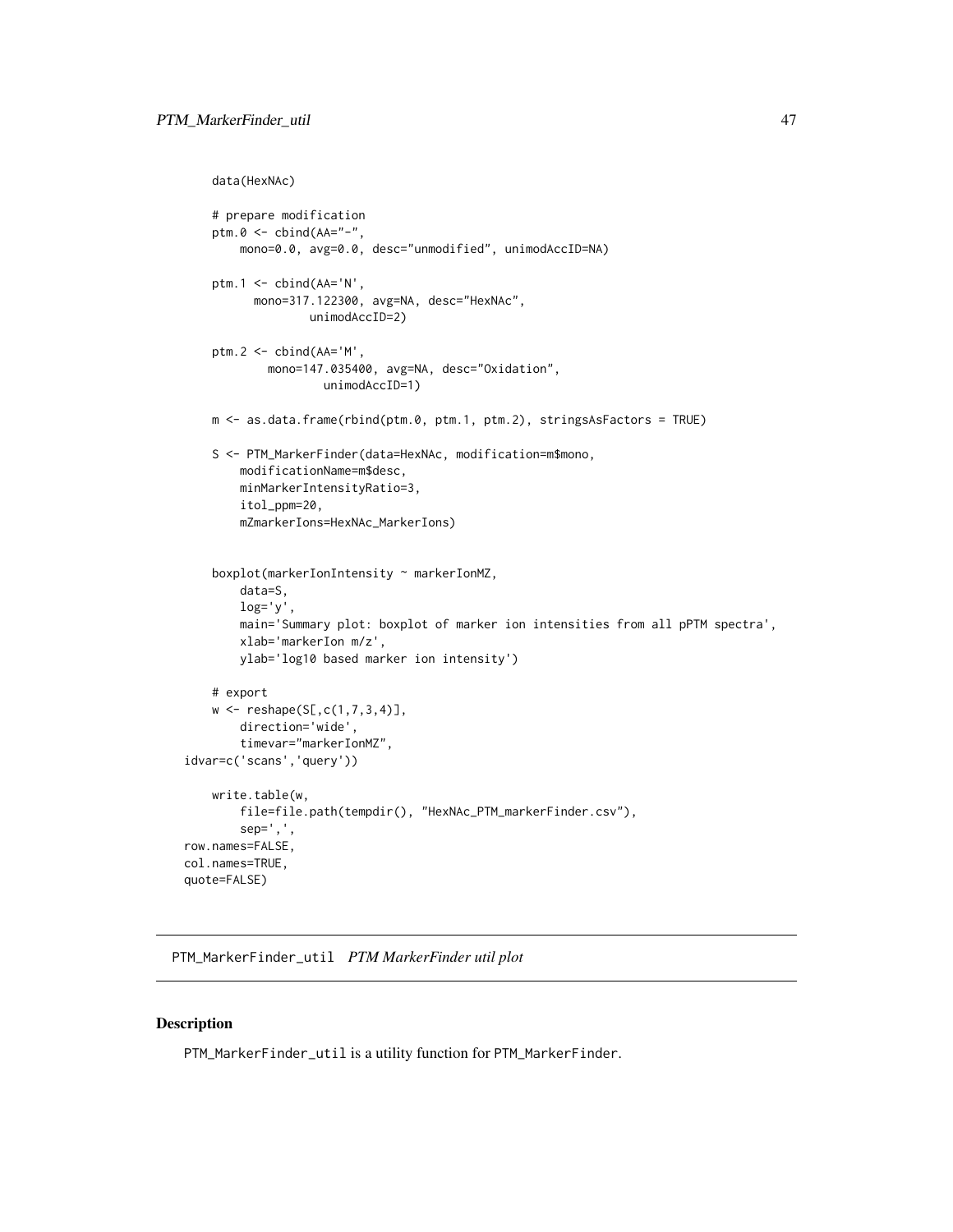## Usage

```
PTM_MarkerFinder_util(dataFileName,
   mZmarkerIons,
   minMarkerIntensityRatio,
   minNumberIons,
    itol_ppm,
   write_csv)
```
## Arguments

| dataFileName            | RData file name without 'RData' ending.                                           |  |
|-------------------------|-----------------------------------------------------------------------------------|--|
| mZmarkerIons            | A double vector of the m/z patterns which should be searched.                     |  |
| minMarkerIntensityRatio |                                                                                   |  |
|                         | The marker ions intencity percentage compared to the sum of all peak intensities. |  |
| minNumberIons           | Minimal number of marker ions to be found for further analysis.                   |  |
| itol_ppm                | The ion tolerance of the marker ions in ppm. default is set to 10ppm.             |  |
| write_csv               | boolean.                                                                          |  |

## Details

The function plots summeries in form of boxplots pie charts and scatter plots of the found marker ions.

## Author(s)

Paolo Nanni, Christian Panse 2012-2013;

ssrc *Sequence Specific Retention Calculator*

## Description

This function returns as output one hydrophobicity value for a given sequence of amino acids (tryptic peptide) which can be used to predict the retention times. The calculation is based on the method described in PMID:15238601.

## Usage

 $ssrc(x, H = list())$ 

<span id="page-47-0"></span>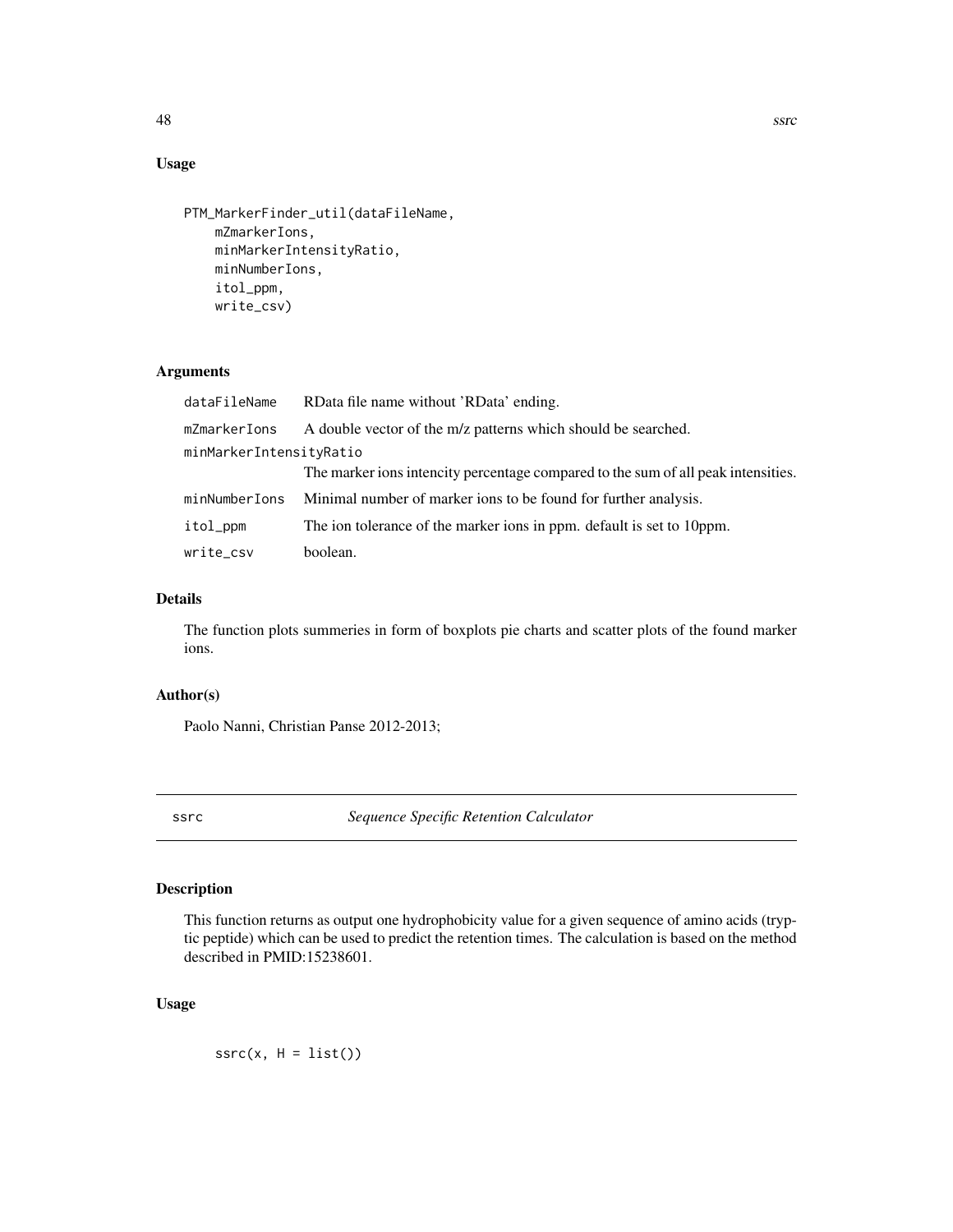<span id="page-48-0"></span>ssrc and the state of the state of the state of the state of the state of the state of the state of the state of the state of the state of the state of the state of the state of the state of the state of the state of the s

## Arguments

| X  | sequence of amino acids, e.g., x="ELIVSK"                                                                            |
|----|----------------------------------------------------------------------------------------------------------------------|
| Н. | A list of retention coefficients. The default is set to the values of PMID:15238601<br>table II column 2(Rc values). |

## Author(s)

Christian Panse, Christian Trachsel 2015

## References

Krokhin, O. V. et al. An improved model for prediction of retention times of tryptic peptides in ion pair reversed-phase HPLC: its application to protein peptide mapping by off-line HPLC-MALDI MS. Mol. Cell Proteomics 3, 908-919 (2004). doi: [10.1074/mcp.M400031MCP200](https://doi.org/10.1074/mcp.M400031-MCP200)

## See Also

• [iRTpeptides](#page-22-1)

```
# example of table iv [PMID:15238601]
lapply(c("SCHTAVGR", "SCHTGLGR", "EDLIAYLK"), ssrc)
```

```
plot(sapply(as.character(iRTpeptides$peptide), ssrc) ~ iRTpeptides$rt)
```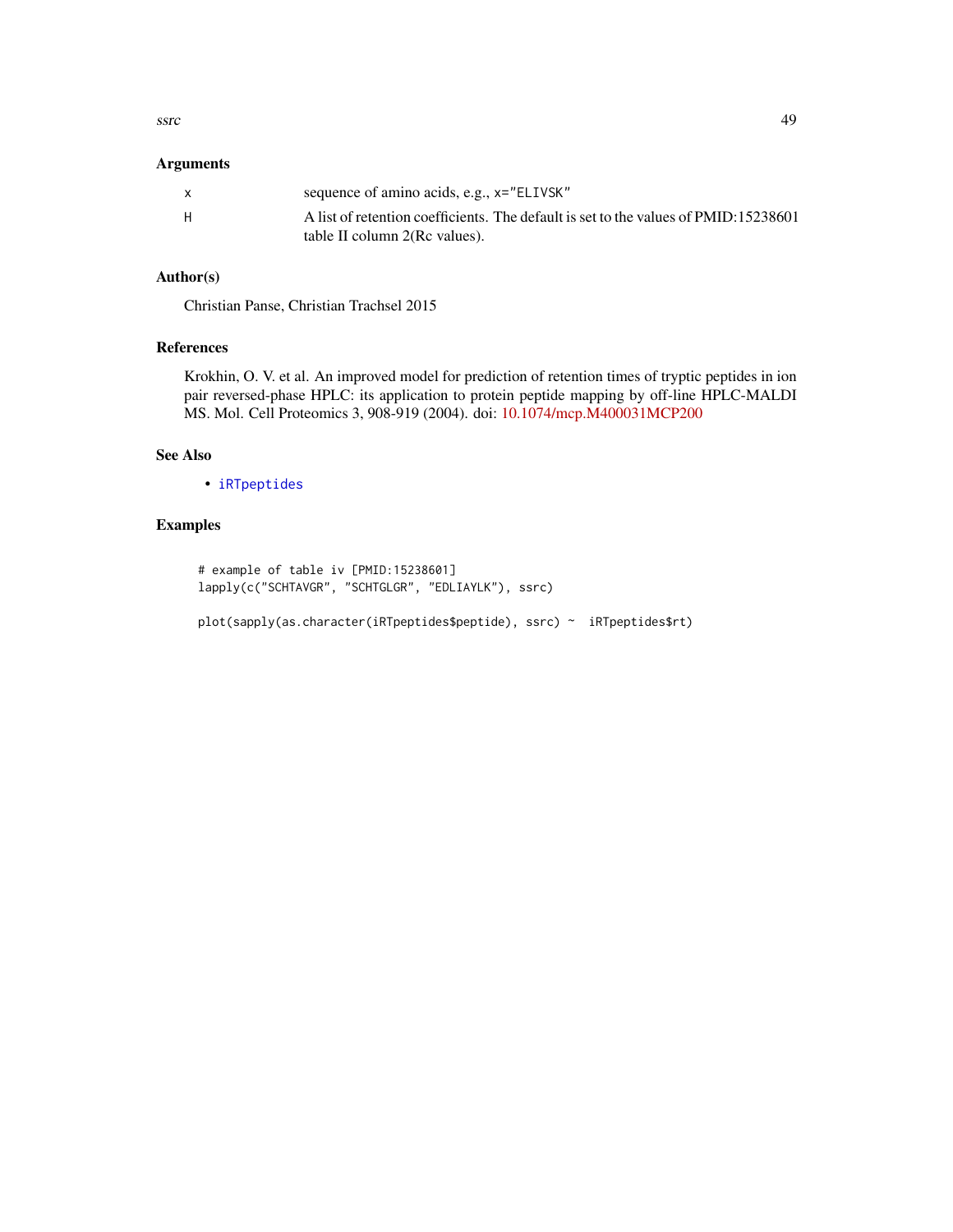# <span id="page-49-0"></span>**Index**

∗ AA Fasta, [12](#page-11-0) ∗ FASTA Fasta, [12](#page-11-0) ∗ centroid centroid, [8](#page-7-0) ∗ datasets ADPR, [5](#page-4-0) fetuinLFQ, [13](#page-12-0) HexNAc, [22](#page-21-0) iTRAQ, [24](#page-23-0) msms, [30](#page-29-0) pgLFQfeature, [36](#page-35-0) pgLFQprot, [37](#page-36-0) pressureProfile, [40](#page-39-0) ∗ profile centroid, [8](#page-7-0)

## AA, [3](#page-2-0)

aa2mass, [4](#page-3-0) ADPR, [5](#page-4-0) apex *(*fetuinLFQ*)*, [13](#page-12-0) as.data.frame.fragmentIonSet *(*fragmentIon*)*, [18](#page-17-0) as.data.frame.mascot *(*mascot*)*, [27](#page-26-0) as.data.frame.psmSet *(*psm*)*, [43](#page-42-0) as.psm.mascot\_query *(*mascot*)*, [27](#page-26-0) as.psmSet, [5](#page-4-0) assignPlatePosition, [6](#page-5-0) averagine, [7](#page-6-0)

blockRandom, [8](#page-7-0) bymatrix *(*fragmentIon*)*, [18](#page-17-0)

centroid, [8](#page-7-0)

de\_novo, [11](#page-10-0) defaultIon *(*fragmentIon*)*, [18](#page-17-0) deisotoper, [10](#page-9-0)

empai *(*fetuinLFQ*)*, [13](#page-12-0)

FASTA *(*Fasta*)*, [12](#page-11-0) Fasta, [12](#page-11-0) fasta *(*Fasta*)*, [12](#page-11-0) fetuinLFQ, [13](#page-12-0) findInterval, *[17](#page-16-0)* findMz *(*PTM\_MarkerFinder*)*, [44](#page-43-0) findNN, [16](#page-15-0) findNN\_ *(*findNN*)*, [16](#page-15-0) fragmentIon, [18,](#page-17-0) *[33](#page-32-0)*, *[43,](#page-42-0) [44](#page-43-0)*

## genMod, [20](#page-19-0)

HexNAc, [22](#page-21-0) hydrophobicity *(*ssrc*)*, [48](#page-47-0)

insertSamples, [22](#page-21-0) ionseries *(*fragmentIon*)*, [18](#page-17-0) iRT *(*iRTpeptides*)*, [23](#page-22-0) irt *(*iRTpeptides*)*, [23](#page-22-0) iRTpeptides, [23,](#page-22-0) *[49](#page-48-0)* is.mascot *(*mascot*)*, [27](#page-26-0) is.mascot\_query *(*mascot*)*, [27](#page-26-0) is.psm *(*psm*)*, [43](#page-42-0) is.psmSet *(*as.psmSet*)*, [5](#page-4-0) iTRAQ, [24](#page-23-0) iTRAQ2GroupAnalysis, [25](#page-24-0)

lcmsmap, [26,](#page-25-0) *[27](#page-26-0)* lcmsoverview *(*lcmsmap*)*, [26](#page-25-0) lower\_bound\_ *(*findNN*)*, [16](#page-15-0)

mascot, [27,](#page-26-0) *[33](#page-32-0)* massDeviationPlot, [29](#page-28-0) mdp *(*massDeviationPlot*)*, [29](#page-28-0) msms, [30](#page-29-0)

NN *(*findNN*)*, [16](#page-15-0)

parentIonMass, [30](#page-29-0) peaklist *(*peakplot*)*, [32](#page-31-0) peaklistSet *(*peakplot*)*, [32](#page-31-0)